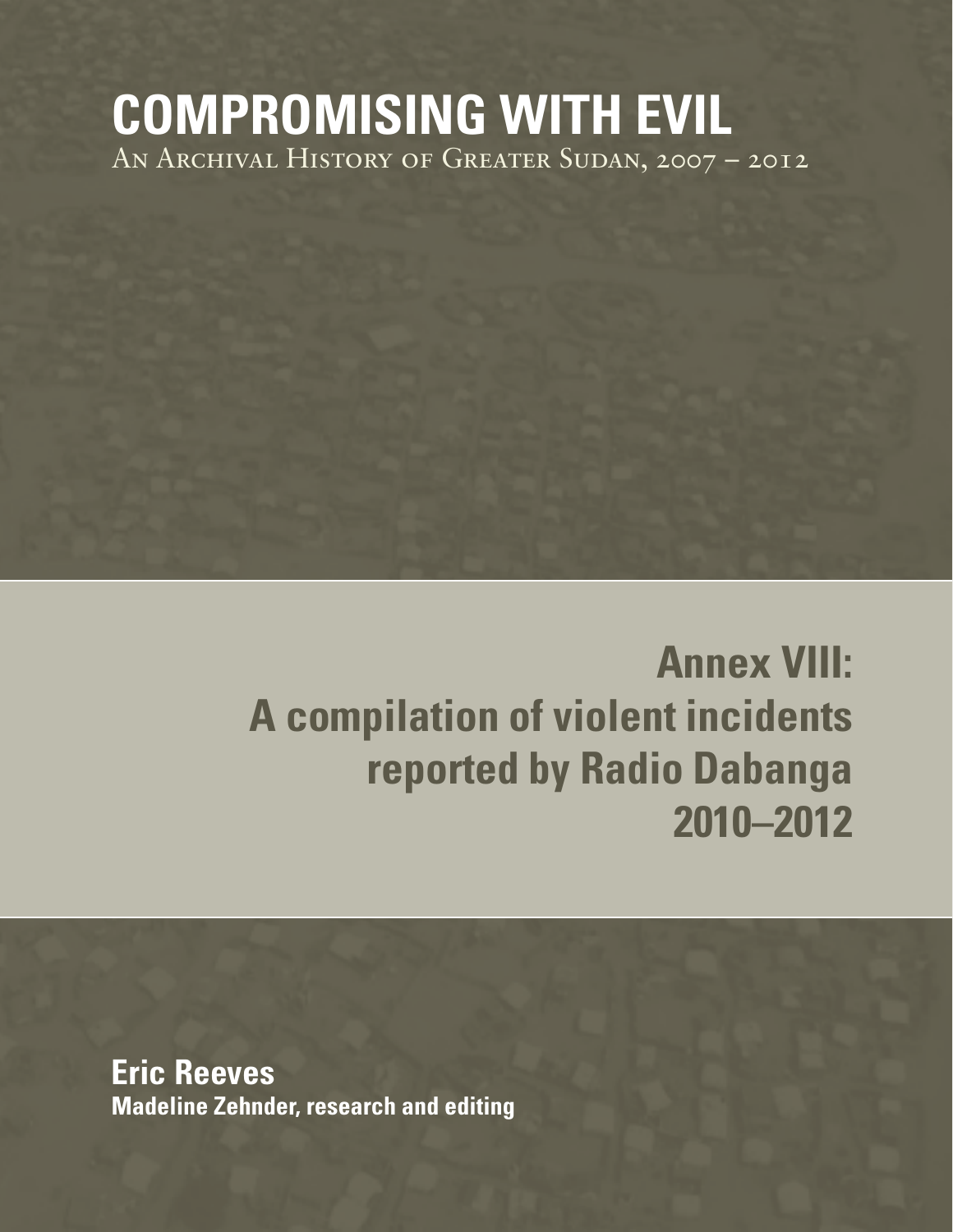#### *Preface*

This Annex consolidates and organizes reports on violence in Darfur compiled by [Radio Dabanga](http://www.radiodabanga.org/) over the past two years (through mid-July 2012). Radio Dabanga is an unrivaled source of real-time information about conditions and events on the ground in Darfur, providing civilian accounts of violence and its consequences for humanitarian relief across all three Darfur states. Reports are based on the accounts of non-rebel eyewitnesses and are typically very detailed: they contain precise locations and times, names of victims, and information about the nature of the violence. Together they make clear that human insecurity continues to be the single greatest obstacle to a meaningful peace in Darfur.

It should be noted that the Doha (Qatar) Document for Peace in Darfur (July 2011) has been overwhelmingly rejected by Darfuris—representatives of civil society, camp leaders, rebel groups, and political figures throughout the diaspora. The agreement was signed by a small, factitious "rebel group" (the "Liberation and Justice Movement") that has no military significance and no political support. For the U.S., which seems content to promote this failed "agreement" indefinitely, [support](http://www.radiodabanga.org/node/31299) [for the DDPD reflects](http://www.radiodabanga.org/node/31299) a decision made almost two years ago to ["de-emphasize"](http://www.sudanreeves.org/2011/02/15/darfur-de-emphasized-de-coupled-and-finally-denied-february-15-2011/) [Darfur—indeed, to "de-couple"i](http://www.sudanreeves.org/2011/02/15/darfur-de-emphasized-de-coupled-and-finally-denied-february-15-2011/)t from the basic elements of U.S. Sudan policy. This requires ignoring reactions from Darfuri civil society both within Darfur and in the diaspora (for revealing accounts of these reactions in July 2012, see [Radio](http://www.radiodabanga.org/node/33097) [Dabanga](http://www.radiodabanga.org/node/33097) and *[Sudan Tribune](http://www.sudantribune.com/Sudan-and-LJM-reschedule,43305)*).

Providing civilian and humanitarian protection has been the mandate of the UN/African Union "hybrid" peace support operation (UNAMID) for more four and a half years (the mission officially commenced on January 1, 2008). The mission has failed badly, however, and virtually none of what Radio Dabanga reports figures in any account offered by the African Union, UN humanitarian officials, or the office of the UN Secretariat.<sup>1</sup> The apparent goal is to declare "victory and success" and proceed to draw down the force, a [process now underway.](http://www.sudantribune.com/Darfur-peacekeepers-to-be-reduced,43038)

For despite their critical mandate, both the United Nations and the African Union have long pursued a cynical policy of "see no evil, hear no evil...report no evil"; such a policy is aided not only by news-media focus on other Sudan-related issues and world events, but by the acquiescence of the U.S., the EU, and other international actors of consequence. This policy represents institutional corruption of the first order: by distorting and grossly understating Darfur's suffering and the continuing potential for violent, large-scale human destruction, the UN and its African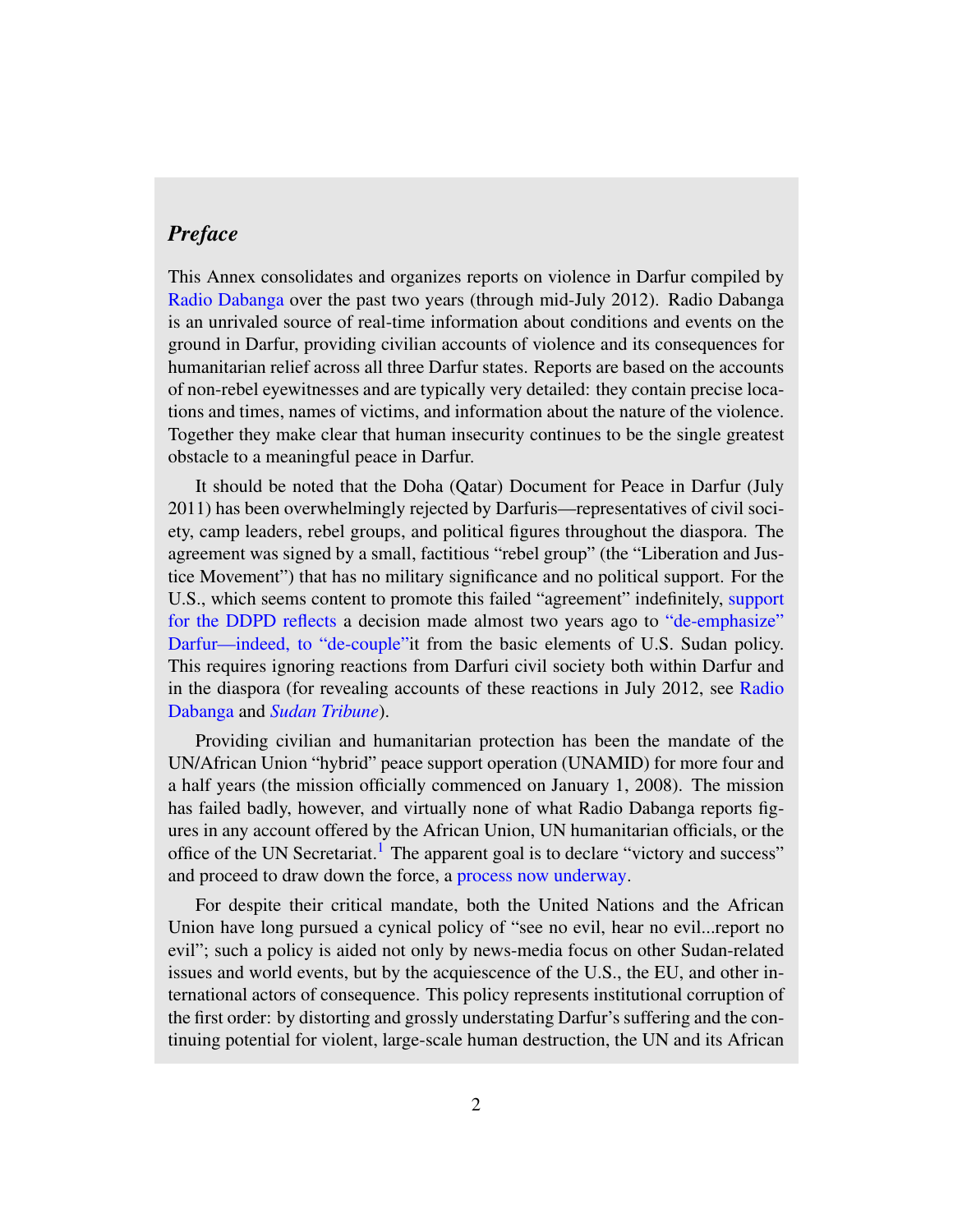Union partner are actually working to exacerbate the security and humanitarian crises, diminishing the chances for a just peace. To understand what is represented by these Radio Dabanga dispatches—which despite their enormous range and authority, represent only a small fraction of the violence occurring—is to see just how deeply Darfur has been betrayed.

Notably, July and August 2012 were extraordinarily violent months throughout Darfur, suggesting that a tipping point in human security may have been reached as UNAMID appears increasingly unwilling to halt violence against civilians. Aerial bombardments, rapes, kidnappings, displacements, killings, and violent attacks on towns and IDP camps occurred with a frequency not seen in years. Ominously frequent were the reports of land seizures by Arab militia groups.

A full discussion of these issues (July 22, 2012) can be found [here.](http://www.sudanreeves.org/?p=3344)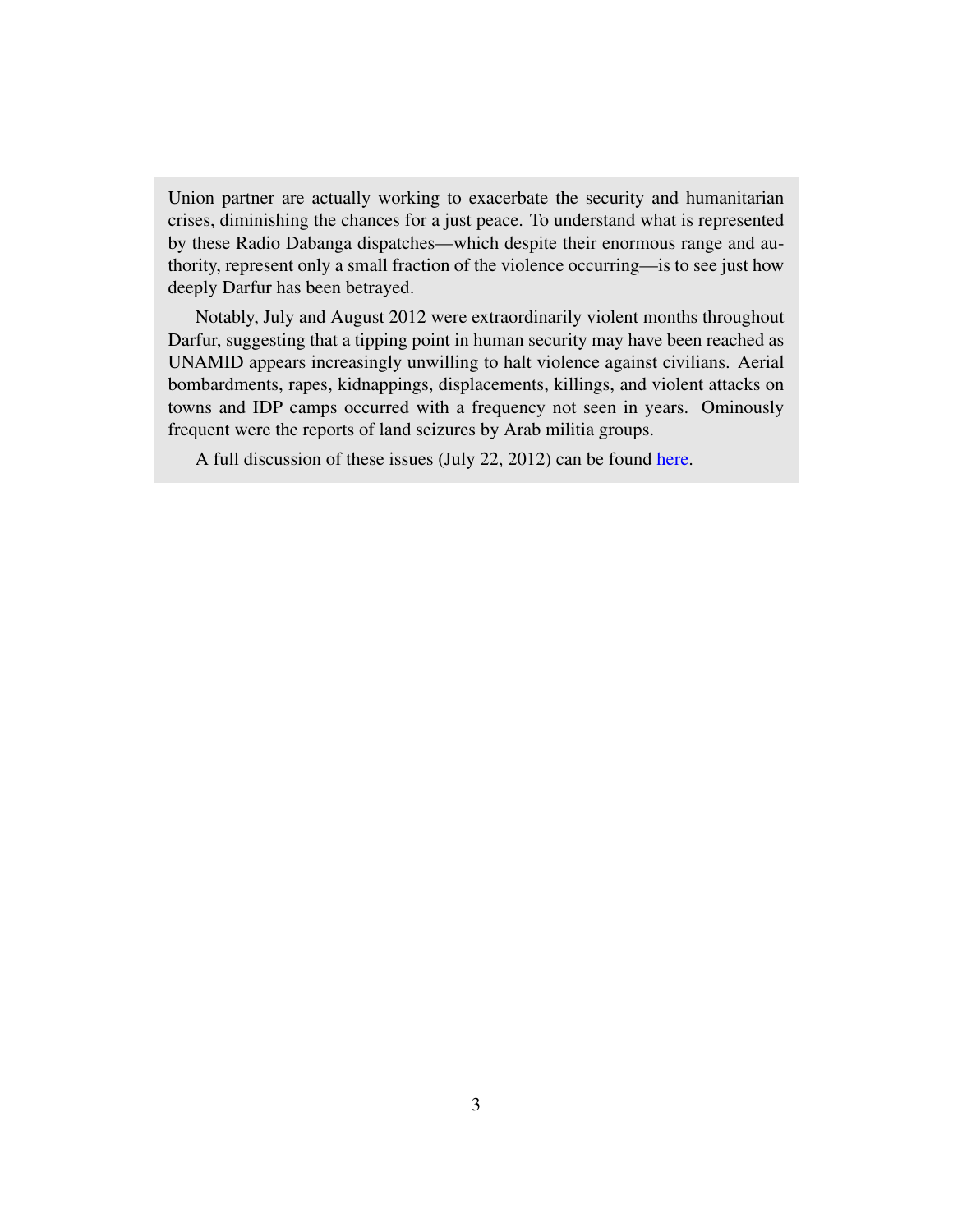### **Contents**

| Attacks on Villages, Towns, and Markets 5 |  |
|-------------------------------------------|--|
| Land Seizures and Attacks on Farmers 13   |  |
|                                           |  |
|                                           |  |
|                                           |  |
|                                           |  |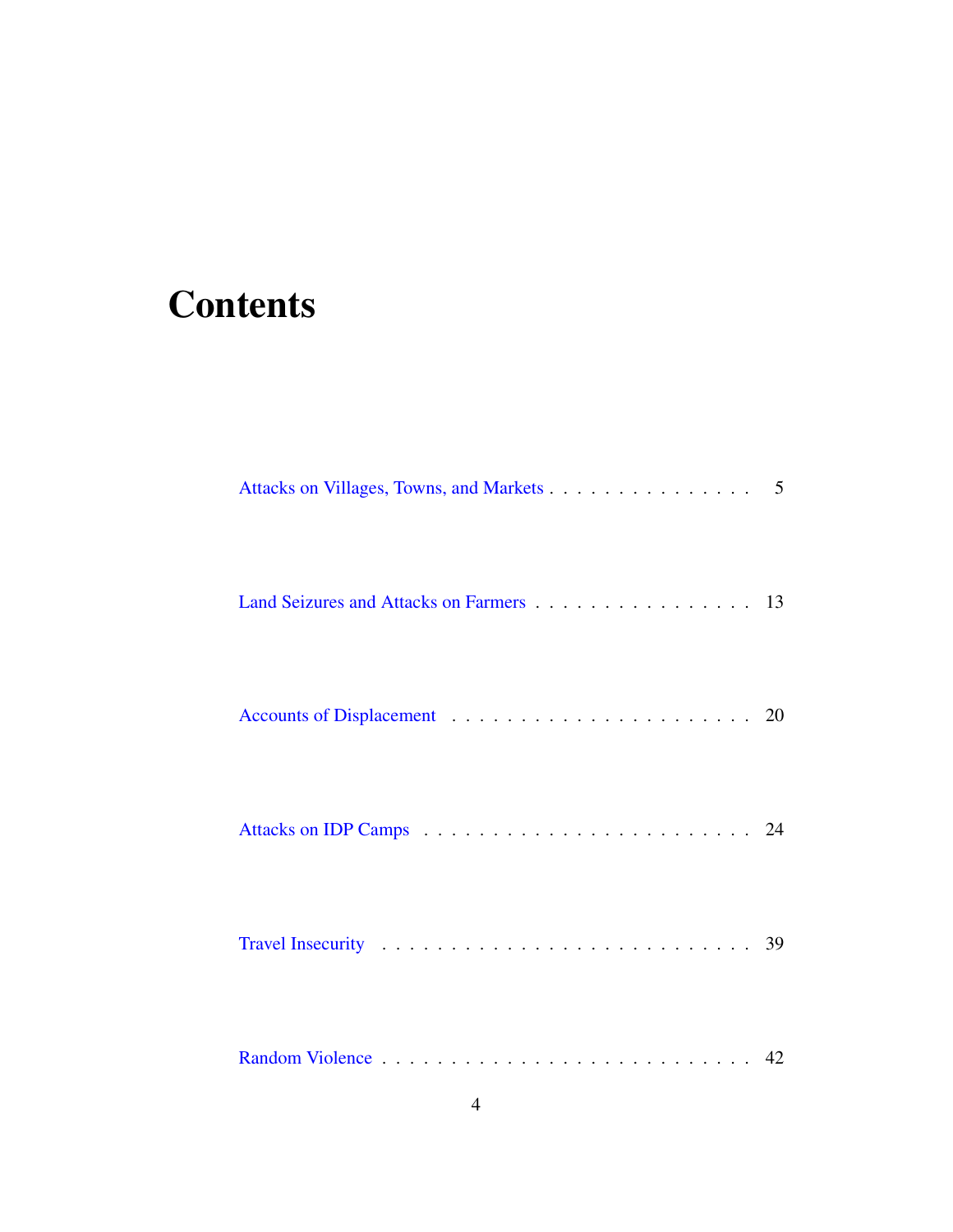#### <span id="page-4-0"></span>Attacks on Villages, Towns, and Markets

October 15, 2010: One woman was killed and two others injured in an armed attack on a village west of Mertuga west of Kass. Many have fled from the village to Kass town. The village, located about 15 kilometres from Kass, was looted and the market was plundered.

October 16, 2010: Witnesses who are ethnically Fur described atrocities and hardships facing inhabitants of eastern Jebel Marra. They said their villages were destroyed by aerial bombardment by Antonov planes and ground offensive by government forces, killing large numbers of civilians and displacing thousands of people. Witnesses who spoke to Radio Dabanga described what happened in the area of Bom Boli in East Jebel Marra. They said their region was subjected to a campaign of mass rapes by government forces described as Janjaweed. A witness who managed to escape and access a safe area after marching for days on foot described what happened for the Saturday broadcast. The witness affirmed that all areas and villages destroyed by aircraft in East Jebel Marra had no presence of fighters from the armed movements.

November 3, 2010: Wounded survivors of the most recent militia attack in central Darfur have arrived at the hospital in el-Fasher. The 18 people were wounded by gunmen dressed in military uniforms and riding on camels. The attack occurred on Monday in Tina, three kilometres northwest of Tawila in central Darfur.

December 23, 2010: Witnesses said on Wednesday that government forces killed 4 people, raped six women, and arrested 15 others. They burnt five villages: Hila Jadeed, Gudu, Jibla At-Teen, Aman-alla, and Kandibu. Thousands fled the attacking forces; Shadid IDP Camp in Shangil Tobaya was nearly wholly deserted. Soldiers looted in both the camp and town. Witnesses reported aerial bombardment in some areas, especially Khosus in the are of Jibla At-Teen.

**January 4, 2011:** Government soldiers and militiamen killed five civilians in north Darfur on Friday, said Adam Saleh Abakar the spokesperson of the Sudan Liberation Movement (SLM) led by Minni Minnawi. According to the rebel spokesperson, Sudanese army troops and militiamen looted 200 head of sheep, 120 head of cattle and 1,300 camels from civilians in Id Bayda village located south of El Fasher on Friday. Adam further said the assailant force killed five men and wounded another they met outside the village in the road to Tabit, 37km north of Shangil Tobaya, North Darfur. *He underlined that the five victims are from the Zaghawa ethnic group*. A verification team from the hybrid peacekeeping operation (UN-AMID) confirmed two days ago the growing violence in Tabit and nearby villages.

February 9, 2011: A government force consisting of 20 vehicles backed by local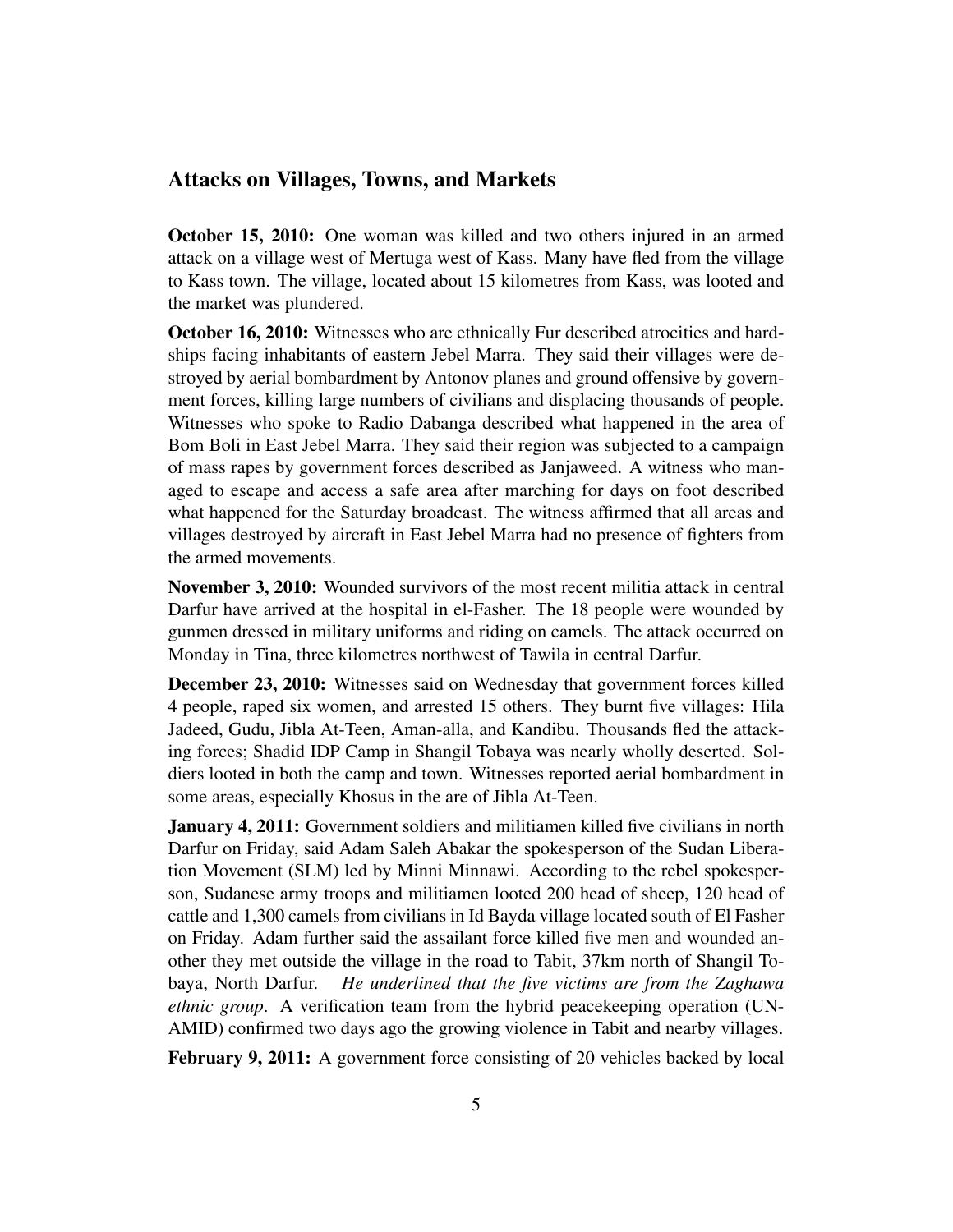militias on Thursday launched attacks against villages in Dar es Salaam locality in North Darfur. Affected villages included Eid Al Beid, Hilat Agaba, Hila Bein, Hila Wadi, Hilat Arab, and Jara. A witness told Radio Dabanga that the attacking forces killed the brothers Jumatallah Yagub Abakr Kabir and Daoud Yagub Abakr Kabir, and Zekaria Arja, Yagub Adam Bakhit, and Mohamed Al Zein Hammadi, and wounded Ramadan Hussein Yahia. One witness said that the forces carried out searches, beatings, torture, pillage, looting and widespread destruction in the villages. They looted 200 head of sheep, 120 cattle and 130 camels. They also took jewelry of women and 20 thousand pounds in cash from citizens in the area. Witnesses said that three vehicles of the same forces resumed their attack in the area on Monday, assaulting the civilian Adam Abdelkarim Jumaa, who was severely beaten. Witnesses said that not less than 3,000 people fled to the city of El Fasher. Witnesses appealed for humanitarian aid from organizations and protection from UNAMID.

May 17, 2011: Close to one hundred families fled from the area west of Shangil Tobaya and East Jebel Marra to the valleys and mountains, seeking refuge after local militias backed by government forces raided their villages. A witness told Radio Dabanga that the forces centered in Shangil Tobaya moved with more than 20 cars backed by local militias on camel and horse backs and burnt down the villages of Abu Mara, Jurab Elray, Asilowa, Karko and Linda on Sunday. The witness also stated that most of those families headed towards Zamzam camp near El Fasher yesterday morning.

May 25, 2011: A village two kilometers east of Shangil Tobaya in eastern Darfur was attacked and burned Sunday evening. Armed men on 16 camels attacked the village Um Dubai. They burnt the village and wounded the resident Mohammed Siddig. They robbed the people of the village of their cattle and possessions. More than 1,500 people have fled Abu Delik to Zam Zam camp following events last week.

Witnesses told Radio Dabanga around 230 households, comprising of 1,500 mostly women, children and elderly citizens, as well as a large number of injured people arrived to the camp on Monday and Tues. They said Abu Tira forces prevented the displaced citizens from entering the camp until Monday evening. The families are now living out in the open with no shelter, or access to water, food or medicine. A witness appealed to government authorities and humanitarian organisations to provide urgently needed food and water, and for UNAMID to protect those villagers that have not yet arrived to the camp from Abu Tira and security forces.

May 25, 2011: Militias closely affiliated to the government attacked the villages of Hashaba Donkey and Hashaba on Saturday and Sunday using Land Cruisers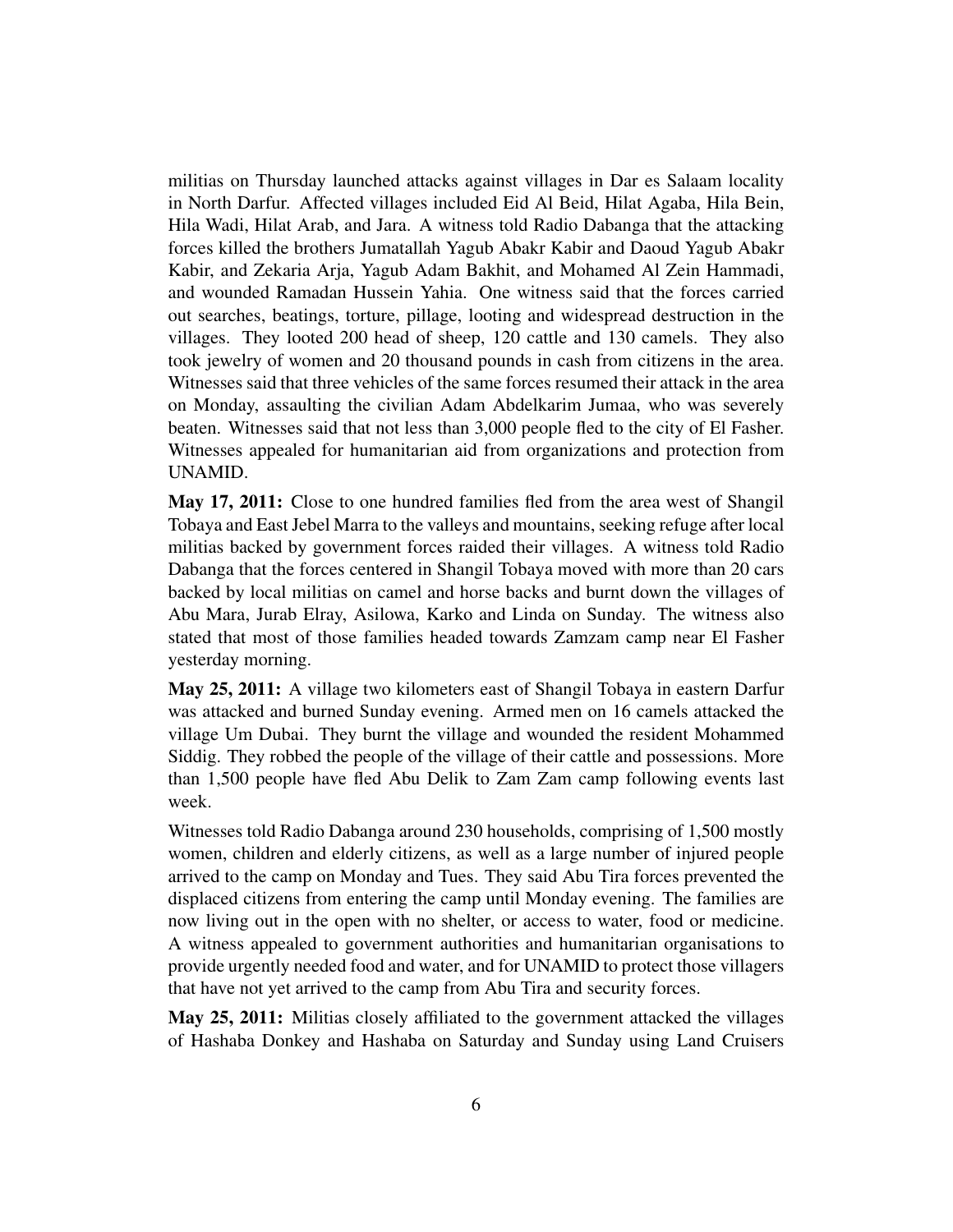and camels. The attackers killed Abdul Lateef Jido Mohammed Ali and wounded Mohammed Adam Salih Khatir in Hashaba and robbed 111 camels and more than 100 goats. One of the owners of the cattle told Radio Dabanga that the militias robbed 85 camels from Hashaba Donkey on Saturday and went to the village of Hashaba on Sunday and robbed 26 more camels and more 100 goats, adding that the militias headed towards the villages of Damra Guba and Um Siyala village near Shangil Tobaya attacked and burned by gunmen on camels

**June 7, 2011:** A local militia of Shangil Tobaya executed seventeen (17) civilians from Abu Zereiga by firing squad after tying their hands behind their backs and splitting them into three groups with the first two groups comprising seven people and the third group comprising three. The 17 people were kidnapped a week ago when they went to retrieve a herd of 250 cattle. Witnesses stated that as the group returned after retrieving the cattle, they were attacked by government forces backed by local militias on seventeen Land Cruisers that had machine guns attached to them along with other different kind of weapons and two military helicopters. They claimed the helicopters bombarded the areas and fired at the group which was unarmed and confirmed that the group raised their arms in surrender and, as a result, the military forces kidnapped seventeen civilians, including Omar Abakr Idriss and Nour Eldeen Sinin Idriss, the principal of Abu Zereiga primary school.

The witnesses also verified that the governmental military force handed the seventeen abducted people to the local militias who tied their hands behind their backs and divided them into three groups before shooting them in the heads. The militias then formed a military box over them to prevent anyone from taking the bodies. This has now been there for a week and no one has been able to come close for fear of being shot.

**June 11, 2011:** Militiamen loyal to the Sudanese government in Darfur last week executed 16 people belonging to the Zaghawa ethnic group when they attempted to recover their stolen livestock, a rights group has said. Militiamen led by Ibrahim Abu Dur, one of the pro-government militia leaders, on1 June looted some 700 head of livestock from Zaghawa villages of Laminah, Terling, Hella Sheikh Khatir, and Abu Zeriga, near Shangil Tobaya in North Darfur. A group of villagers who managed to trap the looters was arrested by the Sudanese army and militiamen after recovering two hundred of the stolen livestock and were on their way back to Laminah and Terling villages.

**June 26, 2011:** A story of a fresh massacre has come out from a remote area in the far south of Darfur. Members of the government's Central Reserve Force [i.e., the Abu Tira] involved in a spate of tribal fighting in the area are accused by a tribal leader of attacking a group of Habbaniya tribesman, killing 23. The Habbaniya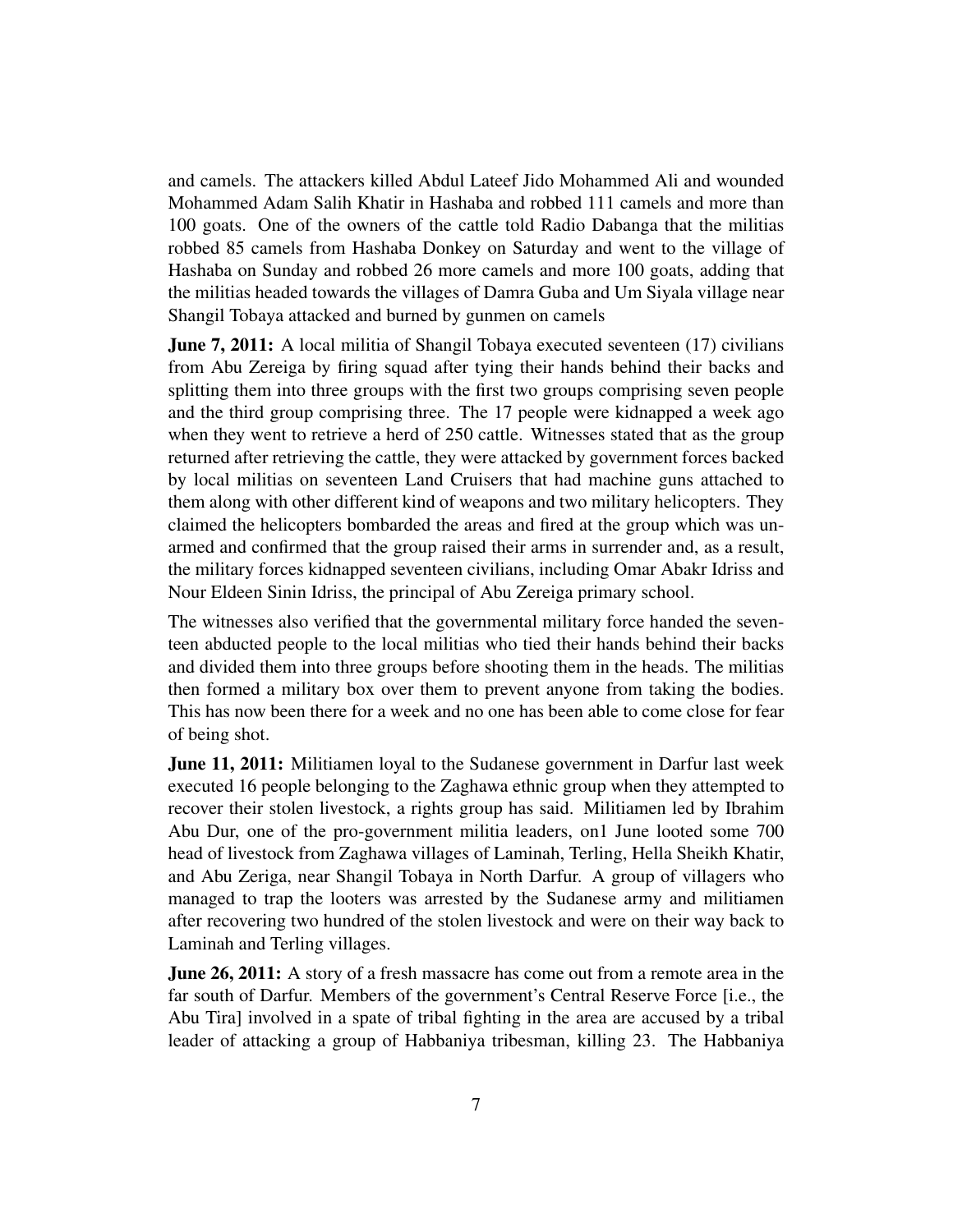are an Arabic-speaking tribe of pastoralists living in the region between Darfur and Bahr El Ghazal. A man was killed and eight others wounded in air strikes south of Tawila, North Darfur. A resident described the ongoing aerial bombardment by the Sudanese air force in Numeira, Kouto, Dali, Crowla and Masalit areas of Tawila last Friday to Sunday. He said Muhammed Ab Bakr Muhammed was killed and Fatima Abdullah, Hawa' Abbaker Yagoub, Maymuna Yahya Abbaker, Mariam Hassan Juma, Abdul Qader Saleh and two children Nur Eldaim Saleh and Ibrahim Musa Saleh, Haroun, Adam Saleh Issa were injured in the attacks. The witness added that 12 cows were also killed along with the destruction of seven houses.

**June 26, 2011:** Eight civilians from Zalingei were wounded on Tuesday and Wednesday in random shootings by government forces which were coming from Jebel Mara. Witnesses said that the wounded people included four displaced people, one of them named Nasr Eldin Suleiman Ahmed. The coordinator of camps in Zalingei told Radio Dabanga that the forces were returning back from battles with the armed factions in Jebel Mara and opened fire randomly, leading to the wounding of civilians and causing panic in the city and camps of the displaced people.

July 6, 2011: Various crimes have been committed last week by local militia in the city of Saak-Alnaam, South-East of El-Fasher, according to several witnesses. The soldiers apparently stormed into the local boys' and girls' schools, where they raped and beat a number of teachers and students. They also took their belongings and looted the property" reported the escapees, who walked for two days in order to reach El-Fasher, where they talked with Radio Dabanga. After the raid, the militia reportedly arrested the directors of both establishments, and put them to death in front of the school population. The pupils and their teachers where then screened and abused according to their ethnicity.

July 12, 2011: Six people met their fate in Gureida in South Darfur after an attack launched by an armed group riding a Land Cruiser car. Lieutenant General Abdulla Awad Shaqf, the head of the consultation committee of the Masalit tribe said in a press statement on Sunday that the six people who were killed were from his tribe and were attacked when they were in their farms in Gureida. He also stated that the attacking armed group were on board of a Land Cruiser and fled after the attack to Sarqila which is under Talas district and added that a problem has risen between his tribe and another which he accused of occupying their lands after a number of the members of the other tribe left their village and moved to camps in Gureida.

July 26, 2011: The Sudan Liberation Movement-Minni Minawi (SLM-MM) states, that the government of North Darfur is holding a military campaign in large areas of North Darfur. The SLM-MM reported attacks in five villages, namely Gazangedi, Muhajariya, Umla Wye, Wehijara and Zaghawa Lmo. The attacks have lasted a full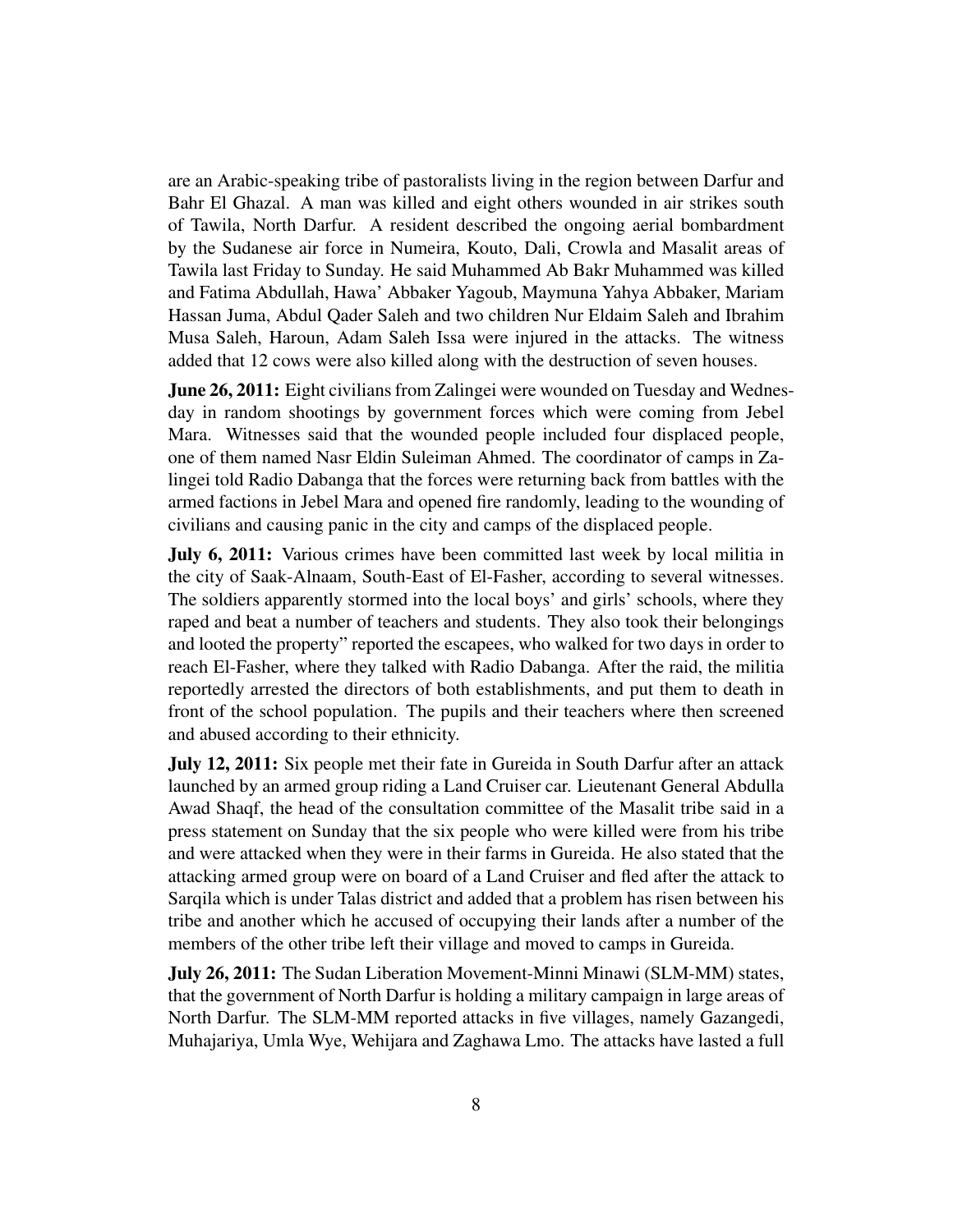week, and are still continuing. The SLM-MM said in a statement, that the government has been conducting a military campaign against civilians, and their property in their villages. According to the SLM-MM statement, government assaults had killed five civilians, and had wounded others. There were also people missing, and some were arrested. The names of the five people that were killed are: Abeher Mersal, Nuradam Goma, Sheikh Abu Hamara from Menouashi and two herders, Salim Senin and Abakr Ibrahim Fadl. An Antonov government aircraft bombed the Tibra area, according to the SLM-MM statement...A witness on the ground confirmed to Radio Dabanga that these attacks occurred, and told, that the military campaign by the government is ongoing. This witness told, that the army came with around 40 Landcruisers and three tanks, which can hold 150 to 200 troops.

August 24, 2011: A civilian was shot dead by a member of the local militia in Saraf Omra, North Darfur on Tuesday. A relative of the deceased, Abdul Aziz Abkar Abdullah, told Radio Dabanga that the incident had happened when Abdul Aziz was headed back to his village after shopping in the city with other villagers. As they wanted to cross the city's checkpoint, located on the outskirts, the militia guarding it asked the group to pay two pounds per person to be granted access out of Saraf Omra. Abdul Aziz refused and was shot twice; one bullet hit his head, the other one his chest, which led to his immediate death.

August 25, 2011: Four (4) armed men on horsebacks, wearing military uniforms looted 100 sheep from Mornei in West Darfur on Wednesday, a witness told Radio Dabanga. The witness, who did not wish to be named fearing retribution from Sudanese authorities on the ground, told Radio Dabanga, "The gunmen found a herd of sheep with a shepherd in Mornei. The gunmen opened fire in the air and the shepherd left the area. He lost control over the sheep after which the men belonging to the armed forces took the sheep to unknown location." The witness added that a report about the incident had been filed with the Mornei police. However, no action has yet been taken in this regard. A sheep in Sudan costs approximately 200–300 pounds.

Meanwhile, an armed group looted two trucks in Cara area of South Darfur, one of the victims told Radio Dabanga. *Seven military uniform gunmen on the backs of four (4) camels and three (3) horses stopped the trucks coming from the region of Kara and looted around 700 pounds worth personal baggage and then beat them severely.* They especially beat the passengers who did not have money," the witness said.

September 29, 2011: An armed group killed four civilians and injured another in a shoot out in North Darfur's Goz Kul area on Thursday, a witness told Radio Dabanga. The armed group of nearly 35 people were traveling in a Land Cruiser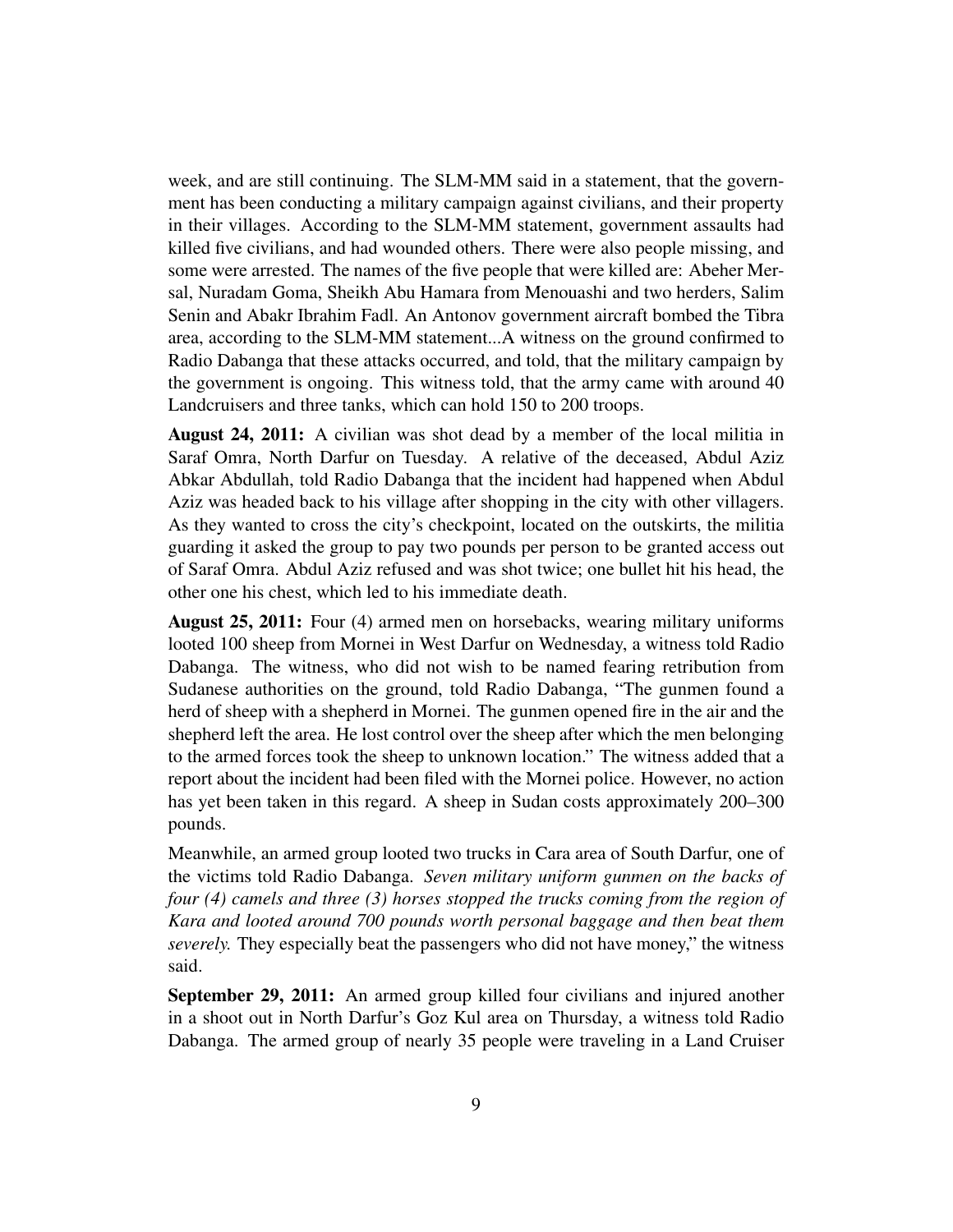loaded with dushka guns. The group opened fire on a group of nine traders who were on their way from Nyala to Jeriban. The group that attacked also looted nearly 1500 livestock from the traders, one of them told Radio Dabanga.

September 29, 2011: Government forces in Tabit area of North Darfur allegedly burned down two villages on Wednesday, one of the villagers who fled the scene told Radio Dabanga. The witness said, "Nearly 17 vehicles with Sudanese army troops were on their way from Tabit to Shengel Tubaya when the intensive gunfire took place. Two villages of Tangarara and Um Kafalu villages have been burned down as a result of the fire and many have fled their homes to the mountains and valleys nearby." He accused the government forces of looting the property of citizens and beating residents. Four men were arrested and tortured during the incident. He also pointed out that the same forces were responsible for burning down Sharafa, Um Gujja and Um Al Karo villages on Tuesday as well as looting the property of civilians.

October 23, 2011: Two refugees from North Darfur's Zamzam camps were seriously injured on Friday when central reserve police, also known as Abu Tira, officers opened fire at them. A witness to the incident told Radio Dabanga that it occurred in the watermelon market of Zamzam camp on Friday afternoon. "Three Abu Tira officers came to the market with watermelons at 6.30 pm and one of them opened fired in the market without any warning or reason," the witness said. One of those injured was 28-year-old Issa Mohammed Ahmed, a watermelon trader and another was 18-year-old refugee Hamada Osman Ibrahim. "The Abu Tira forces pose a serious security threat to the refugees in the camp. The shooting was probably part of a covert plan meant to shut down the watermelon market in Zamzam camp," he added.

October 26, 2011: The student Ikhles Yaqub Adam was shot dead by members of the Sudanese Security Services in Zalingei's main market on Tuesday. Witnesses told Radio Dabanga that the victim, a 3rd-year student at Zalingei University, was shopping with some friends when she was struck by the bullet. According to the security forces, the incident happened by accident as they were chasing after someone else; they opened fire in order to catch that other person and hit Ms. Adam unwillingly. Two bystanders were also wounded in the shooting. The victim's friends and colleagues however indicated they don't believe the security service's explanation, stating that Ikhles had probably been deliberately targeted due to her being a member of the Sudan Liberation Army (SLA-Abdel Wahid).

December 14, 2011: On Monday, pro-government militias traveling in Land Cruisers were reported as having looted the villages of Muhammad Ali, Durma, Jaraf and Jamah, close to El Fasher, a witness told Radio Dabanga.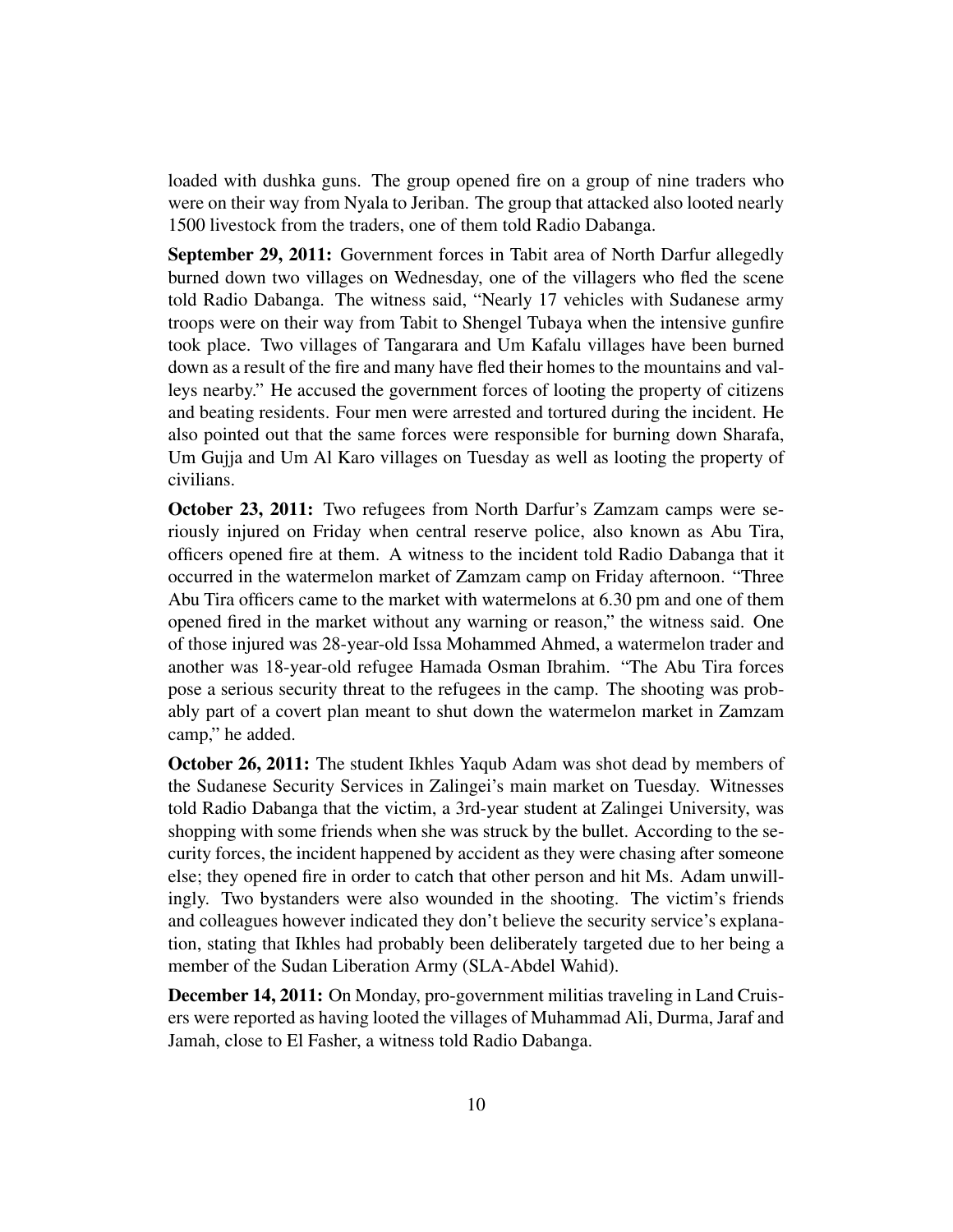**January 1, 2012:** Three people were killed and two injured when an armed group attacked Goz Zalta village, Serif Beni Husein locality, in North Darfur on Saturday. A source told Radio Dabanga at 8am on Saturday morning, 15 gunmen traveling on horses approached the village from north and west.

March 29, 2012: Abu Bakr Jazin Hamid was shot dead on Wednesday when militants stormed Sharif village near Sag Al Nagam in North Darfur. Pro-government militia riding in three cars attacked razing the village to the ground. Hamid was killed as residents fled in all directions, said a relative of Hamid. Despite the repeated murders, rapes, looting, torture and random arrests witnessed by local and state authorities, none of them have done anything about stopping those responsible, added the source.

April 2, 2012: More than 7,000 people have fled their homes in North Darfur after government forces and militants reportedly burned down their villages last week. "7,000 have left the villages of Adam Khatir, Nagojora, Hamid Dilli, Amar Jadid, Koyo and Duga Ferro near Donki Hosh and fled to the surrounding areas where there is no food, water or shelter," said a newly displaced witness to Radio Dabanga from ahttp://vimeo.com/48547146 safe area. "They attacked us for three days, from Tuesday until Thursday evening. They burned down five villages, looted more than 20 and destroyed water wells and pumps," added the witness. She appealed to the UN and humanitarian organisations to protect them and provide them with desperately needed assistance.

April 3, 2012: Three people were killed on Monday in Gorneya village near Nertiti in Central Darfur when militants opened fire at a wedding party.Witnesses said three pro-government militants attended a wedding party in the village when a disagreement broke out and one of them shot randomly into the crowd. Ahmed Yusef Muhammed, 24, Mutassim Bakhit, 17 and Adam Atim Rahmah were killed. Yusef Muhammed Adam, 15 is said to be in a serious condition in hospital.

April 6, 2012: A group of armed camel herders threatened residents in Nadi village east of Kutum in North Darfur if they did not pay a ransom of 30 million Sudanese pounds for killing three of their camels. A resident from Nadi told Radio Dabanga that a group of herders told the chief of the village that if he did not pay 30 million SDG they would kill residents and burn down the village. The herders said the three dead camels were found on farming land that belonged to the villagers.The resident appealed to local authorities and the Darfur Regional Authority to intervene and protect residents from threats and attacks by armed groups that continue to enjoy impunity.

May 10, 2012: The Sudan Liberation Movement for justice led by Kerubino said government forces burned down Numeira village, east of Jebel Marra on Wednes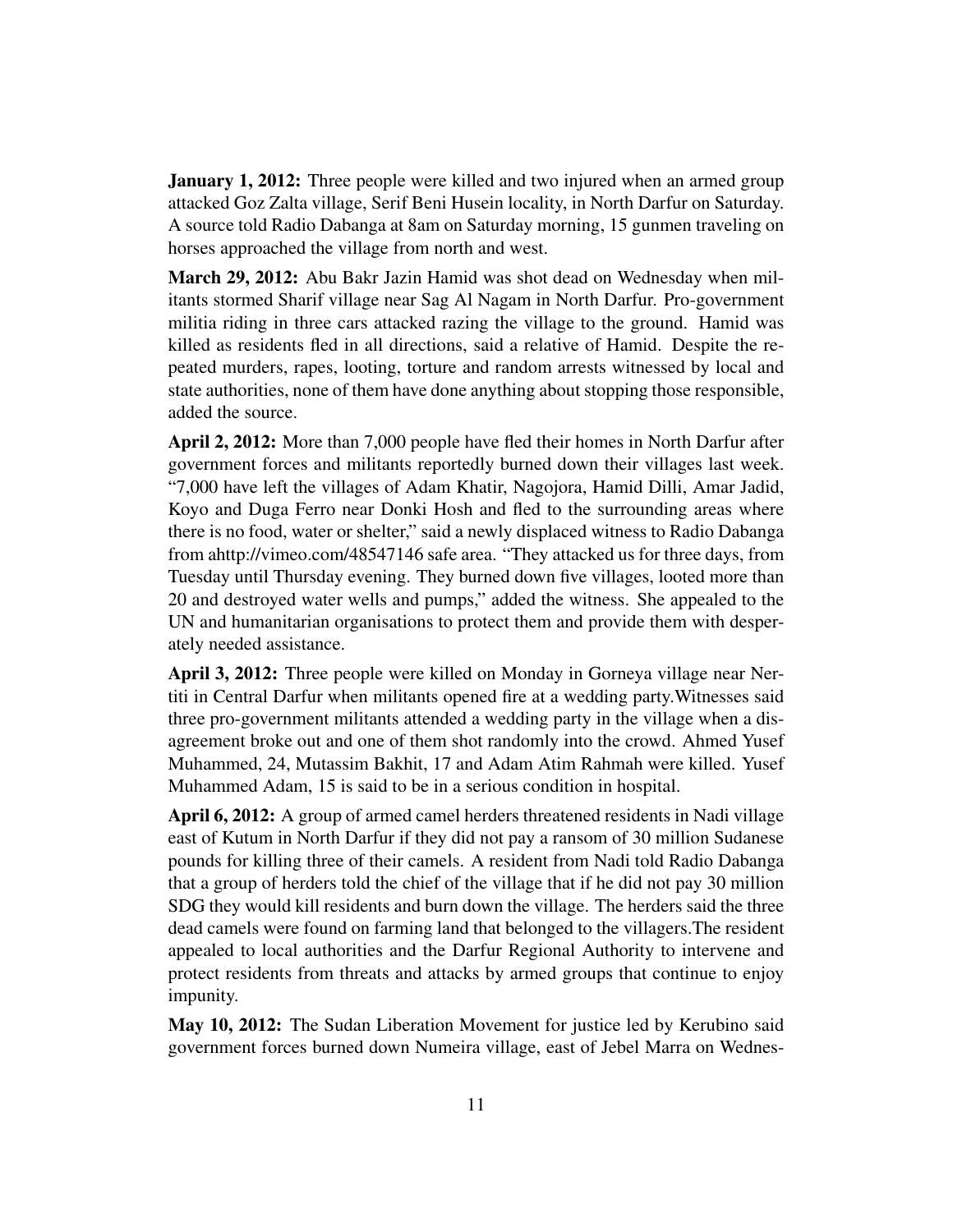day. Military spokesman for the movement Muhammed Ahmed Yaqub told Radio Dabanga that the army destroyed the water supply and killed three people. The rest of the villagers fled to the nearby mountains for refuge. He said the SLM-J and the Justice and Equality Movement intervened to protect civilians and fought government troops. Yaqub added that the army convoy coming from El Fasher consisted of 75 vehicles included three gun proof cars. He said that JEM forces defeated the soldiers and forced them to flee to Tabet and Shangil Tobaya with 15 killed, seven vehicles destroyed and nine captured in good conditions. [end]

June 5, 2012: Residents that fled Dali near Kabkabiya have said their village was completely burned down by militias. Witnesses told Radio Dabanga that dozens of residents fled towards Kabkabiya yesterday evening after gunmen attacked killing one resident and wounding several others. They said gunmen traveled on camels, horses and in cars opening fire before setting the village alight. They added that the incident came a day after two people were killed in an exchange of gunfire with militants at a village near Dali.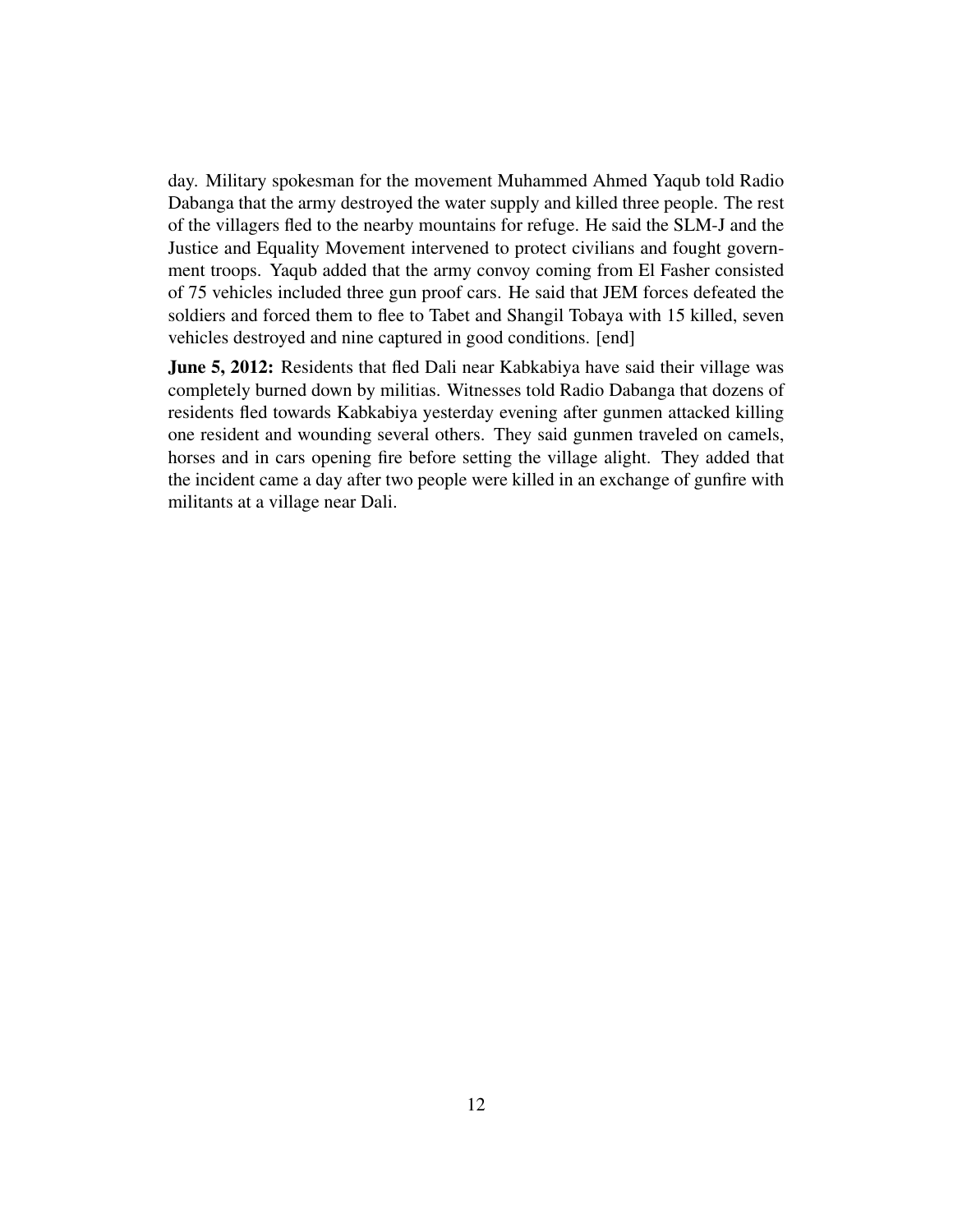#### <span id="page-12-0"></span>Land Seizures and Attacks on Farmers

June 21, 2010: Male refugees in Sisi Camp in Kerenek locality [West Darfur] said that they had received threats from new settlers occupying their lands. The displaced had gone from the camp to their villages in order to cultivate, but they received threats not to do so. They said that the settlers prevented them from cultivating their land. The settlers reportedly claimed that they now own it and are entitled to choose how to use it. The displaced people from Sisi Camp said that that there are new settlers in the villages Gorningu, Mowgurni, Khedira and Nyuru, east of El Geneina [capital of West Darfur]. A tribal leader said that this has been ongoing for three months.

November 8, 2010: A man was assaulted yesterday in a dispute between farmers and herders in West Darfur. Musa Omar Juma's injuries were described as serious after he was shot yesterday in Mornei Camp for displaced persons. A source said that an armed group had surrounded the camp and pastured livestock on farms, destroying them. This prevented the farm owners from harvesting their crop.

November 11, 2011: Farmers across all Darfur states complained to Radio Dabanga on Friday about their farms being invaded by herders. Radio Dabanga spoke to farmers from Kutum and Kabkabiya in North Darfur; Garsila, For Baranga and Mornei in West Darfur as well as Marshinj, El Malam and Shareiya in South Darfur. Farmers expressed their anxiety over the herders releasing their cattle on the farms before the agreed upon deadline. Farmers from Kabkabiya told Radio Dabanga, "Despite lodging a number of complaints to the local authorities and appealing to the sheikhs of the herders, we have not received any positive response. Threats and abuses against us by herders have increased."

November 18, 2011: Shepherd militants [i.e., armed nomadic pastoralists, from which Khartoum has drawn its militias] in West Darfur's Mornei region destroyed large areas of farms in the locality by letting their livestock graze, sources told Radio Dabanga on Friday [including a sheikh (leader) of the Mornei camp].

November 29, 2010: Citizens in Kabkabiya complained that herders grazed their livestock on farms, destroying them. The damage to the farms could lead to friction with dire consequences, farmers said. One farmer told Radio Dabanga from Kabkabiya that plots of corn and vegetables, as well as orchards, were damaged deliberately in both Wadi Bari and Wadi Kirko. The farmers fear the loss of the fruit harvest this season.

October 20, 2011: Displaced [persons] from Abu Suruj in Sirba Locality of West Darfur State complained that pastoralists have herded livestock onto their farms.The residents of Abu Suruj told Radio Dabanga that even though the growing season is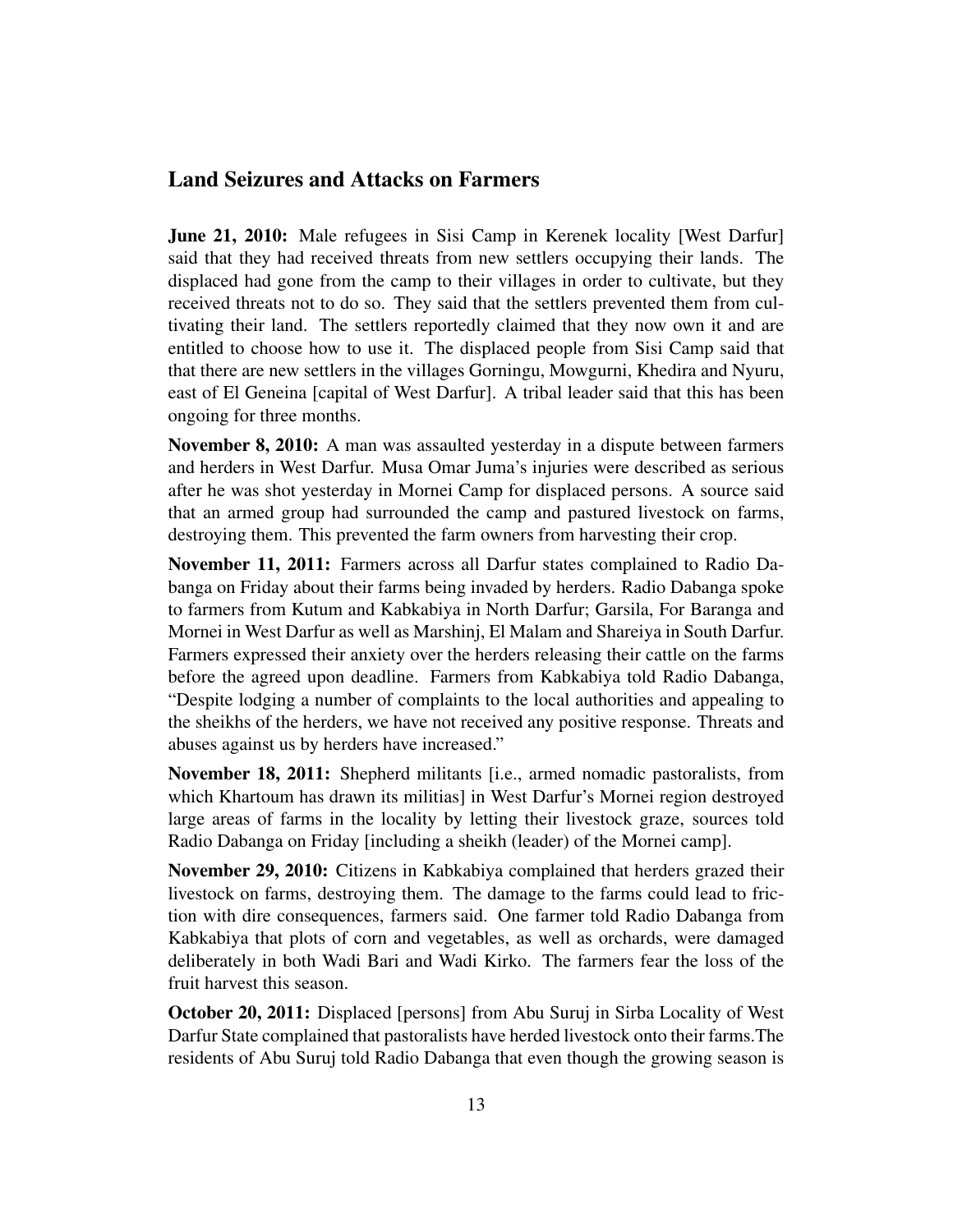good, they worry that the shepherds have walked their cattle on the crops, damaging farms. They pointed out that women go out early to protect their farms, but herders take advantage of the night to the introduce livestock onto farms.

December 17, 2010: Gunmen killed a farmer in Darfur on Wednesday. The late Fadl Abubakr Atem had a farm at Abata, north-east of Zalingei. Witnesses said that four gunmen came there on camels. They were wearing military uniforms. Witnesses said the gunmen came to the farm on Wednesday [December 15, 2010] night, looted all of his possessions, caused damage to the farm and then shot him dead on the spot.

**January 5, 2011:** A woman farmer over 70 years old was injured when she was assaulted by pastoralists on her farm in Tawila on Sunday. A leader of displaced people in the area told Radio Dabanga from Tawila that the assailants were armed and have been driving their livestock onto farms. He noted that citizens in the region cannot stop the shepherds and he described UNAMID peacekeepers as ineffective.

February 10, 2011: An armed group of twenty people on camels conducted a cattle raid in the area of Khor Abeche, South Darfur. They seized 420 head of cattle and sheep and equipment from the aid organization World Vision. A witness told Radio Dabanga that the armed group that attacked the region came on Monday from the region of Shearia and Kornaji.

April 19, 2011: Citizens of Ghara Zawiya village near Kabkabiya in North Darfur said that 1000 new settlers coming from neighboring countries entered 12 of the villages in the area and have occupied them. They have taken over the farmland and ordered the original inhabitants to stay far from their lands. A citizen of Ghara Zawiya told Radio Dabanga that the new inhabitants came overland on camels and Large Land Cruiser which had machine guns fixed on them, besides many different types of weapons, despite the area having military protection. He pointed out that the inhabitants have settled in the villages of Um Jaras, Karikar, Hashaba, Um Duldi, Um Siyala, Taradona, East Taradona, Um Hatab, Um Rawaba Adhan Barid and Owen Rado. The citizen added that the original land owners have formed a committee to meet the commissioner of Kabkabiya. For his part, the commissioner of Kabkabiya, Dr. Adam Mohammed Adam, denied the entrance of new inhabitants into the borders of his county.

May 16, 2011: An armed group killed three killed and captured four others in an attack it launched on farmers from the Bigo tribe in the area of Rijeila in Yassin district in South Darfur last Wednesday. A source said that the armed group opened fire at the farmers in the area when the farmers started preparing their farms for the rainy season, which led to the killing of three people and the capturing of four other before they were released when the government forces arrived to the scene.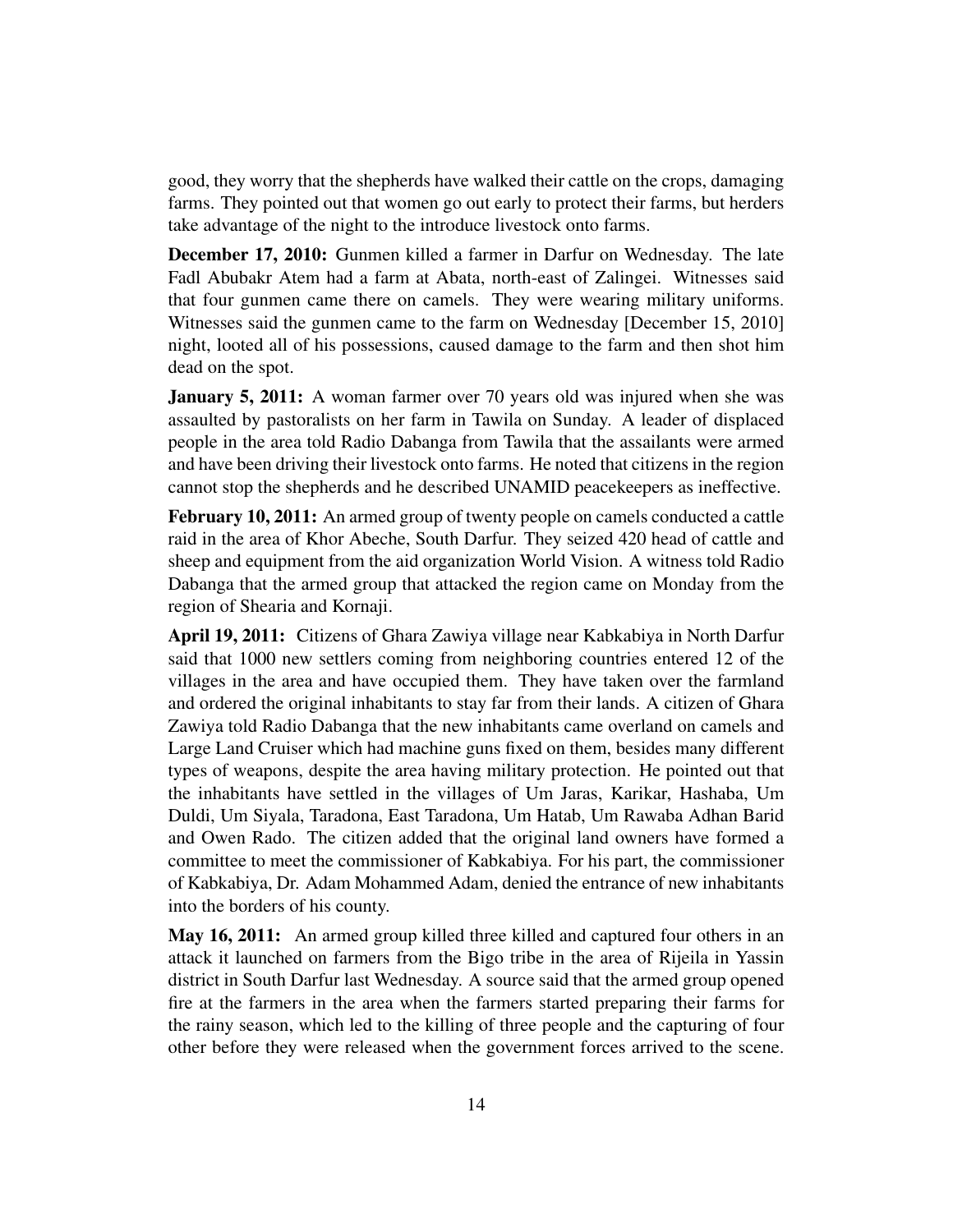The source said that the two sides had a fight over the ownership of the land which prompted the armed group to open fire on the people of Bigo.

**June 11, 2011:** Militiamen loyal to the Sudanese government in Darfur last week executed 16 people belonging to the Zaghawa ethnic group when they attempted to recover their stolen livestock, a rights group has said. Militiamen led by Ibrahim Abu Dur, one of the pro-government militia leaders, on 1 June looted some 700 head of livestock from Zaghawa villages of Laminah, Terling, Hella Sheikh Khatir, and Abu Zeriga, near Shangil Tobaya in North Darfur.

**June 18, 2011:** An armed group riding horses and camels robbed 53 sheep from their herder at Masameer, north of Kutum, then killed one of the pursuers who followed them attempting to recover the herd. Mohammed Yusuf, a civilian, joined a group of men who went to pursue the raiders after the shepherd was robbed. The raiders shot at the group, killing Mohammed Yusuf. Witness told Radio Dabanga that Yusuf's group came back and informed the police of Kutum of what happened but the police did not take any action to track down the robbers.

June 22, 2011: Displaced people in camps in El Geneina, West Darfur, revealed that around one hundred thousand square feet of their lands has been occupied by new inhabitants from Niger, Chad and Central Africa. A sheikh from Mornei camp told Radio Dabanga that the occupied land included the areas of Masteri, Beida, Dowany, Kokoriya, Jory, Gubeya, Jeing, Mornei and many other areas. He also stated that the new inhabitants have started changing the names of the area, cutting down large trees, demolishing graves and farming on it in attempts to erase the former symbols of the areas.

July 12, 2011: Six people met their fate in Gureida in South Darfur after an attack launched by an armed group riding a Land Cruiser car. Lieutenant General Abdulla Awad Shaqf, the head of the consultation committee of the Masalit tribe said in a press statement on Sunday that the six people who were killed were from his tribe and were attacked when they were in their farms in Gureida. He also stated that the attacking armed group were on board of a Land Cruiser and fled after the attack to Sarqila which is under Talas district and added that a problem has risen between his tribe and another which he accused of occupying their lands after a number of the members of the other tribe left their village and moved to camps in Gureida.

July 15, 2011: A number of farmers in Sirba, western Darfur, in the Dinda, Ardeba and Goseget areas, took severe beatings, underwent torture and humiliation by armed groups, last week, witnesses told Radio Dabanga. The farmers were beaten by Arab herders, who used rifles, sticks and whips, when the farmers went to work at their farms. A number of the wounded farmes had to be transported to Geneina hospital, for treatment. The farmers told how these armed groups wanted to ex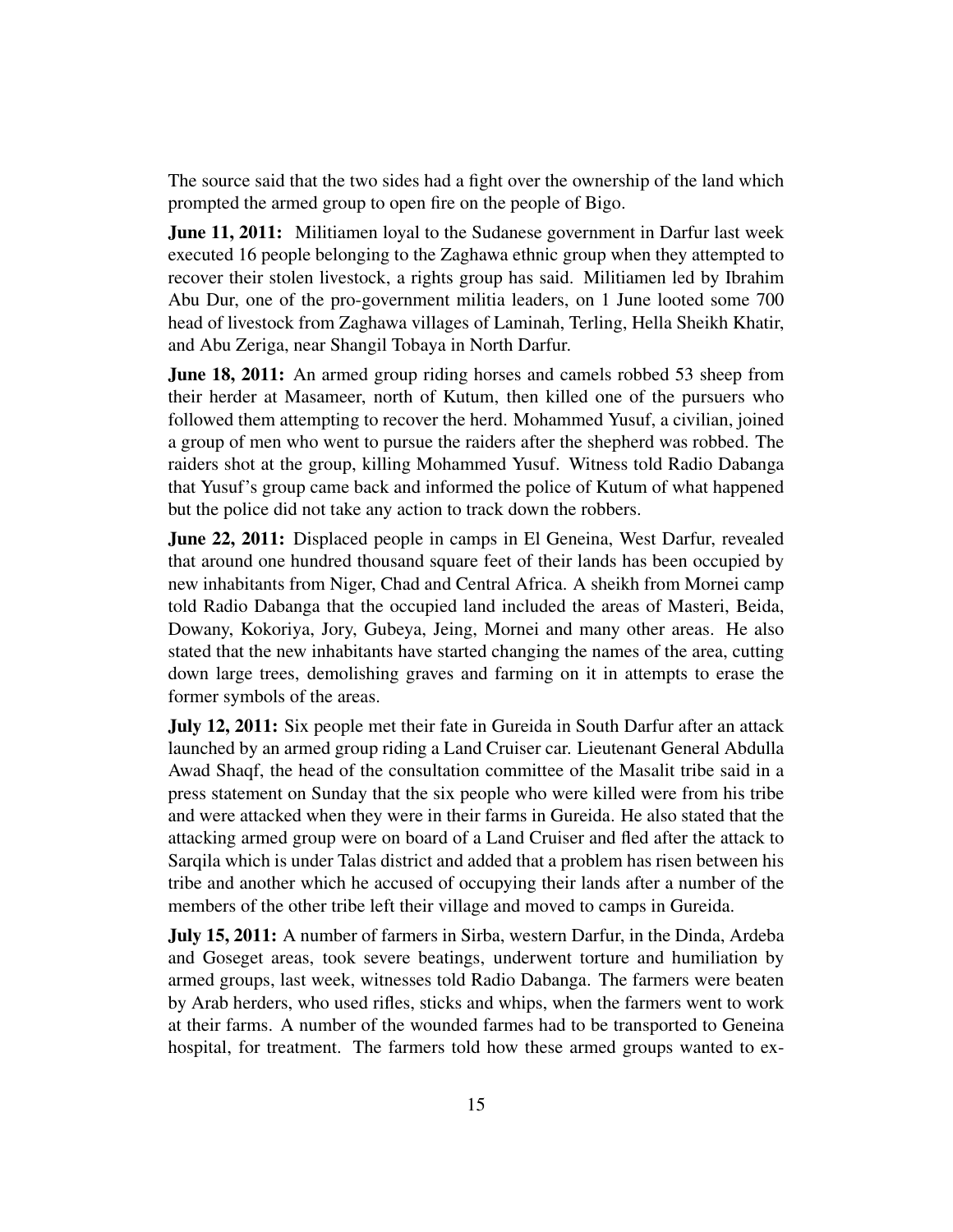pel them, threatening them with death upon return. The armed groups claim the lands for themselves. Witnesses told Radio Dabanga, that they had raised the issue with Sirba Commissioner Abdullah Hamdan, but that he had not taken any actions. These witnesses appeal to the authorities of West Darfur to come up with a solution.

July 17, 2011: The Commissioner of Al Salam Locality reported, that two people got killed, two got wounded, and six children, under the age of ten, were kidnapped, following an attack by unknown assailants, possibly from the Tarjem tribe, in Kasara al Buram area, southwest of Nyala. Al Tahir Mohammed and Ibrahim Ali Ma'allah died in this incident, and Mohammed Noor and Hamid Hassan were wounded. The six children that were kidnapped are: Zaki Ibrahim Soliman, Abdullahi Musa Nahar, Yusuf Adam Yusuf, Mustafa Jaber Al-Tahir, Daoud Hamid Ibrahim Minawi, and Fatuma Mohamed Moussa, daughter of Hamid Mustafa Baraka. The attack was, allegedly, carried out by the Tarjem tribe. It seems that the attack was to prevent employees of the Zaghawa tribe to work on farms in the area of Kasara al Buram.

July 19, 2011: Radio Dabanga was informed by a female refugee that displaced women from Garsila, West Darfur, are currently complaining about armed militias who apparently seized their farms, thus preventing their cultivation. The witness indicated that a group of the militia went to the Gedo, Gallinja and Gang Kosi areas, where several shepherds bring their herds, to take their land and set up their own farms with the Government's support.

July 26, 2011: In the same Radio Dabanga dispatch: Complaining farmers from Guido Camp (near Garsila, West Darfur) pointed out the deliberate destruction of their farms by shepherds. According to them, the shepherds intentionally set out their cows in the farms, setting chaos and destructing their properties. Protesters are immediately beaten up, and women are raped, making them reluctant to return to their fields. Several female farmers reported the incidents to the local authorities, but no action was apparently taken. They now call on UNAMID and the United Nations to provide them with the necessary protection.

August 2, 2011: Farmers in West Darfur have been suffering several attacks by armed herders [nomadic Arab cattle- and camel-herders] since Monday. Sources in East Geneina told Radio Dabanga that *they were attacked by an armed group while working on their land on Monday. Two girls were raped, and four of the men received beatings after they had been tied*. A displaced person of Kendeby Camp said that an armed group of 18 people beat, and attempted to rape several women and girls, who were working the land. Three of these women suffered hand and leg fractures. Approximately twelve girls fled into the valleys and villages surrounding the camp. Another displaced person from Mornie camp told Radio Dabanga than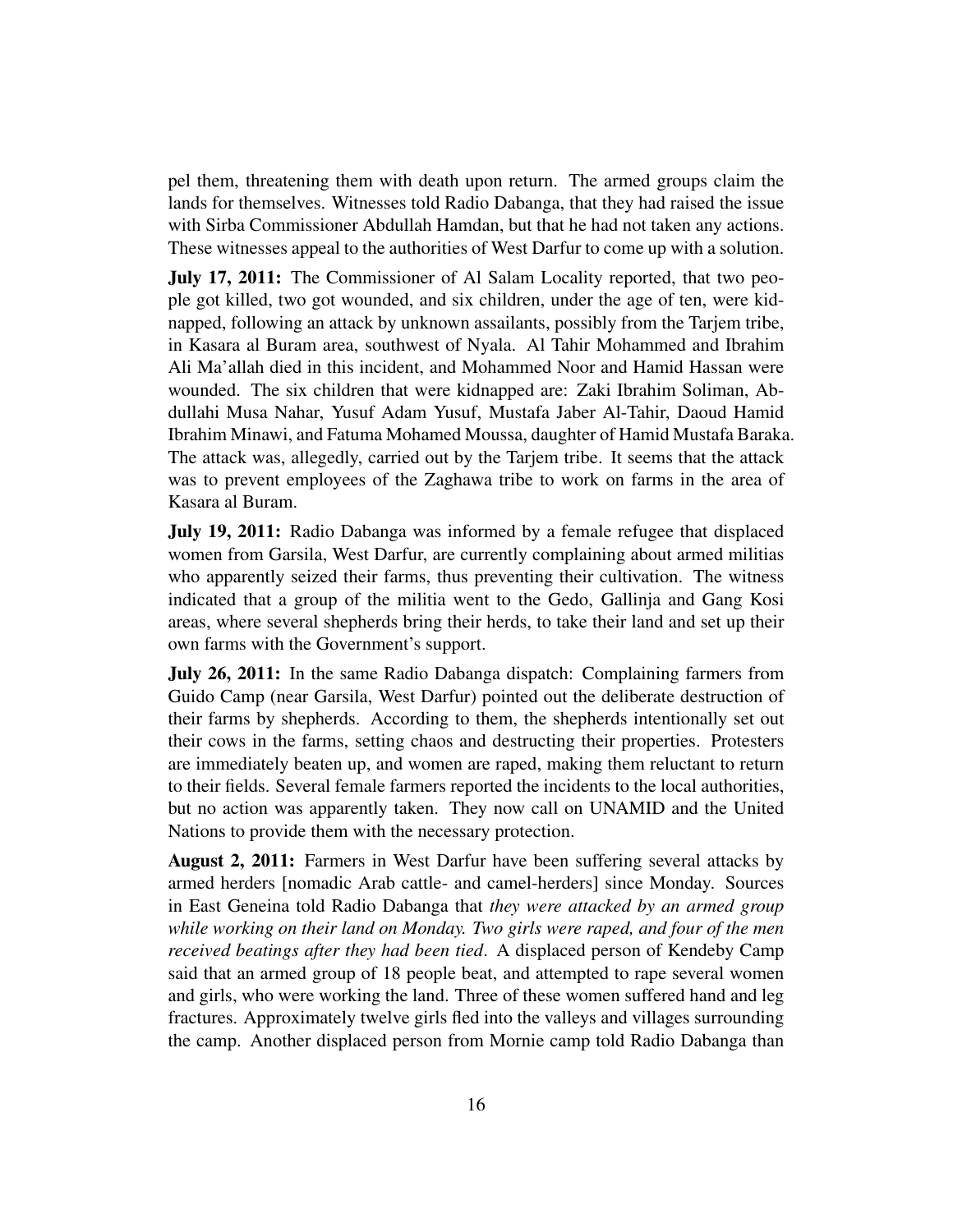an armed group had beaten three farm workers, namely Abdul Ghaffar Mohammed, Karim Isaac and Adam Mohamed Saleh, during their work outside the camp. One of them had serious injuries and had to be transferred a hospital in Geneina for treatment.

August 19, 2011: Farmers in north-west of Gereida in South Darfur complained on Friday of shepherds leading their livestock onto their farms and thereby damaging their bean and corn crops. One of the farmers, told Radio Dabanga that entire villages in north and west Gereida were occupied by shepherds, who forced the farmers to abandon their crops. He added that farmers in other surrounding areas were facing the same fate. There are allegedly about 200 to 300 shepherds set up in and around the area whose activities have led to farmers leaving in despair. "We would like to appeal to the local authorities or order the pastoralists to leave the region. Nomadic people must go away from our farms here," the farmer told Radio Dabanga.

February 15, 2012: On Tuesday [February 14] the city of Kass in South Darfur witnessed clashes between farmers and herders. There were conflicting reports about injuries and fatalities. One witness told Radio Dabanga the fighting killed two herders and injured an unknown number. He said the clashes erupted when a group of cattle herders entered farms trampling on crops and vegetables, damaging the land.

**March 19, 2012:** Two people were killed and 11 injured when local militias attacked herders in Abu Delik near El Fasher. The gunmen were traveling in two cars sweeping the area for herders, they found a group beating and forcing them to hand over their possessions, said a witness to Radio Dabanga. One of the cars the gunmen were traveling in overturned during the chase, reportedly killing two of them. The wounded herders were taken to El Fasher hospital for treatment.

March 23, 2012: Militants shot a man dead in Kutum locality on Wednesday. "They were traveling on horses and entered the area, they fired heavily into the air killing El Tayb Adam Musa instantly," said a witness. The gunmen also reportedly looted 52 camels from the area. The witnesses appealed to local authorities and state government to end abuses by armed militia and try those involved in court.

May 7, 2012: Ten gunmen traveling on horses stole six donkeys from Um Janah near Gereida, South Darfur. A witness said ten armed men threatened farmers and beat them before stealing the donkeys and fleeing. The incident was reported to the police and the local commissioner but neither has as yet responded. The witness said residents are angry about the lack of action and silence on the part of authorities that refuse to provide security and protection from militants operating outside of the law. Residents east of Kutum have also complained of armed camel herders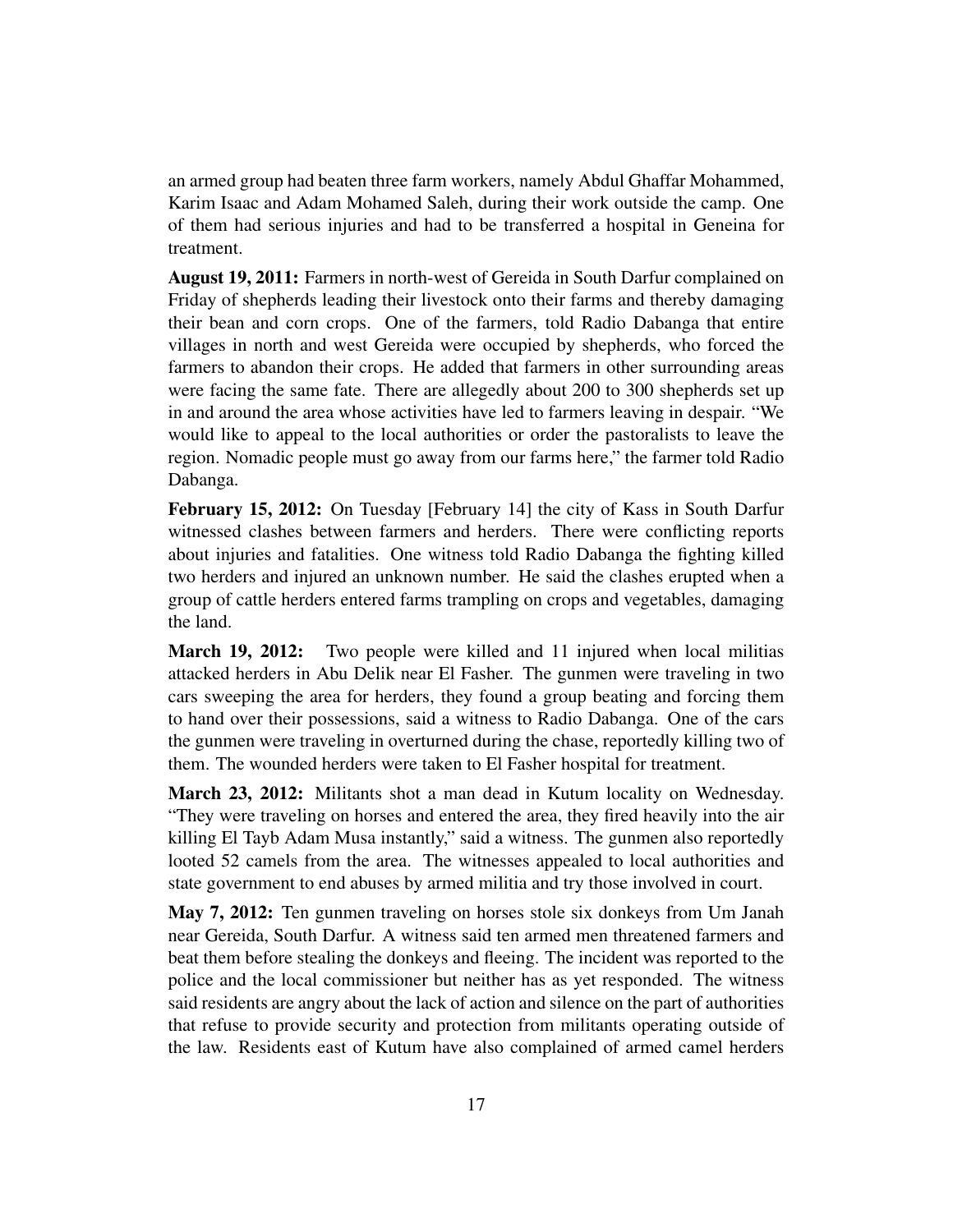using their land for grazing, destroying crops and farm land. They said authorities disregard their complaints and fail to act to stop the herders.

**June 14, 2012:** An armed group of 30 members traveling on horses shot a man and tried to expel farmers from their land near Gereida in South Darfur. Witnesses said the men entered a village and shot Muhannad Yacob from Al Safa while he was tending to his farm. They said Yacob was taken to hospital in Gereida for treatment.They added that militias try to take over farmlands belonging to displaced people as many are still living in the camps, forgoing the right to their land.

**June 17, 2012:** Displaced Darfuris in camp Kendeby of West Darfur have been chased from their farming lands in the area of Sirba, north of the capital El Geneina. They told Radio Dabanga that *several returning IDP's have been threatened with weapons while they were trying to sow their seeds*. They say that settlers instead of the returnees from the area have taken the fertile agricultural lands in the localities of Miraya, Agi Ra, Kurk and Dumta. Displaced Darfuris in camp Kendeby of West Darfur have been chased from their farming lands in the area of Sirba, north of the capital El Geneina. According to a community leader, the settlers had beaten five women who went out of camp Kendeby for farming in Dumta areas last Thursday. The settlers confiscated their seeds after beating them with a whip. The men warned them not to come back again. The community leader appealed to the authorities in West Darfur and human rights organizations or the international community to intervene.

July 1, 2012: In another incident in the Sirba locality [West Darfur] a group of farmers underwent severe beating by a group of armed men, a witness told Radio Dabanga. The farmers were expelled from their land in Agri Taiman and Wadi Ardeba. The armed group threatened them with death upon return. (el-Geneina [West Darfur])

July 8, 2012: IDPs returning to their lands in Kreinik, 36 km east of Geneina, found that their properties had been seized by armed militias. A sheik of one of the IDP camps told Radio Dabanga, IDPs returning to cultivate their lands during the rainy season in West Darfur were stopped by militias. In addition the IDPs lack the necessary materials to build shelter from the rain the Sheikh said. He had informed the local authorities about the situation, but they failed to act.

July 13, 2012: A group of pro-government armed men assaulted a number of farmers in West Darfur. After insulting and beating them, they burned down their farms. The men driving a land cruiser attacked the farmers on Tuesday evening in Jimmaizat Babiker and Hajer Bager, west of For Baranga. A farmer told Radio Dabanga that the militants expelled them from their lands and threatened to kill him if they returned. The farmer said *the armed men warned the farmers the area is*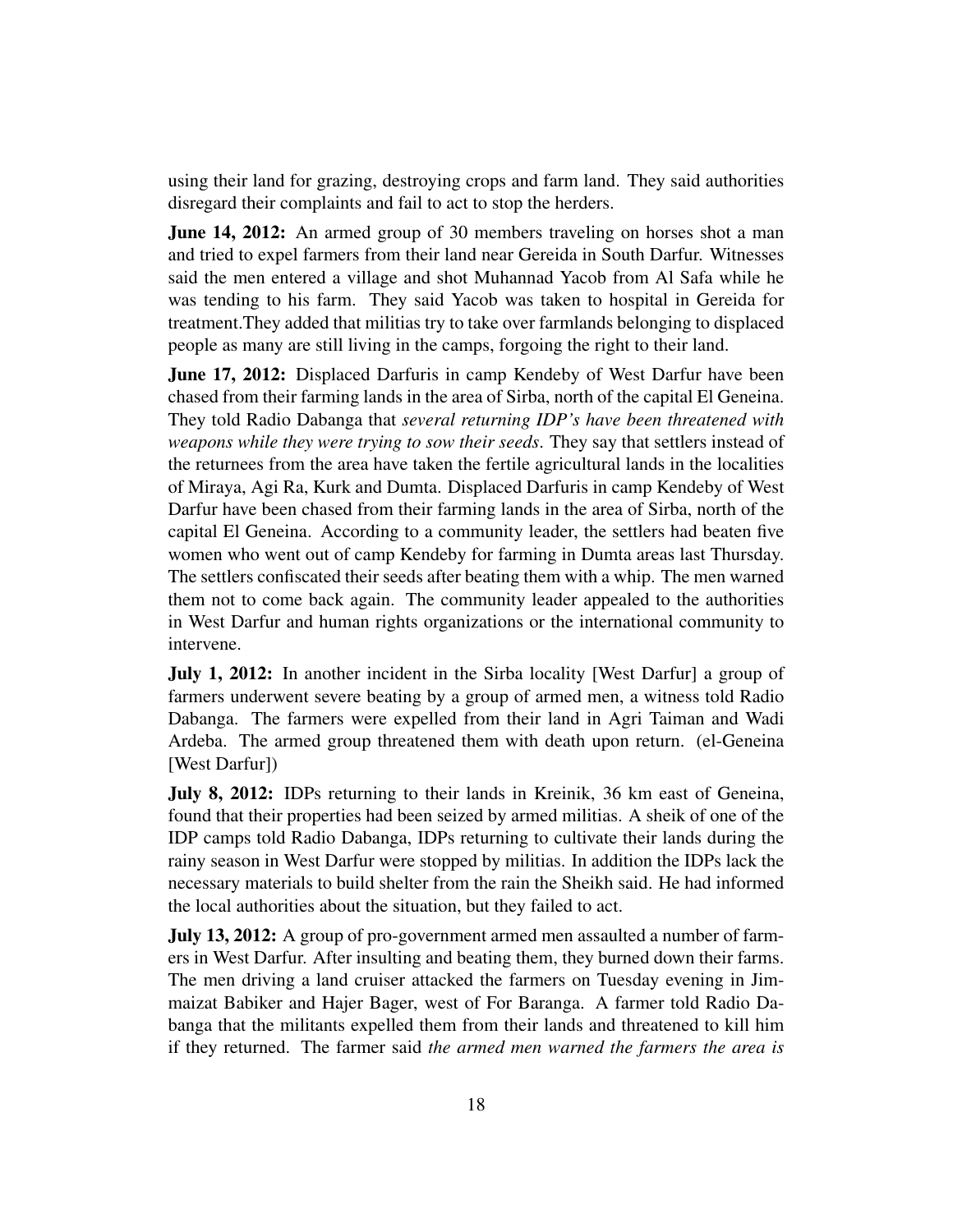*meant for grazing and not for agriculture* according to our source. (el-Geneina [West Darfur])

**July 15, 2012:** Displaced people returning to their farmlands in West [ ] Darfur were chased from their lands by the new settlers. Sheikh Daoud Arbab Ibrahim Younis, head of the high committee for IDPs of the West Darfur state, told Radio Dabanga this issue is especially prevalent in the villages of Hashaba, Kuka, East Kuka, Krobbe and Ajabun. Some of these areas are completely occupied such as Affen Dibbi, Nurei, Tankoa and Takuda and many other areas surrounding El Geneina and For Baranga. Arab settlers, coming from Chad and Niger, moved to these lands after the outbreak of the war in Darfur in 2003 Sheikh Daoud told Radio Dabanga. IDPs often temporarily return to their lands for agriculture during the rainy season only to be threatened or forced to pay a sum of 100 Sudanese Pounds by the new settlers. Sheikh Daoud raised this issue during the Darfur conference in El Fasher.

July 15, 2012: Government forces confiscated the lands belonging to farmers close to a military base in East [formerly South) Darfur. The soldiers claim the eviction is necessary in order for them to safeguard the Sharif Petroleum oilfield. The confiscated lands surround a military base, located 15 km outside of the town Adila. A farmer told Radio Dabanga no kind of financial compensation had been offered in exchange for their eviction. (ed-Daein [South Darfur])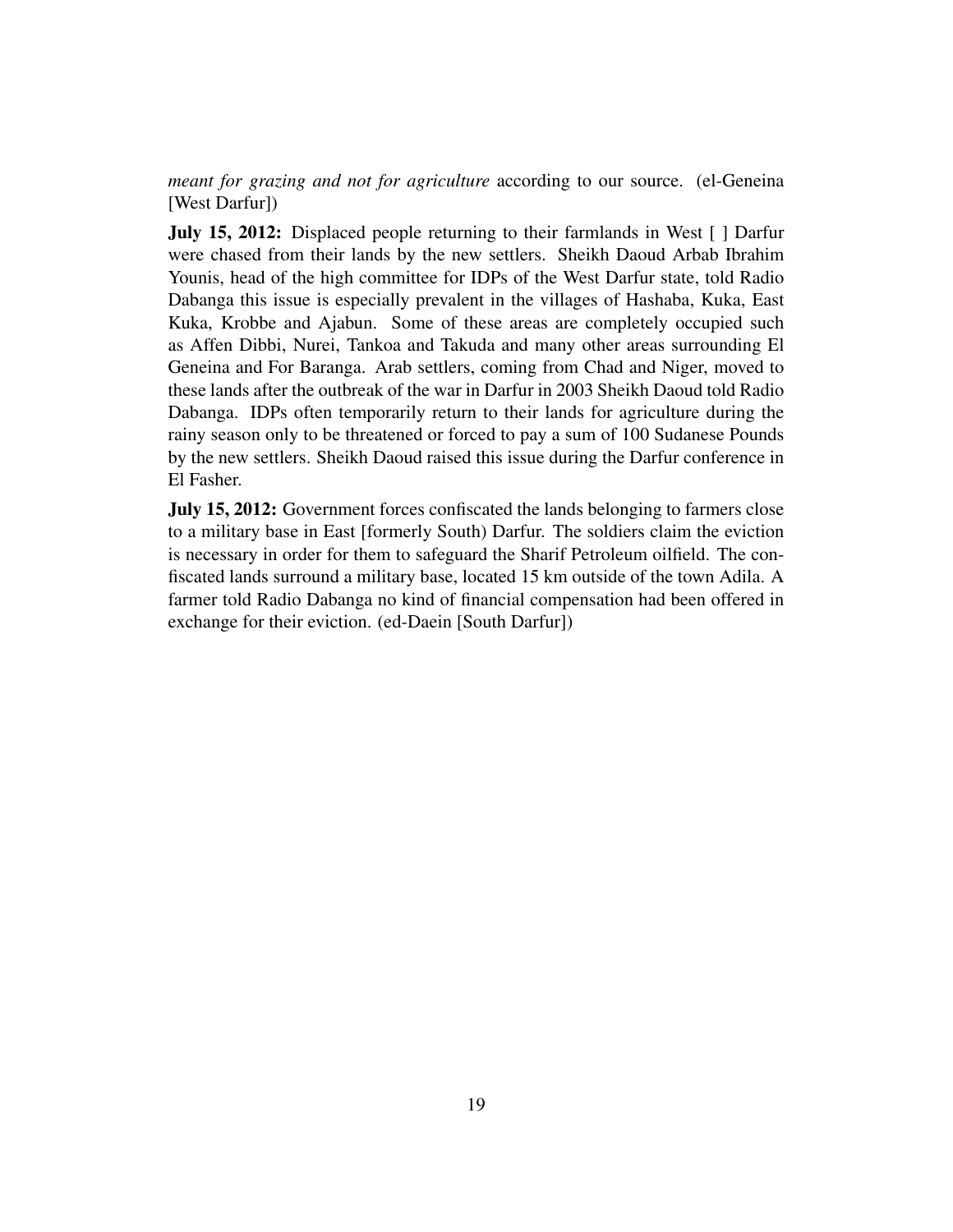#### <span id="page-19-0"></span>Accounts of Displacement

**January 30, 2011:** More than 200 people, including women and children, are stranded on Jebel Haraz north of Shangil Tobaya [North Darfur]. A witness on the mountain told Radio Dabanga on Friday that the people were stranded there for two days. He said that they had fled on foot to the mountain from villages neighboring Shangil Tobaya. They were fleeing from aerial bombardments and violent house-to-house searches by government forces, he said. Witnesses described the searches as humiliating and accompanied by looting and confiscation of property. The witnesses said they had contacted yesterday the UN African Union Mission in Darfur by phone, but the peacekeepers replied that they were unable to come to their assistance.

February 11, 2011: Hundreds of people who fled fresh fighting around Tukumarre and Tabit are living in the open in North Darfur camps. Sixty-six (66) families are living in Argo and Dali camps in Tawila in North Darfur without shelter, food or clothing since their arrival to Tawila on 20 January.

May 24, 2011: Activist and camp officials in Zamzam camp near El Fasher said that around 25.000 unregistered displaced persons have not received any food rations for four months, the period of their stay in the camp. These unregistered residents came from areas of North Darfur that witnessed violence earlier this year. In an interview with Radio Dabanga, the activists described the humanitarian situation of those displaced persons as terrible and confirmed that the newly-displaced people have formed a committee and met with officials of aid organizations in El Fasher and the Humanitarian Aid Commission. All of these efforts were in vain.

**June 1, 2011:** The aerial bombardments, killings and rapes have caused a reported 140,000 people to flee for safety since mid-December. The fighting in December already caused 40,000 people to flee from their homes. Since January, an additional 83,000 newly arrived IDPs have been reported at Zamzam camp, and another 15,000 in camps near Nyala, Tawila and Khor Abeche. Shortage in food, water and fuel increase humanitarian suffering in the camps, where there is a sharp increase in deaths among children and infants since April. The renewed fighting began after the Sudanese government severed ties with the Sudan Liberation Army rebel faction loyal to Minni Minawi (SLA-MM). The bombardments and fighting is mainly located in the area of east Jebel Marra.

**July 26, 2011:** 7 families who came back to the Guido region in the framework of the Sudanese Government's voluntary repatriation initiative were found in an extremely worrying state. Witnesses told Radio Dabanga that they were part of 25 families who left Kalma Camp (South Darfur) as a part of the Voluntary Return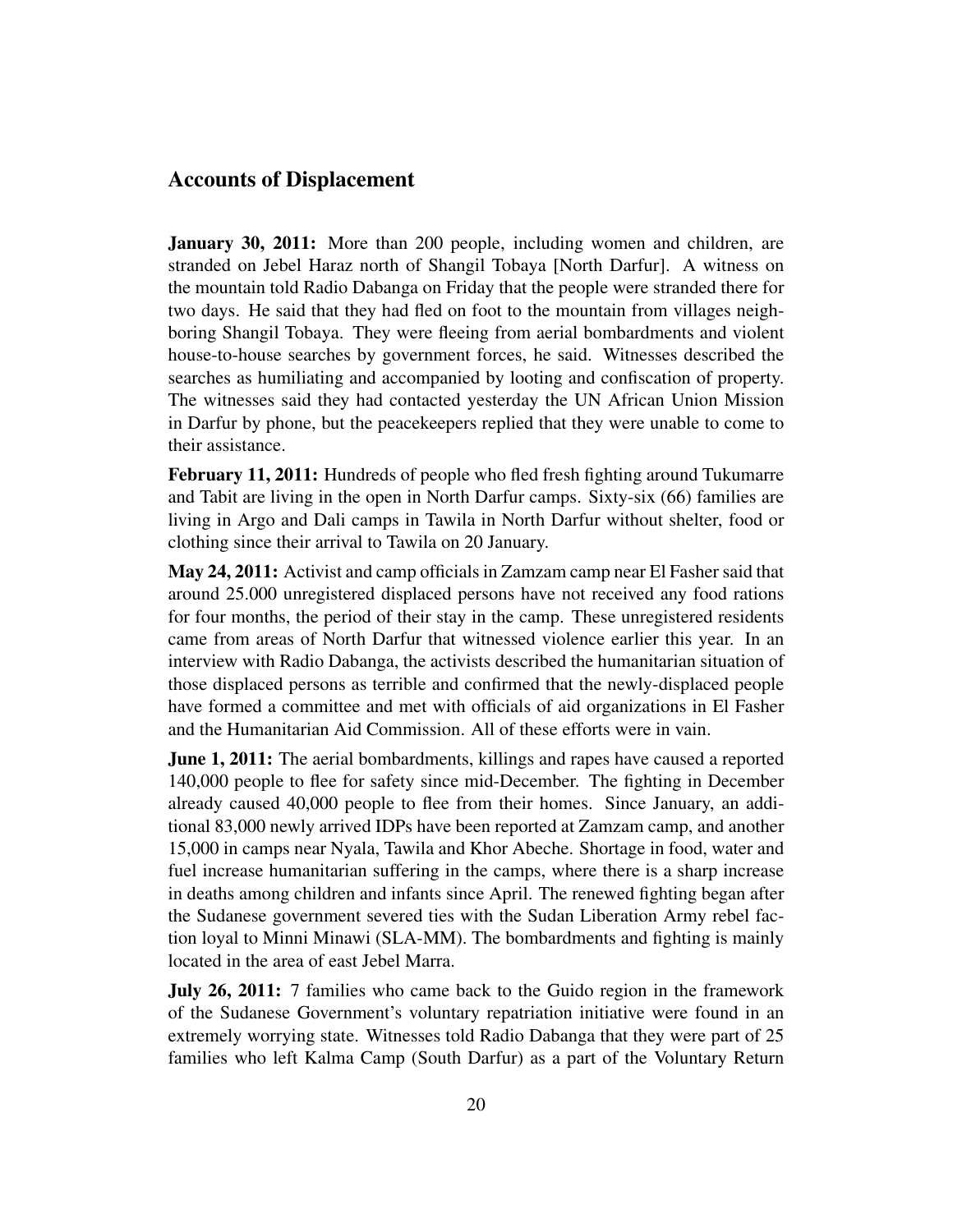program. However, the journey was too dangerous, and 18 families were forced to travel back to their original camp in Southern Darfur. Furthermore, they reported to Radio Dabanga that the remaining families did not receive any support from the province of West Darfur, even though it organized the deportation. They now call for international action to save these families, who are currently in a critical state.

August 16, 2011: Nearly 400,000 people have been displaced in West Jebel Marra areas, the Humanitarian Protection Strategy of the United Nations African Mission in Darfur (UNAMID) said on Tuesday. "The assessments so far conducted confirm that approximately 400,000 people are displaced in Jebel Marra area," said Oriano Micaletti, head of the UNAMID Humanitarian Protection Strategy. *They have received very limited assistance during the last few years and are in urgent need of humanitarian aid."* There is an urgent need for humanitarian aid according to the Humanitarian Protection Strategy of the Mission. The West Jebel Marra area has been in conflict since the past couple of years during which limited help was available to the affected people. The precarious security situation in the region led to the withdrawal of most international aid organizations in 2009. Earlier this month, the UNAMID led a seven-day humanitarian mission comprised of OCHA, UNICEF, UNHCR and WHO as well as the Danish Refugee Council (DRC) to West Jebel Marra. The mission, from 7-14 August, both assessed the needs of the communities and delivered some humanitarian assistance to needy people in Golo, Killin, Sarong, Golol, Thur and Nertiti. However, the team could not access the communities of Kutrum and Kiwilla, as planned, due to security restrictions. This month's multi-agency UN mission was the first to establish contact with the conflict-affected region in many months.

October 19, 2011: Thousands of people displaced from East Jebel Marra are fleeing toward the camps of El Fasher, Tawila and Shangil Tobaya. Hundreds of families reaching the camps have included some cases of fatigue and severe fatigue as a result of the long days spent on the perilous journey. They left after their villages were burned and their property destroyed by aerial bombardment and ground offensive by the army. Local activists told Radio Dabanga that hundreds of families that have reached the camps in Tawila, Shangil Tobaya and El Fasher are living in the open without shelter or food. A rebel faction thought to have controlled the area said that it had no forces in the area during the offensive. The Sudan Liberation Movement led by Abdel Wahid Al Nur said that its forces were absent from the areas devastated in the offensive. The movement's spokesman Ahmed Ibrahim described what happened in East Jebel Marra as genocide. He said that civilians in these areas were targeted deliberately, systematically, and in a planned way, through extensive bombing of their villages to ashes. The rebel spokesman appealed to the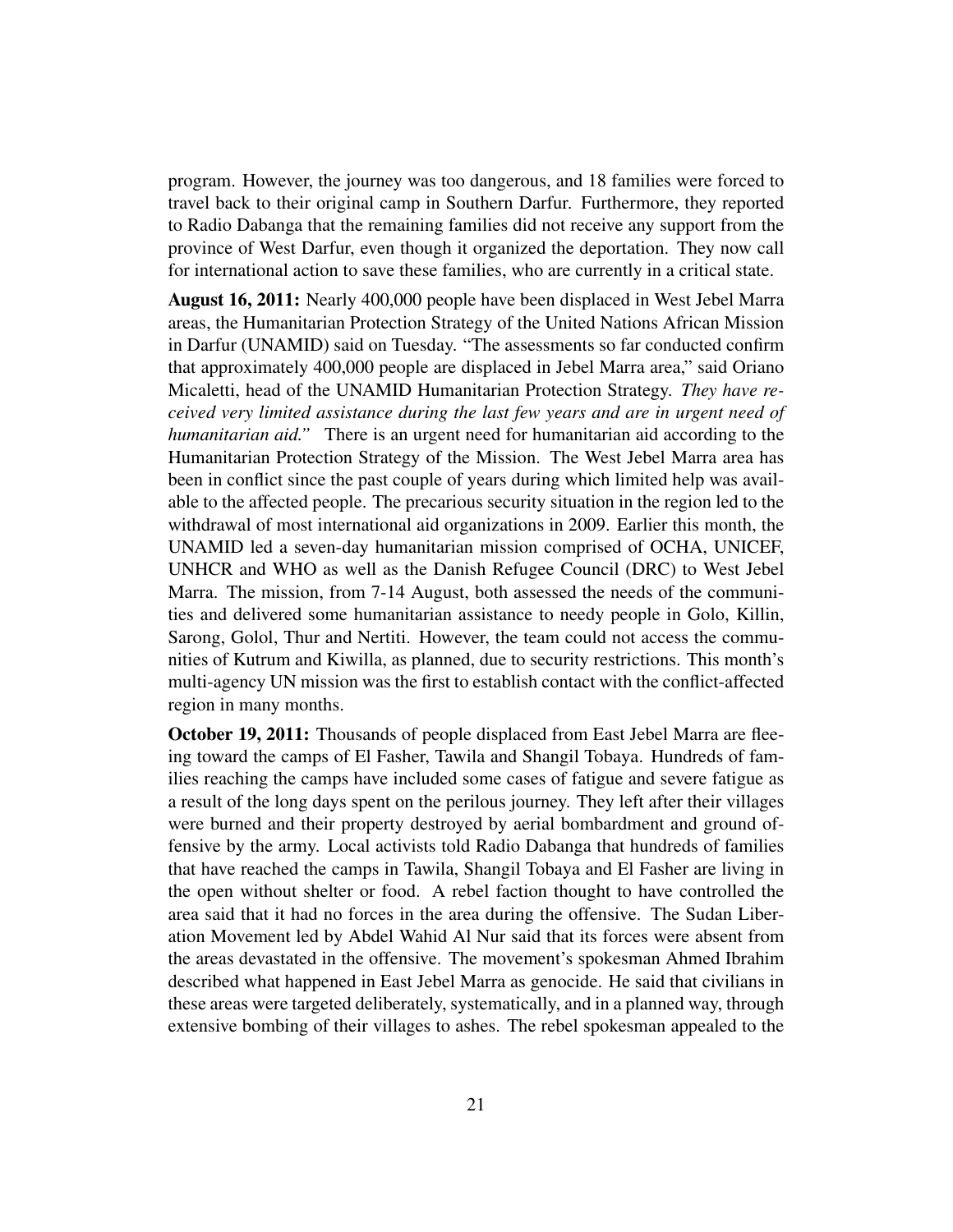UN Security Council to move to save the civilians whom he said are trapped without services, without anyone working to rescue them.

March 27, 2012: The Food and Agriculture Organization (FAO) of the UN said on Monday that about 3,000 people from the areas of Dar Es Salam and Zam Zam camps in North Darfur have been displaced to Kalimdo and other areas with El Fasher. The FAO said that the displaced people are in need aid, food and medicines. The committee, headed by Abdullah Torshin, decided to solve the problem of camp Manjura, by paying a donation \$100 million Sudanese pounds to the children of single parents in the region four months before Eid ul-Fitr. The Food and Agriculture Organization (FAO) of the UN said on Monday that about 3,000 people from the areas of Dar Es Salam and Zam Zam camps in North Darfur have been displaced to Kalimdo and other areas with El Fasher.

April 5, 2012: Four more camp leaders from Goz Amir, Um Nabuk, Tolom, Berayjin in eastern Chad have confirmed to Radio Dabanga that there has not been any voluntary return to Darfur from their camps. Camp leader Ahmed of Goz Amir said there had been a steady increase of Darfuri refugees to the camp which is home to more than 27,000 people. The other camps number between 19,000 and 37,000 residents and were set up in 2004. The leaders all said that the claims that large numbers of people have repatriated to Darfur from Chad as implied by Jeffrey Gettleman's article in the *New York Times* is "*peddling government propaganda* intended to promote the Doha peace agreement."

April 16, 2012: South Sudanese citizens living in a camp in the Sharef area of East Darfur [formerly South Darfur] had their homes burned down and destroyed on Monday by a group of militia. Witnesses told Radio Dabanga their camp was completely looted yesterday including the clothes they were wearing. They said today the militants came back and indiscriminately burned down their homes forcing the traumatised camp residents out into the surrounding areas. Sudanese citizens from neighbouring villages went out to help the camp residents and many took families into their own homes. The razed camp was reportedly set up in 1991 and was home to more than 5,000 people of South Sudanese origin. The witnesses said this attack came about after president Bashir gave orders for citizens to mobilise for jihad against rebels.

May 11, 2012: Fighting between government forces and armed opposition movements has displaced a large number of civilians from Tabet in North Darfur. Witnesses living near Zam Zam camp said they could hear the echoes of bombs and missiles towards Tabet, where soldiers and militias are based. They also said the road between El Fasher and Nyala was blocked yesterday, and vehicles traveling along the road were turned back from Tabet. Other witnesses said government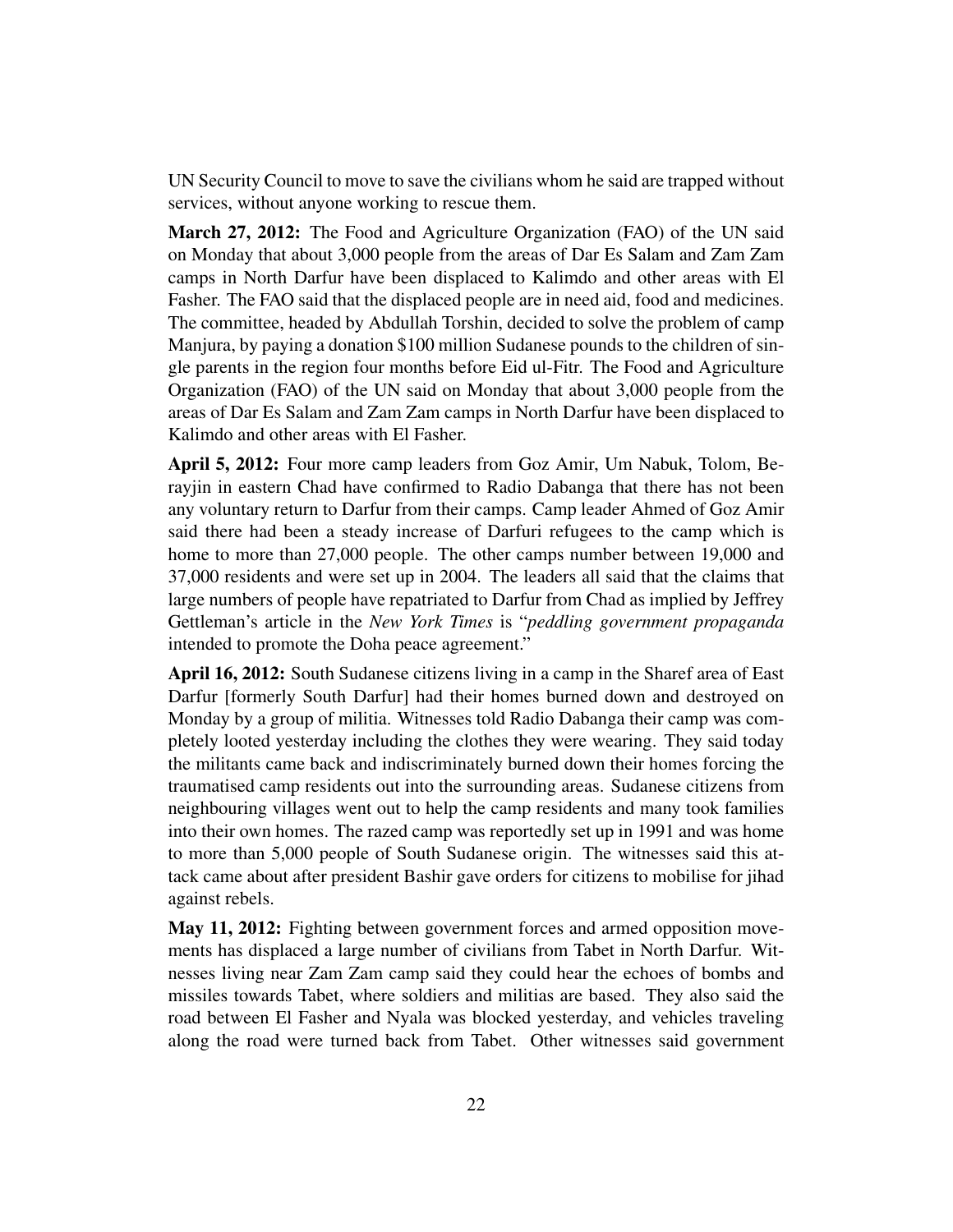forces were shooting and launching air strikes this morning in Tabet, and the noise of heavy weaponry spread panic amongst residents causing them to flee. They said families fled on foot to Um Kebo village and other villages along the road leading to Zam Zam camp. Reports of civilian casualties or arrests are yet to be verified.

May 17, 2011: Close to one hundred families fled from the area west of Shangil Tobaya and East Jebel Marra to the valleys and mountains, seeking refuge after local militias backed by government forces raided their villages. A witness told Radio Dabanga that the forces centered in Shangil Tobaya moved with more than 20 cars backed by local militias on camel and horse backs and burnt down the villages of Abu Mara, Jurab Elray, Asilowa, Karko and Linda on Sunday. The witness also stated that most of those families headed towards Zamzam camp near El Fasher yesterday morning.

May 18, 2012: Hundreds of displaced people have fled back to Neem camp in East Darfur [formerly part of South Darfur] after new settlers on their original lands attacked them, when they returned with state authorities as part of the programme of voluntary return. Witnesses said on Wednesday the old Neem camp residents were taken with authorities including the state governor to resettle on the land they were originally displaced from. On arrival they said militants started shooting heavily into the air and threatening to kill the returnees if they did not leave the area, even though senior government officials were present.

July 25, 2012: Tens of families were displaced from the Sag El Naam and Abodliq areas, south-east of Al Fashir, North Darfur, after attacks from pro government militias. These families were brought in the past two days to the Internally Displaced Persons (IDP) Zam Zam camp and to the Abuzeraiga area. An IDP told Radio Dabanga that they were displaced from the area due to killings, looting and arson caused by pro government militias. The militias also destroyed water resources, grain mills and burned markets. In the last two weeks more than five people were killed and the Sag El Naam market was burned. Sources claim these areas may be fully abandoned by people soon.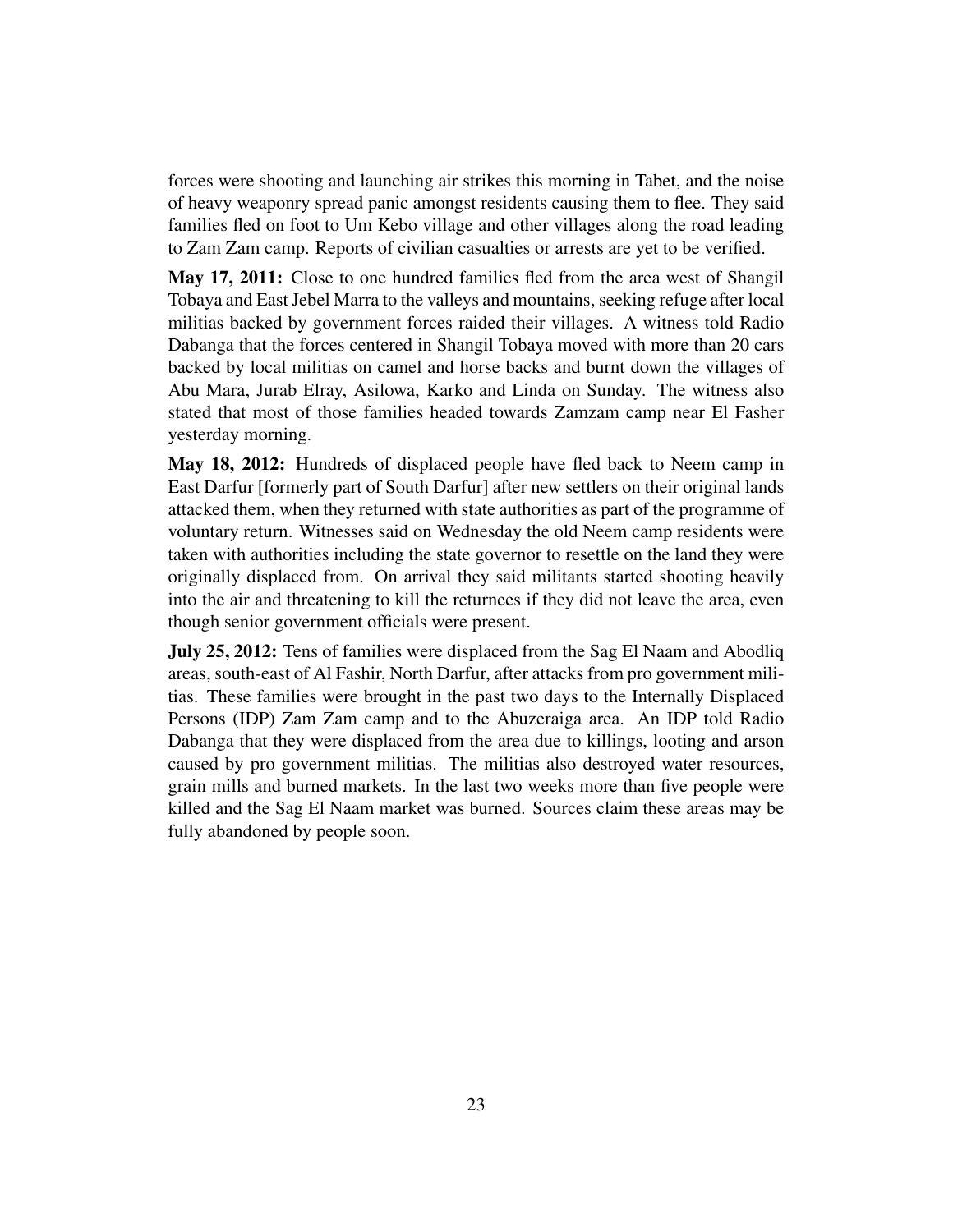#### <span id="page-23-0"></span>Attacks on IDP Camps

February 9, 2010: Government-backed militias in Kass (South Darfur) have attacked two different camps of internally displaced people. Three people were confirmed dead, and two Fur sheikhs, Musa Tingil and Musa Dakka, were arrested amongst 40 other residents. The Border Guards [formerly Janjaweed] set Yahya Haggar camp and the Janubia market ablaze, while Bitari camp was partly destroyed. Radio Dabanga recorded this morning intense cross fire and provided witness reports.

**June 1, 2010:** Thirty soldiers belonging to a government-aligned militia known as the "camel corps" burned down thirty houses in block eight of Hassa Hissa camp in Zalingei. A resident of the area said that four cows, four donkeys, and nine goats died in the fire. A unit from the military intelligence forces arrested a blind sheikh of the camp who is eighty years old. They also arrested the sheikh's son's wife. The son was not at home at the time of the raid. The displaced people told Radio Dabanga that the soldiers had found the body of one of their colleagues near the camp. He appeared to have died of wounds received in a fight near the camp.

**June 4, 2010:** Members of one of the Janjaweed militias in South Darfur gunned down a sheikh of Mershing Camp, according to a leader of the camp residents. Sheikh Abakr Hamid went outside of the camp on a trip to gather firewood when he was spotted by the janjaweed who opened fire immediately, killing the sheikh. The janjaweed then went into the camp and began firing in the air. The militia is always coming to the area of Mershing with their weapons, a camp leader told Radio Dabanga.

**June 28, 2010:** People in the displaced camp of Mershing in South Darfur said that they cannot farm out of fear of armed militias. One of the displaced people in Mershing camp said the militias rob the camp residents. He said the displaced cannot go to their farms for fear of attack against them, adding that the militias also practice rape. He noted that authorities had communicated with the displaced persons about receiving seed for planting, but the farmers wondered how they are to receive seed when they cannot move out to the farms.

November 16, 2010: Unidentified gunmen last night unleashed heavy firing on Al Salaam Camp in el-Fasher, which created a state of panic and fear among the displaced. The camp leader informed Radio Dabanga that random shooting lasted from 9:00pm at night until early in the morning hours.

December 17, 2010: Eight refugees were killed and 28 others injured, on the night of 3 September 2010, when they were attacked at Hamadiya Camp for internally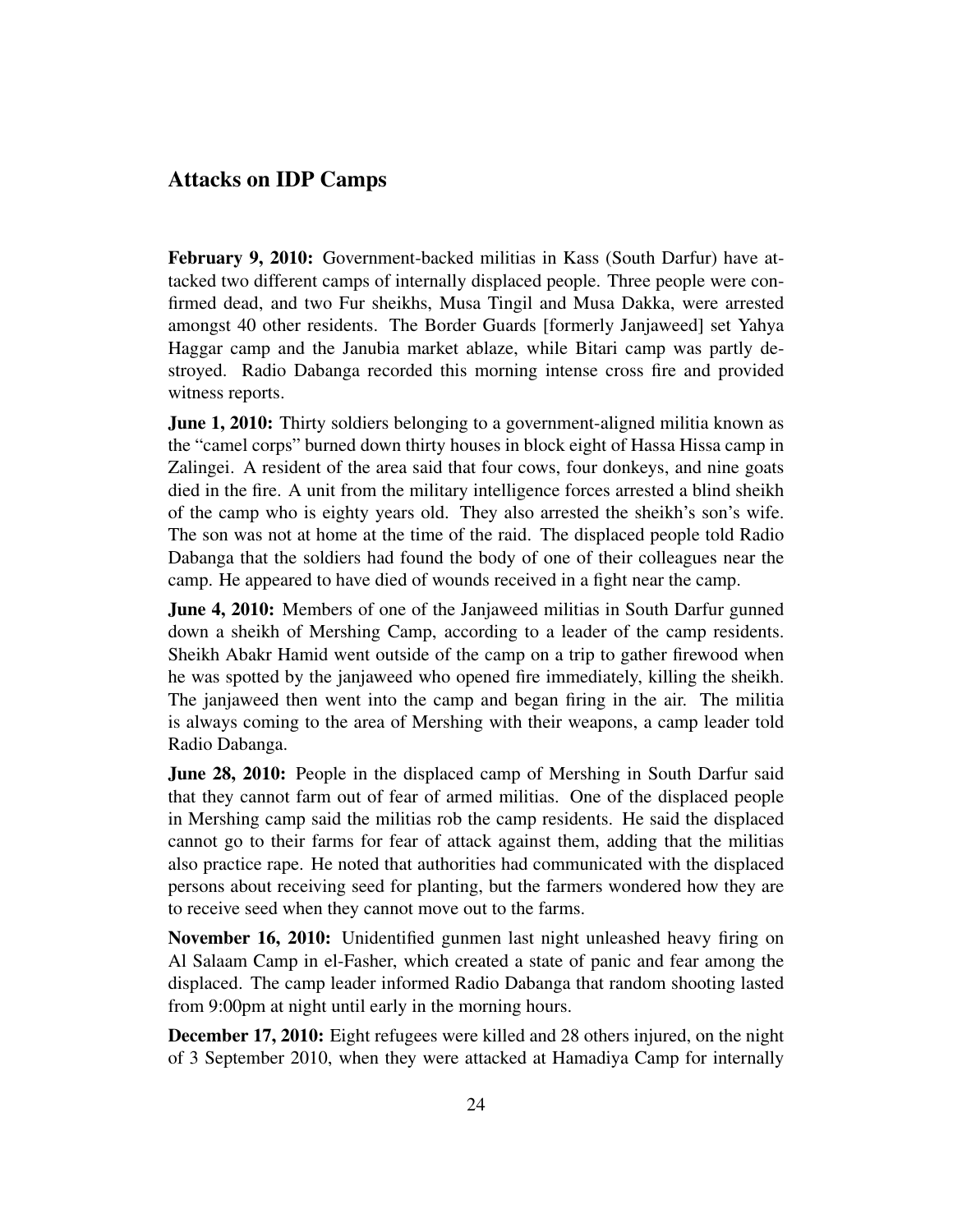displaced people, which is near the town of Zalingei in West Darfur, Sudan. The attackers came and left from the town of Zalingei.

December 21, 2010: Sudanese security authorities abducted three people from Gereida Camp on the Sudanese border and placed them in the prison in Seleia area, north of Jebel Moon in West Darfur. The three persons are Saddam Yagub Aissa, Hafez Gimr and Al Saidg Yahia. A relative of the abductees told Radio Dabanga that the three persons were arrested on Monday because they had objected to suggestions of "voluntary return."

**January 2, 2011:** At least two people were killed in the recent events in Zamzam Camp. The number of people injured is variously reported to be about 17, while 80 people are detained." Police and armoured vehicles surrounded Zamzan, blocking all access to nearby el-Fasher. Camp residents were said to be "living in a state of terror"—and this civilian "terror" was experienced approximately 10 miles south of UNAMID's primary base of operations.

**January 7, 2011;** The witness [told Radio Dabanga] that government forces are still besieging the IDP camps [around Shangil Tobaya, North Darfur] and preventing affected people from leaving, especially young men in the three camps around Shangil Tobaya (UNAMID-North, Naivasha, and Shaddad). The witness appealed to the humanitarian organizations and the United Nations to speed up efforts to protect them.

January 24, 2011: On Sunday [January 23, 2011], UNAMID said that Sudanese authorities conducted an extensive cordon-and-search operation in the Zamzam IDP camp located on the outskirts of El-Fasher. The mission said that the raid violated the Status of Force Agreement (SOFA) requiring notification and consultations prior to any actions regarding IDP camps. Thirty-seven were arrested in the process.

February 8, 2011: A fire in Riyadh Displaced Camp in Darfur killed one refugee and resulted in serious burns to another three. The huge fire broke out on Monday afternoon in part C of the camp, which is located near the West Darfur capital of El Geneina [West Darfur]. At least 150 houses were devoured in the blaze. The fire brigade did not arrive until after the fire, which refugees quelled using primitive means. When a car from the fire brigade arrived late, it was surrounded by angry people. The firemen were later accused of beating protesting children and firing warning shots in the air. *The Riyadh Camp fire is the latest in a series of fires without explanation*.

May 16, 2011: The displaced people from Mershing Camp protested Friday against impunity of the Central Reserve Forces, known locally as "Abu Tira." The refugees say the militia are not investigated or prosecuted despite killing operations and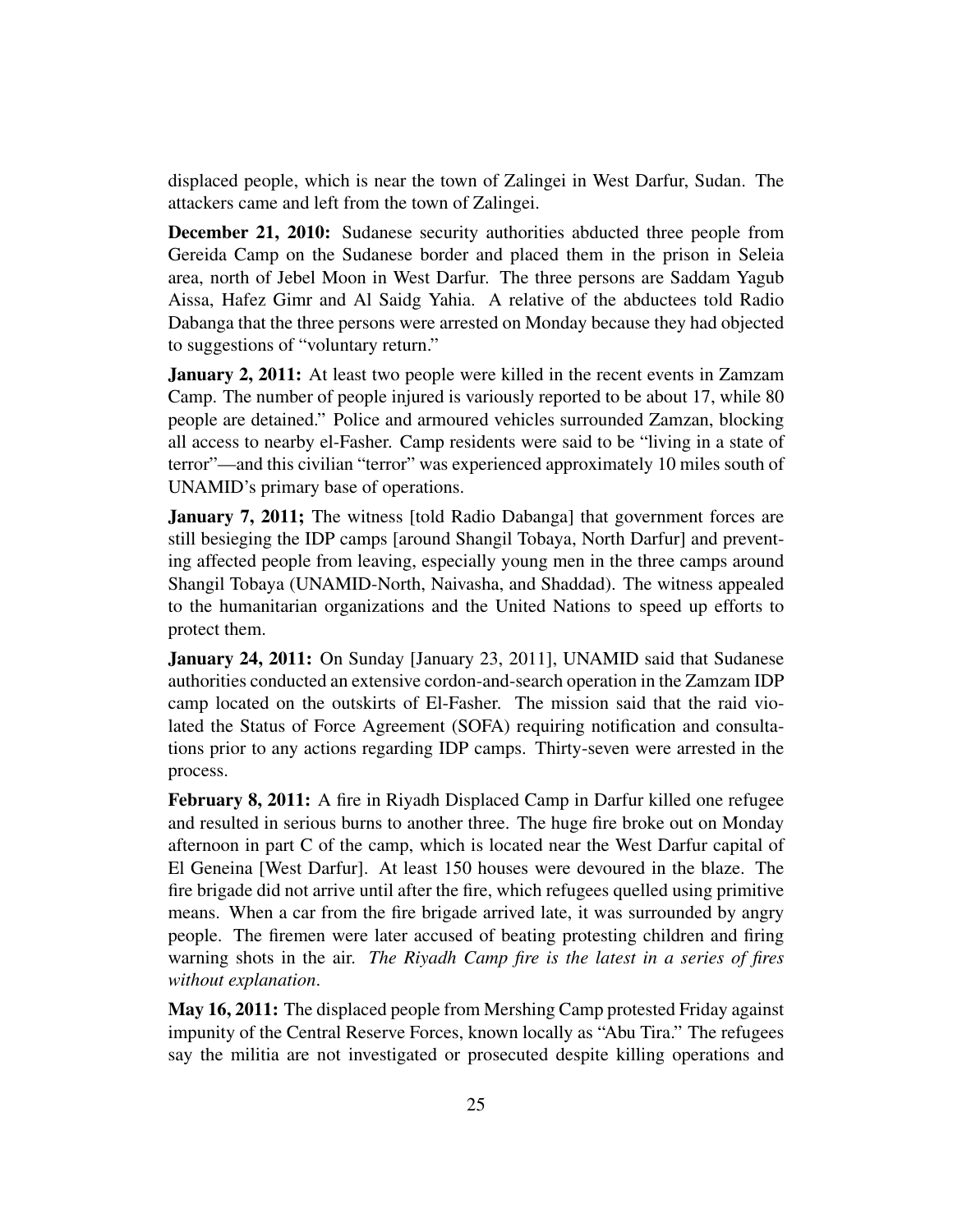threats practiced by them against the displaced of the area. The displaced people revealed that 4 people have been killed by the Abu Tira forces during the month and, through Radio Dabanga, demanded the UN and international community to take immediate procedures to offer them protection or transport them to a safe place.

May 18, 2011: A group of militia gunmen robbed money and blankets and personal belongings from a group of women near Kassab Camp in Darfur. The women were robbed in the area of Jebel Mari near camp Kassab which lies near the city of Kutum in North Darfur. They were on their way from the markets of Wadi Niam and Berri to Camp Kassab. A sheikh from camp Kassab said that there are militias in the hills and valleys close to the camp. The militias prey on the people on the roads to the market.

May 29, 2011: The displaced person Adam Musa Haron from block three of Hamadiya Camp received a gunshot injury on his back as a result of random shooting at the camp last Thursday evening. He was transferred by UNAMID to receive treatment in Zalingei Hospital. Meanwhile, a number of children survived when a few bullets fell near them. The coordinator of Zalingei camps accused the government militias of opening fire in the direction of the camps to frighten the displaced people who have decided to fight against the establishment of a new state with Zalingei being its capital. He called the continual gunfire part of the policy of forcing displaced people to leave their camps.

The coordinator claimed that the UNAMID envoy witnessed a shooting incident at the camp. IDPs in Zalingei last week informed the United Nations-African Union Mission in Darfur (UNAMID) that they plan to go out for peaceful protests in the People's Square in the center of Zalingei to demand the downfall of the regime and a stop to the continuous killing which is happening in Darfur. The coordinator of camps told Radio Dabanga that the displaced people will send a memo to the UN Security Council regarding the necessity of bringing an end to the violations in Darfur and for the imposition of a no-fly zone and prohibition of weapon importations to Darfur. He also revealed that they have set a date for the protests after the completion of distribution of food rations in Al Salam Camp and Khamsa Dagaig Camp.

**June 9, 2011:** Gunmen from a government-linked militia in West Darfur attacked displaced people in two incidents, killing one person and wounding five others. One of the incidents constituted a direct assault on an IDP Camp. In one incident on Tuesday, a man named Mohammed Hussein Mohammed was walking from Hamidiya Camp to Zalingei Hospital in Al Jazaeer district, where he worked as a medical assistant. He was stopped by two armed men, according to the coordinator of camps around Zalingei. The gunmen shot him three times in the chest. He died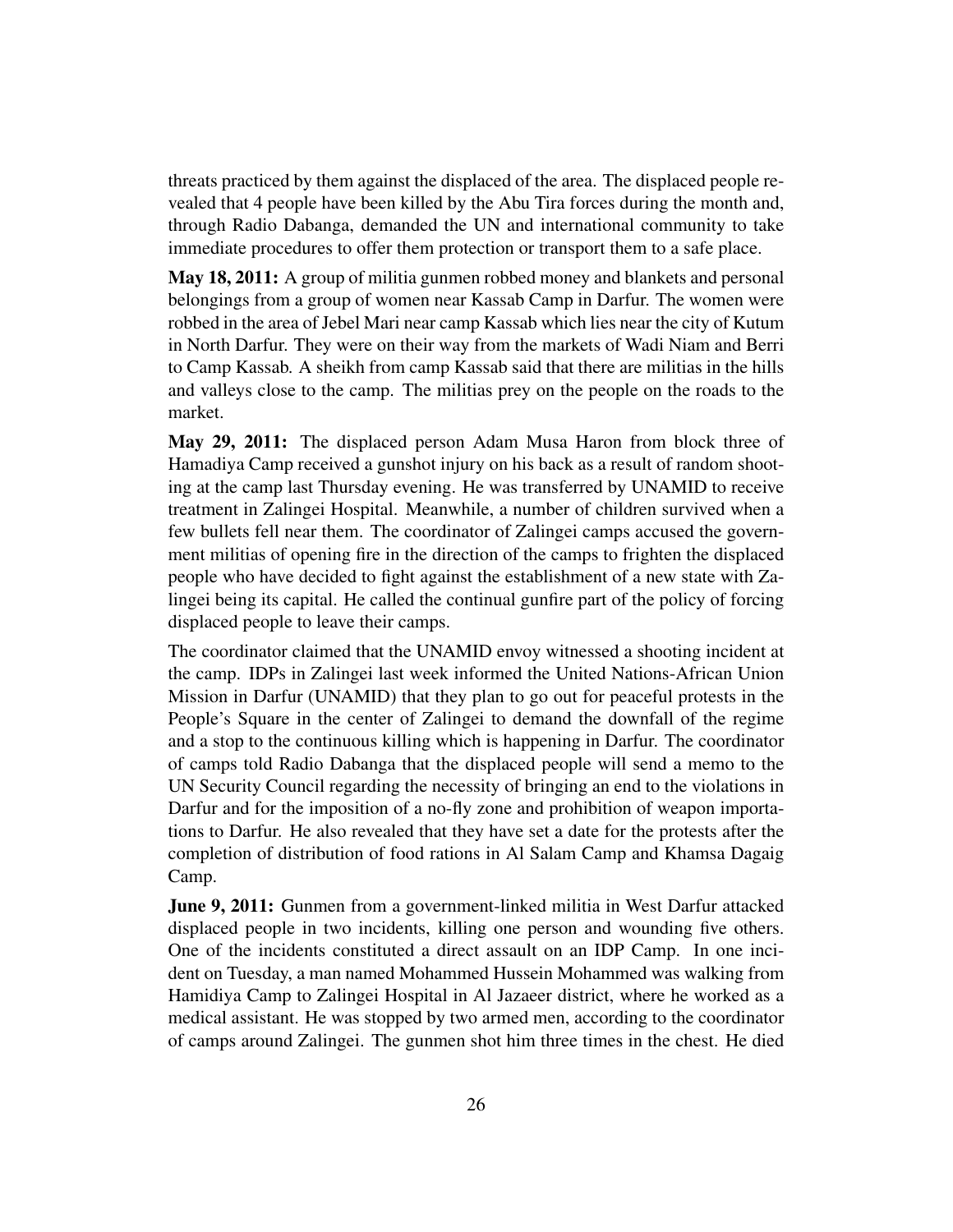instantly and the two gunmen fled to the west of the city. Also in Zalingei, an armed militia which is thought to be affiliated with the government attacked Hassa Hissa camp for displaced people on Tuesday, killing the displaced person Mohammed Abakr and wounding five others. The coordinator of camps said that the gunmen came in seven cars but walked into the camps, where they were targeting the sheikh of the camps, Haroun Adam, and his secretary Zakaria Abu Kuay. The camps' coordinator told Radio Dabanga that the displaced people repelled the attack using sticks, which led to the killing of Abakr and wounding of five other displaced people.

**June 14, 2011:** A fire which broke out in a camp for displaced people in Khor Abeche on Saturday led to the death of a child named Fakhr Eldeen Ahmed Sinin, who was five years old. The fire also destroyed 54 houses. A sheikh from the camp said that the fire was ignited by cooking fuel and burnt all the properties of the families and left them without shelter. The sheikh called on humanitarian organizations to expeditiously offer relief and tents to the affected families so that the rain does not fall on them, since they are staying in the open due to lack of shelters.

July 5, 2011: Yesterday, a soldier from the Sudanese armed forces broke into the camp of Ardabh (Garsila area, West Darfur). He fired over 20 bullets, then threatened to burn the camp down. According to the camp's Sheikh, who spoke with Radio Dabanga, the menace brought panic among the refugees, who started to flee the camp. Many children were among them. The soldier was apparently looking for his ex-wife, and started shooting bullets when he was unable to find her. He was finally taken away by one of his supervisors.

**July 11, 2012:** The government paramilitary Border Guards arrested nineteen (19), raped three (3) women and injured four (4) during an attack on a camp for displaced people in Central [formerly West] Darfur on Monday. The camp coordinator told Radio Dabanga the paramilitary group released ten (10) of the captives the following day but threatened to kill the remaining nine (9) hostages. In a telephone call to the camp coordinator the group threatened to attack the camp for a second time if a ransom of 900 million Sudanese pounds is not paid within 24 hours. (Zalingei [West Darfur])

July 13, 2011: The displaced people of Kalma camp revealed that eleven people who were arrested from the camp and taken to the prison of the security bureau in Nyala, have been deported to Kobar Prison in Hai Korean south of Nyala on Tuesday. A Sheikh revealed to radio Dabanga that they had been detained for at least 3 months by the Security Services before their transfer to the prison. During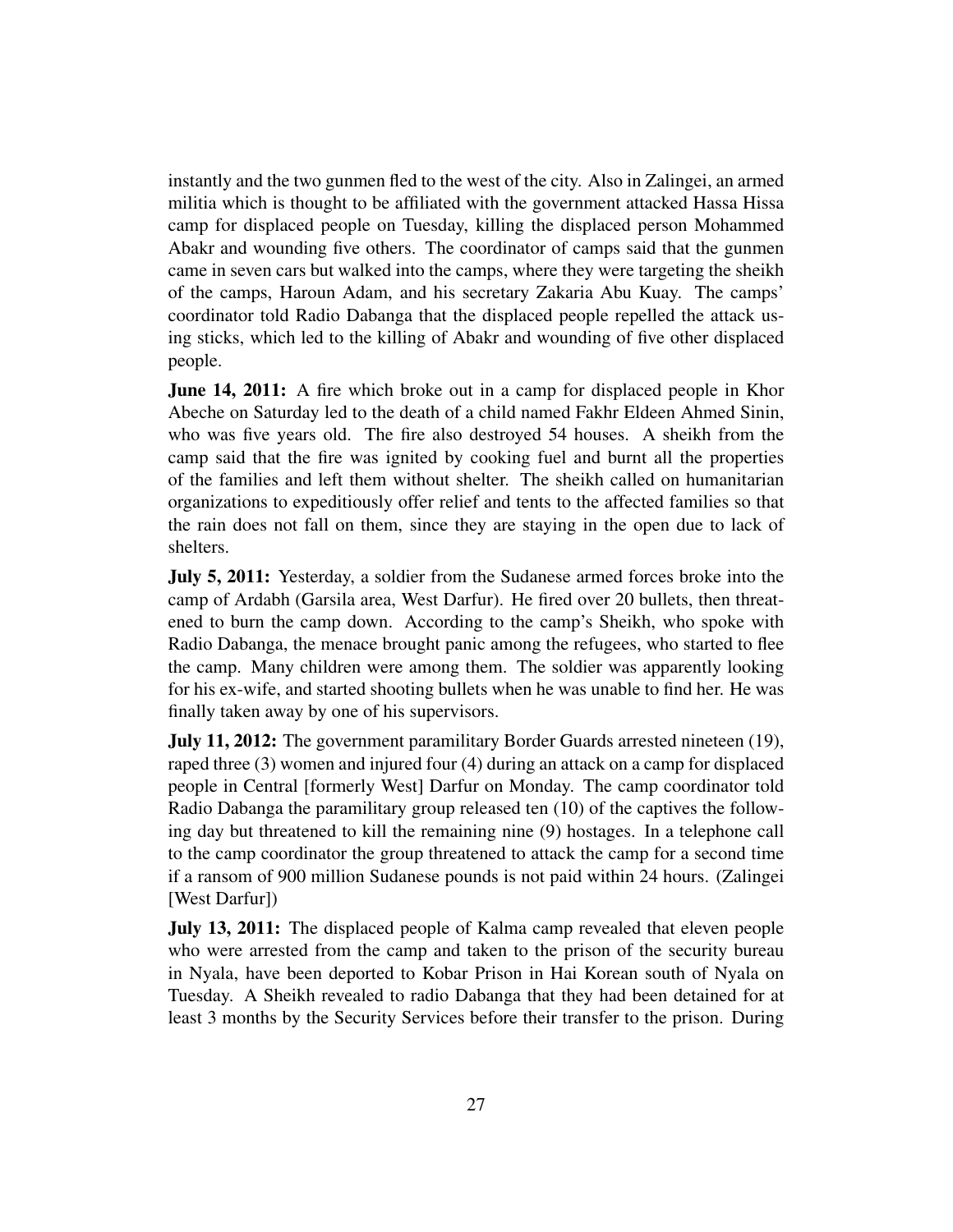this period none of them was granted a trial. Among them was the International Medical Authority representative Jibril Ahmed Mohammed Noreen.

**July 13, 2012:** Tensions between displaced people from the Hamadiya camp [West] Darfur] and Border Guards rise amidst nine separate incidents of looting were reported and one kidnapping. Mustafa Mohamed Isa was kidnapped on Thursday while heading to the forest to gather firewood and food. [ ] The camp coordinator told Radio Dabanga "Abu Manga [the leader of the Border Guards] and his troops are still surrounding the camp. They attack all IDPs who leave the camp. The displaced people are very afraid." (Zalingei [West Darfur])

July 14, 2011: Saturday night, some unknown gunmen stormed an IDP camp in Bakarcilla mountains (West Darfur) and they fired in the air, for hours. No casualties have been reported, so far, which may be due to the extreme panic the shooting caused to displaced people, not daring to seek help. On Sunday, gunmen stormed a Norwegian run hospital, which is located between the camps of mountains and DBP. *A witness told Radio Dabanga, that the perpetrators looted the hospital and got away to an unknown destination*.

**July 14, 2011:** Twenty families fled from Nertiti camp to Zalingei camp in West Darfur, after repeated attacks by militias. Coordinator of the Zalingei camps, told Radio Dabanga from camp Hamidiya, that new displacements are being caused by militia attacks, as well as by members of the uniformed services. These attacks include sexual assault and abuses at farms. He told Radio Dabanga, that, this month, the two camps (north and south) near the city of Nertiti, have seen armed militias take over in the territory of the displaced.

July 15, 2011: Yesterday night, from ten o'clock until the early hours of today, the Zamzam camp near El Fasher was subjected to gun attacks. Witnesses told Radio Dabanga that the attacks were carried out by forces of the central police reserves. Witnesses told Radio Dabanga, that the noise of the blasts and firing, by both small and larger fire arms, caused intense panic and fear among the displaced. Especially, children and women were extremely distressed, and they sought shelter with family, throughout the night. A displaced person told Radio Dabanga, that they fear new violent outbursts, especially after the signing of the Doha Peace Agreement, which took place yesterday.

July 20, 2011: Leaders of Internally Displaced People (IDPs) said in a meeting with the UNAMID police chief that if UNAMID is to keep up with its mission to ensure the security of the Displaced, no groups advocating for the Doha agreement should be granted entry to the camps. One of the Sheikhs reminded UNAMID of the confrontations that took place between IDPs last year in the wake of the Second Doha Meeting, since which 6 leaders of Displaced People are living under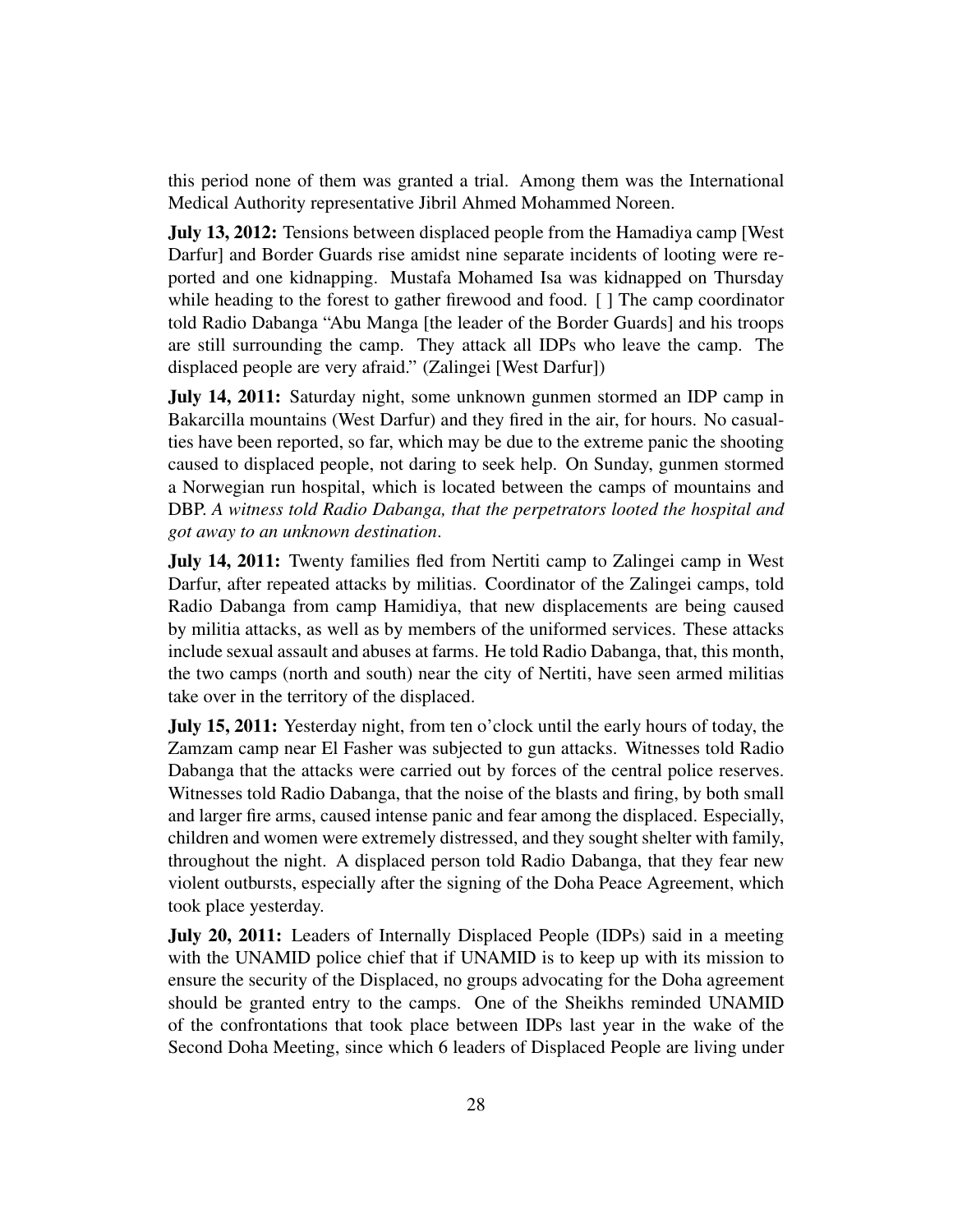the protection of the UNAMID headquarters. The Sheikh continued that UNAMID should not allow the same mistake to be repeated, and asked for caution in this matter, *as a strong animosity against the Doha text remains in the camps*.

July 30, 2011: Up to seven people are reported killed and many others injured after fighting broke out during a peaceful demonstration organized by internally displaced persons (IDPs) against the Doha initiative. The demonstrators were on their way to the UNAMID Centre in Kalma Camp to hand over a petition. The protesters accused a pro-Doha group of helping armed men to attack the mass of demonstrators and open fire on them. The other side accused the anti-Doha faction of responsibility for the violence.

In the disturbances the camp centres 1, 2 and 3 were partly burned as were the Shataya market, hospital posts and aid agency premises. The fighting lasted for hours. The pro-Doha faction claimed that three of its supporters died while the other side had four deaths. Hundreds of people fled toward Nyala while the rest of the population sought protection at their homes in the camp. An eyewitness related that hundreds of people fled to the UNAMID Community Policing Centre to seek protection. UNAMID told them that it was unable to protect them, according to one report, and the woman and children fled in the direction of Nyala. UNAMID today in a statement denied this and said that over 7000 IDPs have gathered the Mission's site oustide the camp, and added that it has stepped up security measures and is working with aid groups to provide medical assistance.

August 1, 2011: Saturday night, soldiers from the Central Reserve Police "Abu Tira" discharged their weapons again and again in the air, in Zam Zam Camp for displaced people, near El Fasher, North Darfur. This caused great fear among the displaced people, and they complained about it to UNAMID. An activist from Zam Zam Camp told Radio Dabanga, that during a routine meeting with UNAMID about security in the camp. Displaced persons asked UNAMID to press the commander of the Central Reserve Police, to stop these police brutalities, and crack down on offending officers.

August 4, 2011: Several camps in Zalingei have reported deterioration in health standards due to the lack of humanitarian aid organizations in the area. Incidences of malnutrition among children, viral diseases connected to the rain season, diarrhea and malaria have risen in Hassa Hissa, Taiba El Hamdiya and Dqaig Gamsa camps. Because of government policy aimed at sanitizing the camps, many camps are supposedly abandoned, a coordinator of Zalingei camps told Radio Dabanga.

August 9, 2011: The Saraf Omra camp (North Darfur) has been routinely suffering from excessive use of force at the hands of central reserve forces (also referred to as riot police or "Abu Tira") stationed in the region, camp residents said on Tuesday.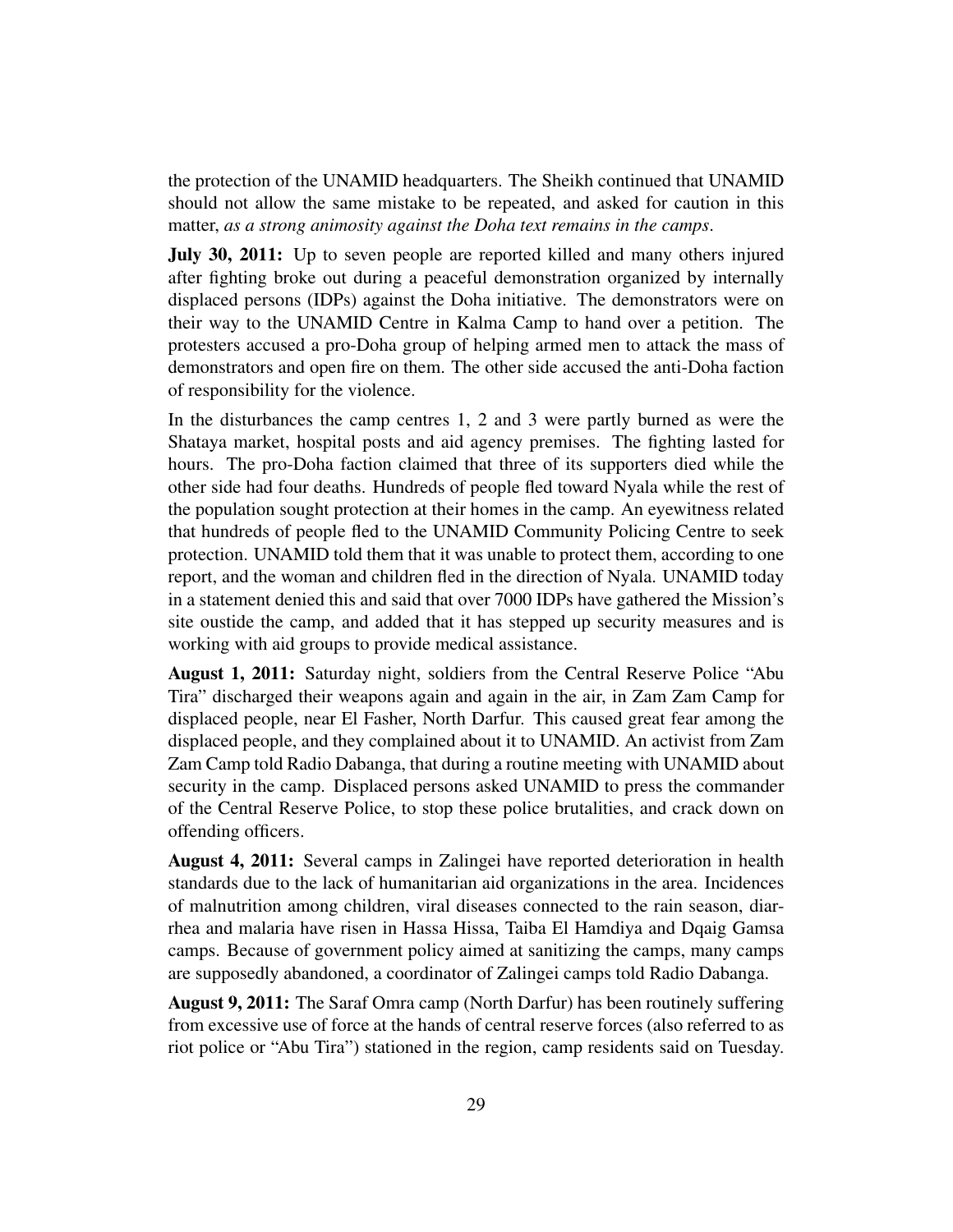One camp resident, who does not wish to be named, told Radio Dabanga that the central reserve personnel regularly refuse to pay the merchants for the goods they purchase. He also informed that the government forces use public transport without buying tickets. "On being asked for money by the shop keeper or the transport employees, they retort with force. This month alone there have been 12 people assaulted with serious injuries," the unnamed source said. The *government forces have also been accused of whipping women and opening fire at refugee camps*. The IDPs residing in the Saraf Umra camp have called for the United Nations African Mission in Darfur (UNAMID) and the government authorities to step in to counter the use of force by the central reserve personnel.

August 11, 2011: A number of refugees in North Darfur's Zam Zam camp have been injured as a result of a government operation on Wednesday. Refugees from the camp were put in a state of panic when three (3) government helicopters swooped down and flew at a low altitude over the camp. The incident happened at around eight in the morning. Inhabitants of the camp said that central reserve forces (also referred to as Abu Tirat) opened fire indiscriminately on the same day adding to panic and fear among residents. A refugee, who does not wish to be named fearing retribution from Sudanese authorities, demanded that the international community intervene to protect the Sudanese refugees, while expressing his distrust of the government forces.

August 11, 2011: Displaced persons living in Kassab camp, North Darfur complained on Thursday of routine racial abuse at the hands of pro-government militias. The refugees said that pro-government militias riding cars and land cruisers launch slogans and racial insults at the camp population. Some incursions into the camps by unidentified persons also result in heavy firing. A dweller of the camp, who wants to protect his identity, told Radio Dabanga, "A group of four (4) militia men entered the camp with four land cruisers on Thursday afternoon. They were armed with heavy weapons and caused a state of terror." The residents have reported the incident to the United Nations African Mission in Darfur (UNAMID) and demanded protection.

August 21, 2011: Coordinator of Zalingei camps accuses government forces of carrying out the killing A sheikh in Hamidiya refugee camp in Zalingei, West Darfur was allegedly shot dead on Saturday by gunmen loyal to the Sudanese government. Witnesses said that the perpetrators shot Sheikh Abbas Juma Barak twice in the chest by a creek between Zalingei town and Hamidiya refugee camp. The incident took place when Sheikh Abbas was on his way home in the camp after his evening prayers in Zalingei. The coordinator of the Zalingei camps told Radio Dabanga that camp leaders had informed the United Nations African Mission in Darfur (UNAMID) of the incident. "The government coordinated the killing of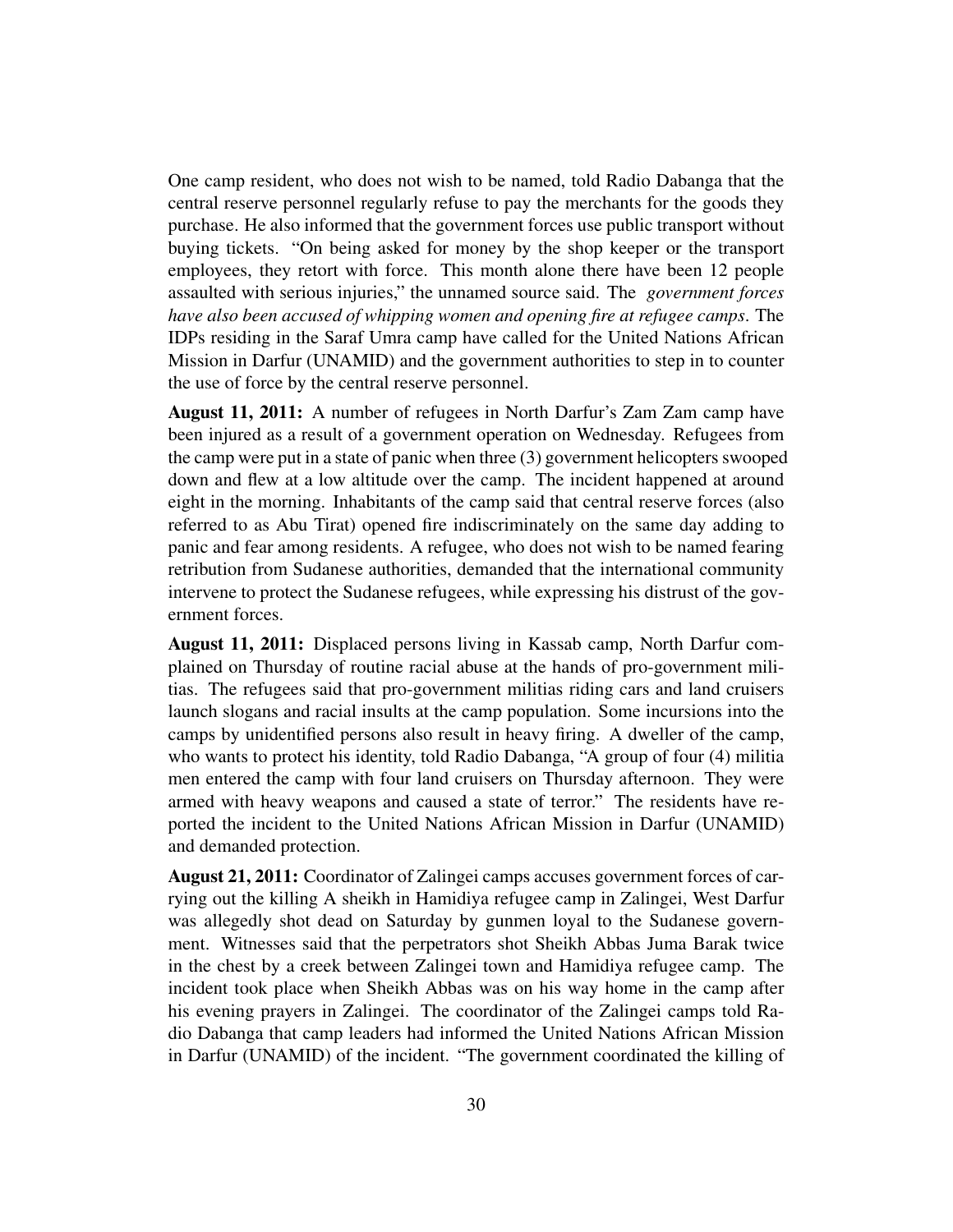Sheikh Abbas. He is a member of the committee of food distribution of the camp," the camp coordinator told Radio Dabanga.

August 24, 2011: A group of Central Reserve Force men, also known as Abu Tira, looted residents in the southern district of Zamzam camp after breaking in on Wednesday.They stole 22 mobile phones from Abdo Sharif's shop, 800 pounds (300USD) from a merchant Abdullah Canoon, and five sheep from a civilian named Abkar Abdullah. Witnesses furthermore told Radio Dabanga that a number of other shops had been destroyed and looted by the gunmen before they opened fire in the Bgadroa district, where the majority of the neighborhood's Arab citizens live.

According to witnesses, UNAMID forces were stationed 500 metres from the site of the incident but did not react on the inhabitants' distress. The camp residents in turn appeal to UNAMID to fulfill its role as an organ of protection of civilians and their property.The camp had already suffered a previous attack at the hands of the Abu Tira on Tuesday, when a group of 30 of their gunmen stormed the camp's south district.The attack happened right after the Ramadan breakfast, after which they broke down and looted the southern part of Zamzam's market. They plundered five shops, burned down a number of other shops run in thatched huts and cafs before fleeing, witnesses told Radio Dabanga.

August 29, 2011: An armed group plundered the Rwanda refugee camp in North Darfur on Sunday, killing a refugee in the incident. The group riding more than ten Land Cruisers broke into the camp on Sunday evening and killed 55-year-old Isaac Sahleh Babur, according to witnesses in the camp. A witness told Radio Dabanga, "The armed group killed Isaac Sahleh Babur and plundered and looted more than 100 displaced people. They looted money, gold, mobile phones, food, clothing, furniture, utensils etc." The witness, who does not wish to be named fearing retribution from Sudanese authorities, added that the armed group came from Kutum and was led by a man named Musa Leylie. He pointed out that Musa is the same person who had attacked the Tebra [Tabarat] area last year, resulting in the death of more than 69 people.

Furthermore, witnesses reported that armed militiamen on horsebacks and camels surrounded the refugee camp on Monday. "The armed men have been guarding the camp since last evening despite the arrival of the army from Turney to calm and reassure camp residents," a refugee in the camp told Radio Dabanga. The refugees appealed to the sheikh of the camp, the United Nations and humanitarian organizations to intervene in the situation and protect them.

September 6, 2011: [There] has been an increase in firing carried out by the Central Reserve Forces, or Abu Tirat as they are commonly known, in North Darfur's Rwanda camp in Tawila locality. A leader of the displaced persons told Radio Da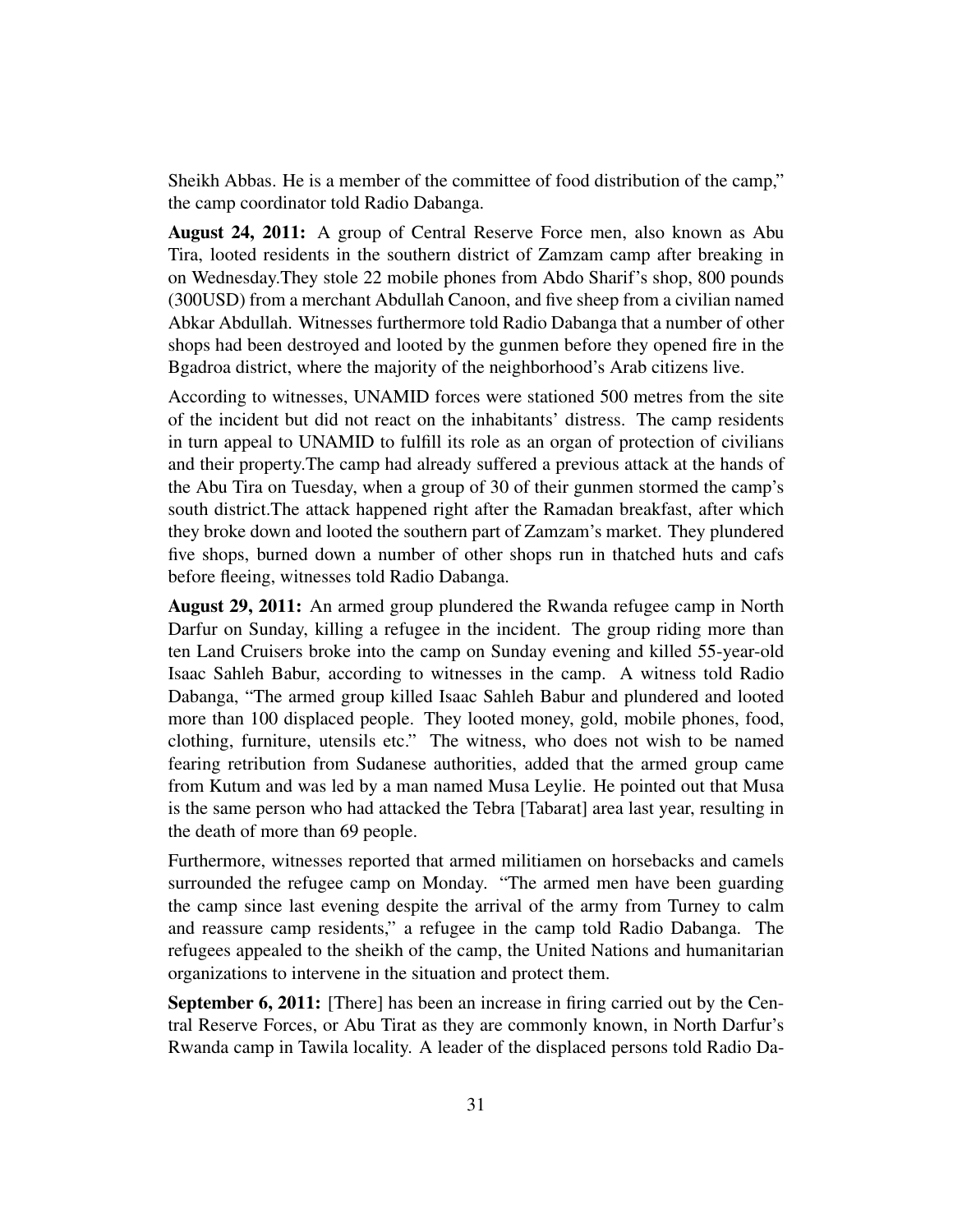banga, "Abu Tirat men open fire at the camp from their headquarters, using heavy artillery and RPGs. This is accompanied by cheering from large crowds of the Abu Tirat forces located on the ground. All of this is adding to an atmosphere of fear and panic among the camp population." While claiming that gunfire continued during the day on Monday and Tuesday, the camp leader explained that a constant fear of attack is adding anxiety to the lives of the refugees in the camp. He appealed to Abu Tirat forces to put an end to such horror that causes panic. He also appealed to the UNAMID forces to intervene in order to protect them from the attacks. [UNAMID has a base in Tawila, location of Rwanda Camp.]

September 14, 2011: [In] El Fasher, the capital of North Darfur, unknown assailants shot down a refugee in Camp Abushok on Tuesday. A resident of the camp, who does not wish to be named fearing retribution from authorities, told Radio Dabanga, that Ibrahim Yusuf Adam was killed while he was on his way to Asalaam camp. He also accused the government militias of having a hand in Ibrahim's murder, "There are random shootings taking place on an everyday basis. Political activists and leaders in the camp get harassed by government authorities to silence their voices."

September 14, 2011: An armed group killed four people in Dermh village of Korma locality in North Darfur on Wednesday. A witness told Radio Dabanga that an armed group riding on the backs of camels and horses raided the village of Dermh in the wee hours of the morning and killed four civilians. The group also looted their property and three camels. The source suggested that panic now grips the village as the hunt for the militants continues.

September 26, 2011: A group of five gunmen opened fire on West Darfur's Hamidiya refugee camp on Saturday. The shooting that continued until Monday morning has led to some refugees fleeing the camps and the burning down of a few huts, coordinator of the Zalingei camps told Radio Dabanga. The coordinator of the camps accused members of the Liberation and Justice Movement (LJM) and governmentbacked forces of being behind the firing. "They are targeting people in the camps who reject the Doha peace agreement," he said.

October 5, 2011: Refugees complain of firing and looting in the camp on a daily basis. They say, complaining about excesses committed by Abu Tira forces to the United Nations African Mission in Darfur (UNAMID) bears no results. "The UN-AMID asks us to go to the police to lodge complaints. But complaining to the police is of no use because they aren't going to do anything about the Abu Tira excesses," a civilian told Radio Dabanga. He stressed that the UNAMID's mandate was to protect civilians, and that it should carry out its responsibility. He also de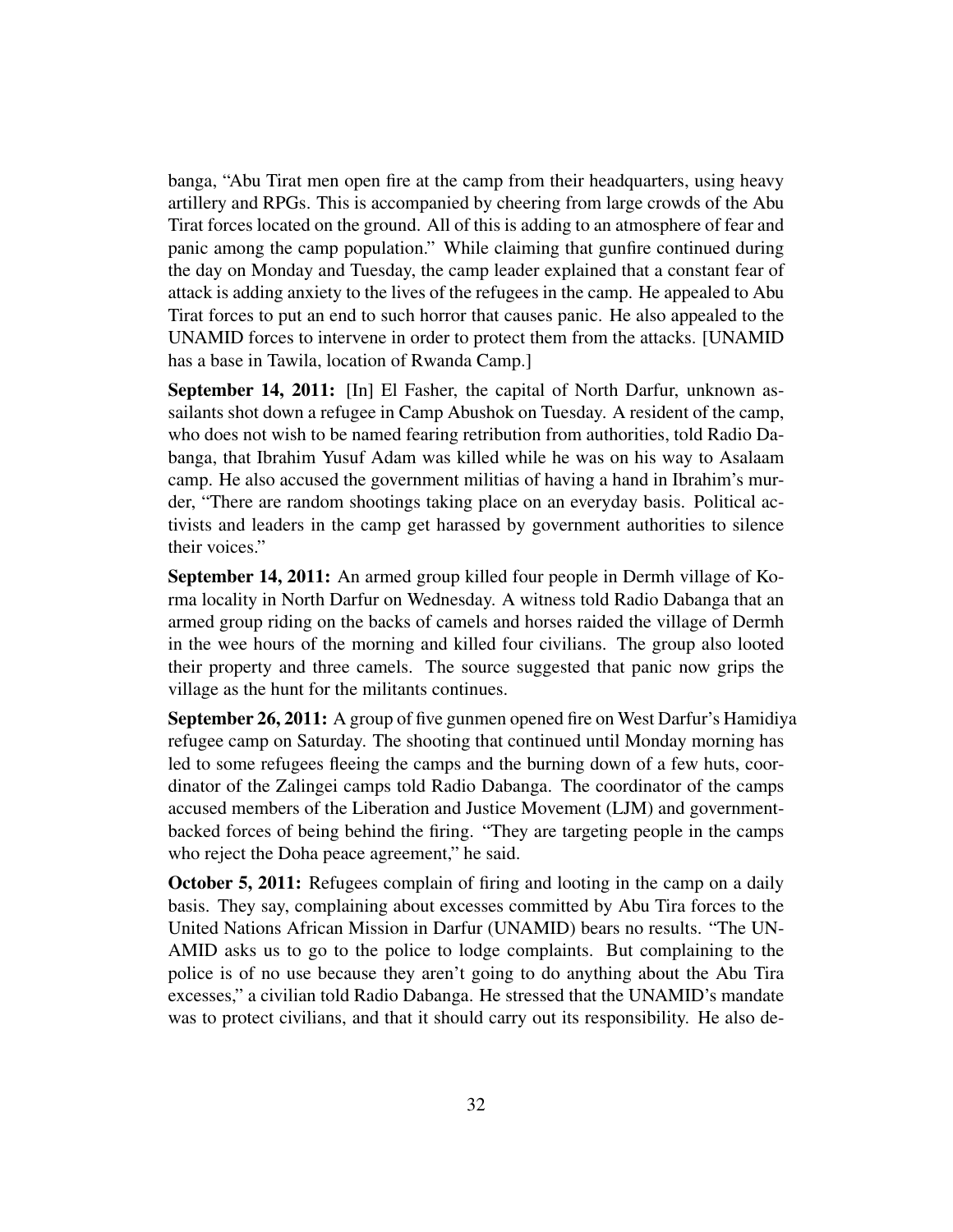manded that the United Nations Security Council (UNSC) should intervene in the proceedings for the benefit of the refugees.

October 10, 2011: Armed men on Land Cruiser cars opened heavy fires at Khams Dagaig camp (Zalingei, West Darfur) on Sunday, sparking terror and fear among the residents. The Zalingei camps' coordinator accused the government of being behind the incident, and stated to have informed UNAMID of the attack, Radio Dabanga was told. No procedure seems to have been initiated by the Mission in response so far, and the coordinator appealed to UNAMID to play its role as a protector of civilians against random attacks. On a similar note, Sheikh Adam Abakr Gosh, who supervises Hamidiya camp's Block 7, was beaten up by a group of men as he was returning from Zalingei to the camp. The armed men are said to have stripped the sheikh of his clothes, beat him and taken all his belongings.

West Darfur is not the only region affected by random attacks, as armed men opened heavy fires in all three Seraf Umra camps (Donkoj, Naseem and Jebel), North Darfur. The operation triggered panic and fear among the inhabitants. The coordinator of Seraf Umra's camps also accused the government of masterminding the attacks, suspecting it from resorting to affiliated groups to carry them out. Leading figures from the targeted camps stated that the firing started at Naseem camp, moved on to Jebel camp to finally reach the Donkoj camp for displaced people. One of the camps' leaders in Seraf Umra told Radio Dabanga that UNAMID has been informed of the incident, but that its officials had explained that nothing could be done without prior permission from the Sudanese police force or the Seraf Umra commissioner.

In Zamzam camp, soldiers from the central back-up forces—also known as Abu Tira—attacked a displaced person using the ends of their rifles in Zamzam market on Monday afternoon. The incident happened in front of a crowd of people, with the motives behind the attack remaining unclear. Witnesses told radio Dabanga that the soldiers left the displaced person drowning in his blood before opening heavy fires randomly in the air. Traders from the market were forced to close their shops as displaced people complained of repeated violations carried out by Abu Tira forces, appealing to UNAMID and the UN to protect the camp's residents from such attacks.

October 28, 2011: The National Intelligence and Security Service (NISS) arrested a refugee from Hamidiya camp in Zalingei, West Darfur on Thursday. Ibrahim Mohamed Ahmed Juma was arrested by the security service without any charge and taken to NISS base in Zalingei. An activist in the camp told Radio Dabanga that he feared Ibrahim Mohamed Ahmed Juma was being tortured and demanded his immediate release. Zalingei has seen an increase in violent crimes in the last week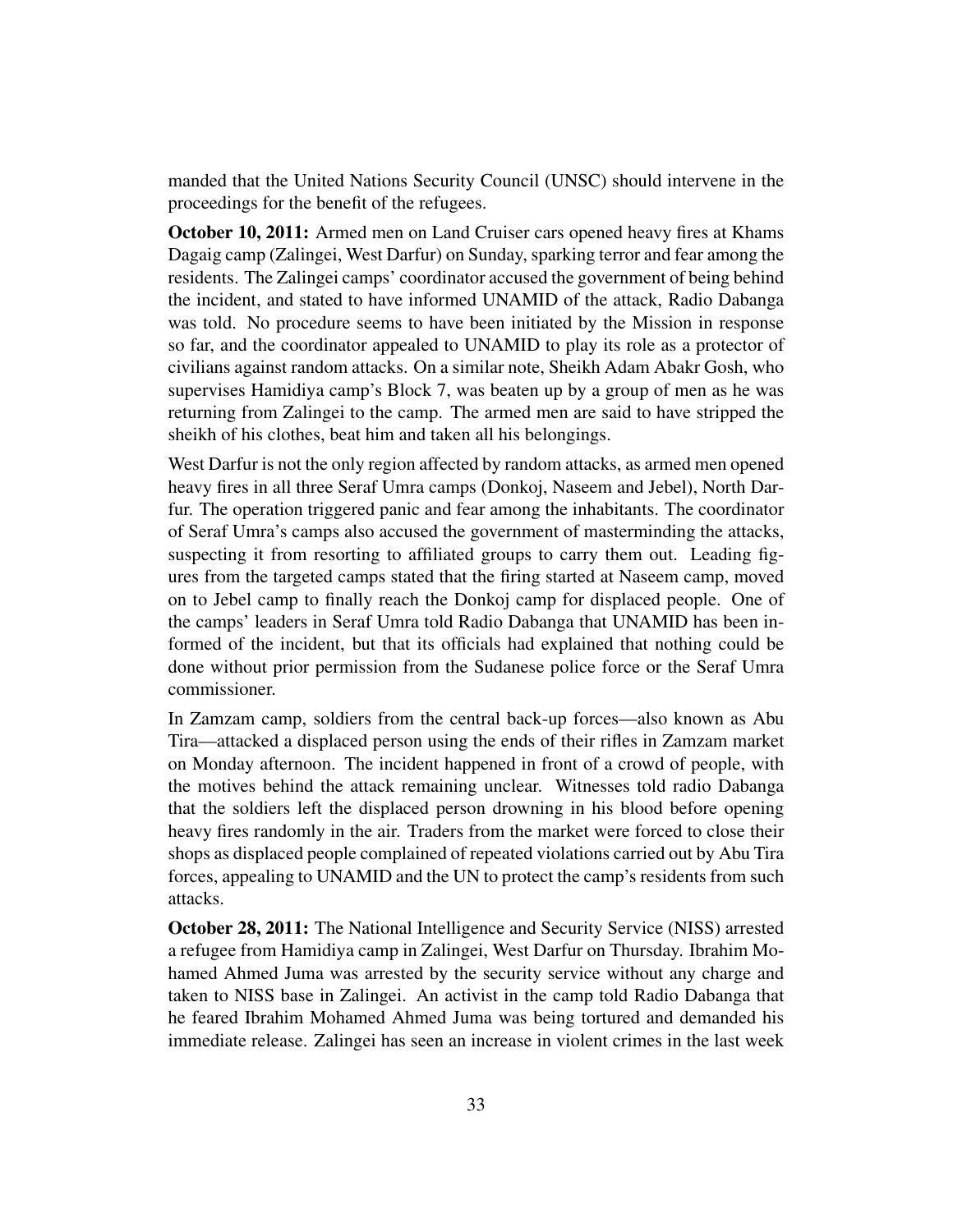with a civilian being shot dead on Thursday and a student being killed on Wednesday. In a separate incident, three unidentified gunmen broke into the house of Dr Abdel Salam Juma, a professor at University of Zalingei, on Thursday morning and opened fire.

November 2, 2011: Sudanese army personnel gathered and beat a group of displaced people in West Darfur's Mornei camp on Tuesday, witnesses told Radio Dabanga. Five men in military uniforms allegedly used sticks and whips to beat refugees when they were walking back to their homes from the Tuesday market. Four of the perpetrators were reportedly on camels and the fifth was riding a horse. One witness told Radio Dabanga, "The men beat refugees severely and wounded a number of them. Some are seriously injured seriously and have been taken to the hospital to receive treatment." He added that one of those injured was a woman who was in the seventh month of her pregnancy. The witness said that such attacks were a regular feature, especially on the days of the market. "We do not dare inform the UNAMID (United Nations African Mission in Darfur) about these incidents because in the past people who have complained have been arrested. The UNAMID also doesn't move in any area in Mornei without the permission of the Sudanese police," he added.

November 4, 2011: A group of central reserve police, better known as Abu Tira, personnel looted refugees near North Darfur's Zamzam camp on Thursday, sources told Radio Dabanga. Abu Tira officers allegedly stole mobile phones and goods purchased by the refugees at the market in Zamzam. Refugees were shopping in preparation for Sunday's Eid al-Adha festival. A witness from the camp told Radio Dabanga, "Abu Tira forces stopped and arrested large numbers of people in the middle of the street when they were returning home from shopping in the market." He added that the forces then took over expensive purchases made by refugees as well as their mobile phones. "A vehicle with Abu Tira personnel drove in and took all their belongings," the witness said.

November 8, 2011: Ahmed Abdallah Yahya, omda (local leader) of Manjora, in northern Sirba locality of West Darfur was shot dead by unidentified gunmen on Monday, witnesses told Radio Dabanga. According to witness accounts, the [incident] took place when the omda, also a trader, closed down his shop at the market in Sirba. While he was returning from work, he was stopped by the armed men who fired at him. "The omda died on the spot. The panic led to the refugees to go in search of the perpetrators. They said that the men disappeared into the military camp in Jebel Al Kabir in western Sirba," one of the witnesses told Radio Dabanga.

November 9, 2011: A refugee, Ahmed Saleh, was shot dead by unidentified gunmen in Al Matar neighborhood of North Darfur's Kabkabiya locality on Tuesday.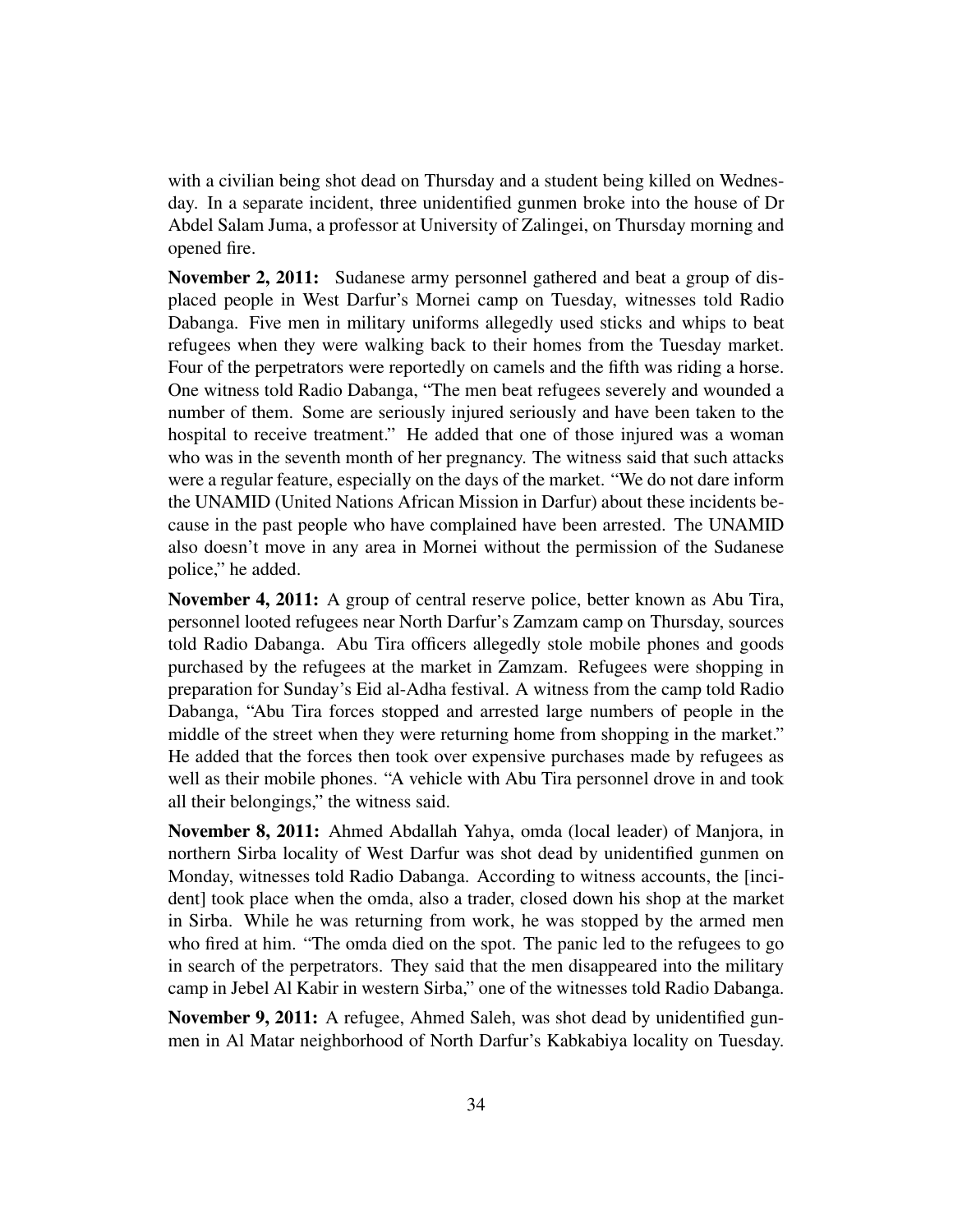Witnesses told Radio Dabanga that 52-year-old Adam Saleh was killed after he tried rescuing some girls in his neighborhood from four armed gunmen who were trying to rape them. "Saleh heard distressed calls from the girls and went to intervene. He tried to shake away one of the men who was trying to abduct a girl. But another armed man with a gun opened fire and loaded nine bullets into Saleh's chest which led to his immediate death," the witness said. Witnesses also told Radio Dabanga that the incident had been reported immediately to the local police and the United Nations African Mission in Darfur (UNAMID), which has an office 300 metres from the crime scene. "But they only came to the site next morning. And when they arrived, some residents in the neighborhood gathered and pelted stones at the UNAMID personnel while chanting slogans demanding the prosecution of the offenders," a witness recounted.

November 25, 2011: Abu Tira forces assaulted and looted refugees from North Darfur's Zamzam camp on Monday, witnesses told Radio Dabanga. A group of Abu Tira members allegedly assaulted Mohamed Adam Tahir Sharaf al-Din and Elmurdi Bakheet Dakam—refugees who live in Zamzam camp. A witness told Radio Dabanga that about 18 Abu Tira personnel driving a car at nine on Wednesday evening

December 1, 2011: Camp population in shock as Central Reserve Forces beat and shoot at displaced people Aseyid Abdullah Abdalbannat was shot dead in ZamZam camp by a group of people belonging to the Central Reserve Forces, also known as Abu Tira, according to local witnesses.

December 1, 2011: Abu Tira, or central reserve, forces continued violations against refugees from North Darfur's Zamzam camp on Thursday, sources residing in the camp told Radio Dabanga. Thursday's events come after Abu Tira forces were accused of killing one refugee and injuring six others in Zamzam camp on Tuesday.

December 16, 2011: On Wednesday two IDPs were killed in Hamidiya camp in Zalingei. Local militias set on fire some of the shelters, the source told Radio Dabanga. Two elderly men named Mohammed (82) and Adam Idris (73) tried to put the fires out to rescue the shelters. They were shot on the spot by the militias.

December 30, 2011: A man was killed today in Zam Zam camp, near El Fasher in North Darfur by Abu Tira forces (Central Reserve Force personnel) for refusing to hand over his belongings, a witness stated.

January 16, 2012: A man named as Hassan Abdel Salam Mohammed was attacked on Sunday morning by an armed group affiliated with the government near Fata Barno internally displaced persons camp in North Darfur. A source told Radio Dabanga that Mohammed was subjected to a severe beating with whips after venturing out of the camp to collect firewood.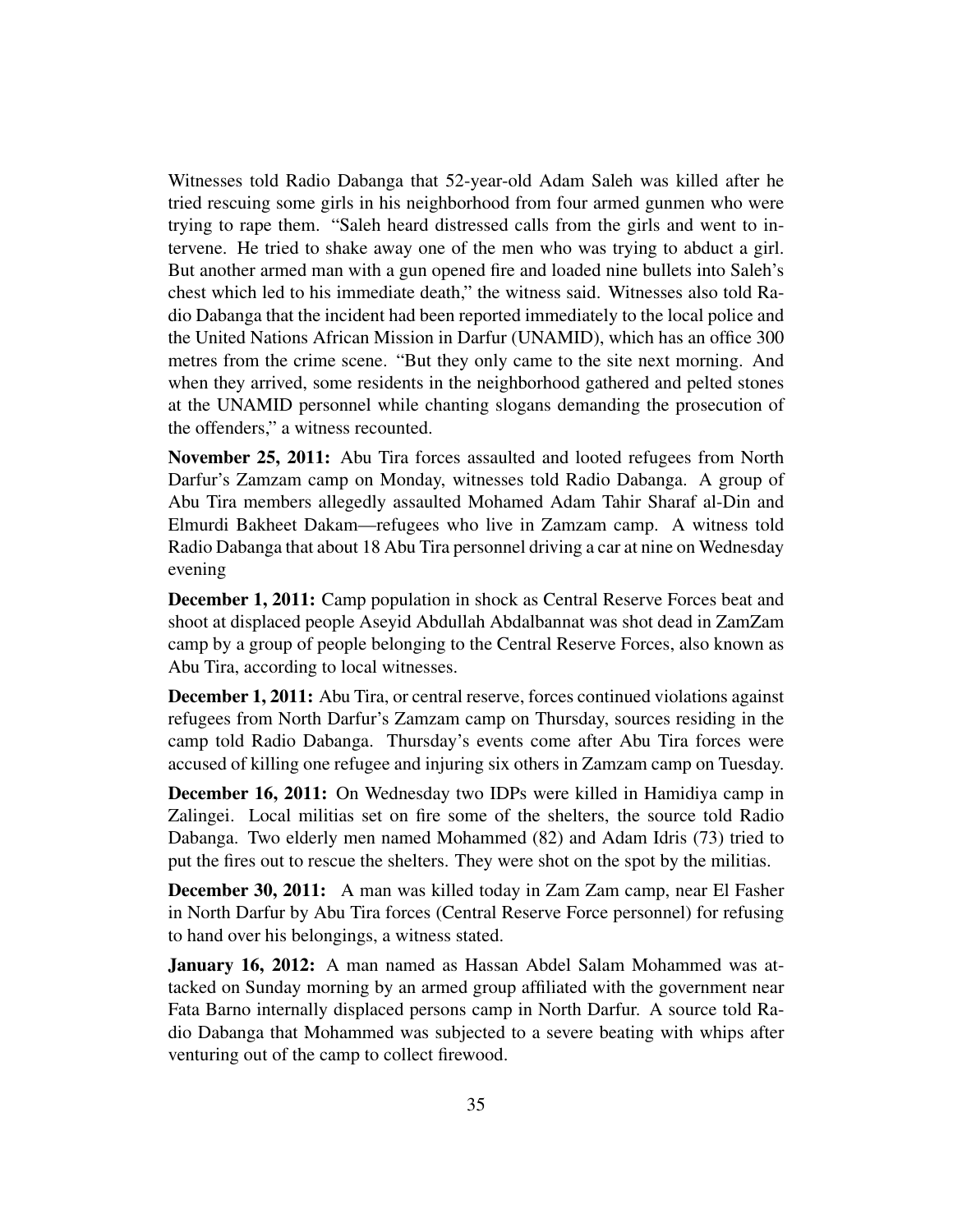**January 25, 2012:** Internally displaced persons living in Fatah Borno camp, North Darfur said yesterday the camp's security situation is getting worse. Camp residents are constantly being attacked by militant groups looting and abusing them when they venture out of the camp to collect water or firewood. Residents said they feel trapped.

**January 30, 2012:** A group of armed men dressed in military uniform threatened residents at the internally displaced persons camp of Tom Kittr, in Mershing, South Darfur on Sunday.

**January 31, 2012:** A man was threatened and looted on Sunday [January 29] by soldiers belonging to Abu Tira (central reserve forces) in Zam Zam internally displaced persons camp, North Darfur. A displaced resident told Radio Dabanga, Abu Tira forces threatened a man named Omar Isaac and stole his mobile phone and 400 Sudanese Pounds (SDG). Camp residents told security at the camp about the incident. They were ordered to go into El Fasher to report the incident to the police. The source said Abu Tira forces continue to walk inside and around the camp causing a great deal of instability.

**January 31, 2012:** 3 soldiers of the Abu Tira forces attacked a man on Sunday at Kabon internally displaced persons (IDPs) camp in South Darfur. The victim named as Adam Daw el-Beit Idris, was taken to hospital in an unconscious state. An IDP told Radio Dabanga the Abu Tira soldiers asked the man to go with them into the center of the camp. The man entered a dispute with the soldiers and was beaten badly. He remains in a serious state in hospital. Camp residents also reported Abu Tira attacking their donkeys. They said Abu Tira forces attack their animals when IDPs try to challenge them out of the camps. Displaced residents have protested to local authorities, but they are yet to respond.

February 6, 2012: An armed group has looted seventy-five sheep from Fatah Borno internally displaced persons (IDP) camp in North Darfur. A female IDP said "gunmen fired heavily into the air, causing those looking after the sheep to flee." The gunmen then stole the animals.

February 28, 2012: Abu Tira forces attacked families newly displaced from Abu Delik, a village that witnessed violent events last week. Dozens of families fled Abu Delik to Zam Zam internally displaced camp in North Darfur; Witnesses said Abu Tira surrounded the area of the new arrivals and arrested two men, named as El Tahir Bashir and Soraya Omar Ahmed. They proceeded to beat and attack camp residents, causing 40 families from Abu Delik to flee to the joint UN/African Union Mission in Darfur (UNAMID) headquarters to seek shelter. Witnesses also said security forces have positioned themselves outside the UNAMID headquarters, and will arrest anyone that tries to leave the camp via UNAMID HQ.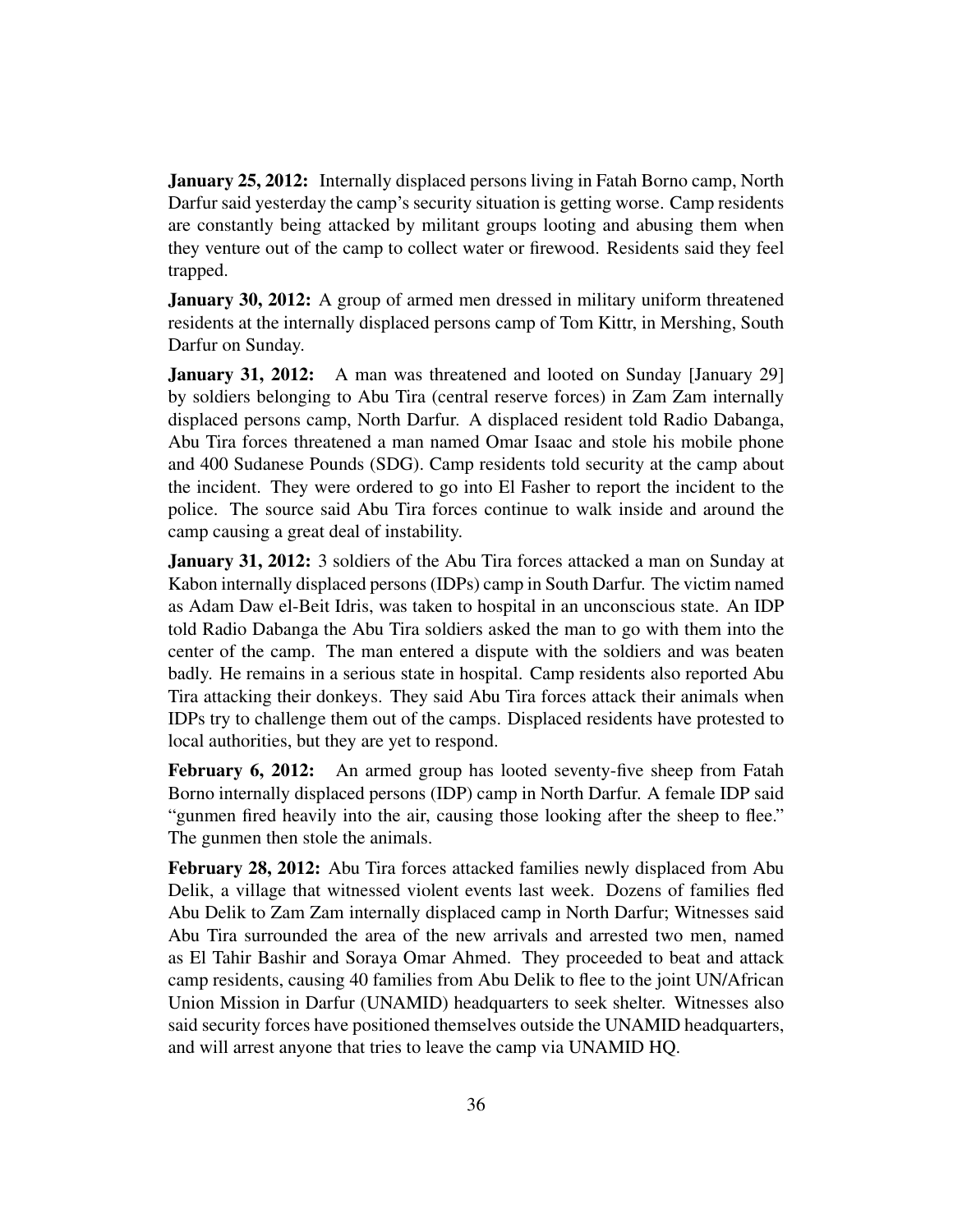March 15, 2012: Residents of displaced camps in Gereida complained of sustained violations by militias deployed outside the camps. The militias are raping women as they leave the camp to gather firewood and assaulting men to loot them of anything they may be carrying, said a witness to Radio Dabanga. The witness appealed to the UN/AU Mission in Darfur to protect the displaced from insurgents waiting for them outisde the camps.

March 22, 2012: On Thursday residents of camps north of El Geneina fled to the surrounding areas after gunmen threatened to kill them for not paying 180 million SDG in "blood money." Hundreds of militants threatened to invade the camps if displaced residents did not pay the ransom, owed for allegedly killing one of their group that went missing four months ago. Witnesses said gunmen entered camps at Manjura, Labona, Toma Sat, Goz Bugr, Jekka and Biringi threatening to kill residents and burn down the camps if the money was not paid. Residents reportedly fled in all directions.

April 3, 2012: Around 20 gunmen loyal to the government attacked ten people from Mornei camp in West Darfur. The militia arrived on horses and camels as the displaced people were preparing coals four km outside of the camp. Witnesses said the gunmen used whips and rifles to beat the camp residents. They said the attack left five people seriously injured.

April 5, 2012: A armed group loyal to the government killed two displaced people in Doma camp in South Darfur on Wednesday. A witness told Radio Dabanga that a group of seven displaced people were traveling back from their farm lands in Attash to Doma when four gunmen opened fire killing Kosa Ahmed and Abu Baker Ali. She said the police and local people managed to chase the gunmen but they threatened to shoot and escaped.

December 9, 2012: The displaced Hater Mansour Tabor was purposely targeted during an attack by the Central Reserve Forces, also known as Abu Tira. According to witnesses from the ZamZam Camp for displaced people where the incident happened, a member of the Abu Tira forces started attacking the house of a displaced and threatening his family.

May 18, 2012: A camp leader was killed and another injured when unknown armed men opened fire in Hamidiya camp in Zalingei on Wednesday. Witnesses from Hamdiya camp told Radio Dabanga Abdul Al Jabar Ab Bakr Adam, 31 was walking with Muhammed Yousef Musa in the market when gunmen suddenly appeared and began to shoot. They said Abdul Al Jabar fell to the ground with wounds to his side and chest and died shortly after, Musa was wounded in the stomach. The witnesses accused security agencies of carrying out the attack, saying that youth lead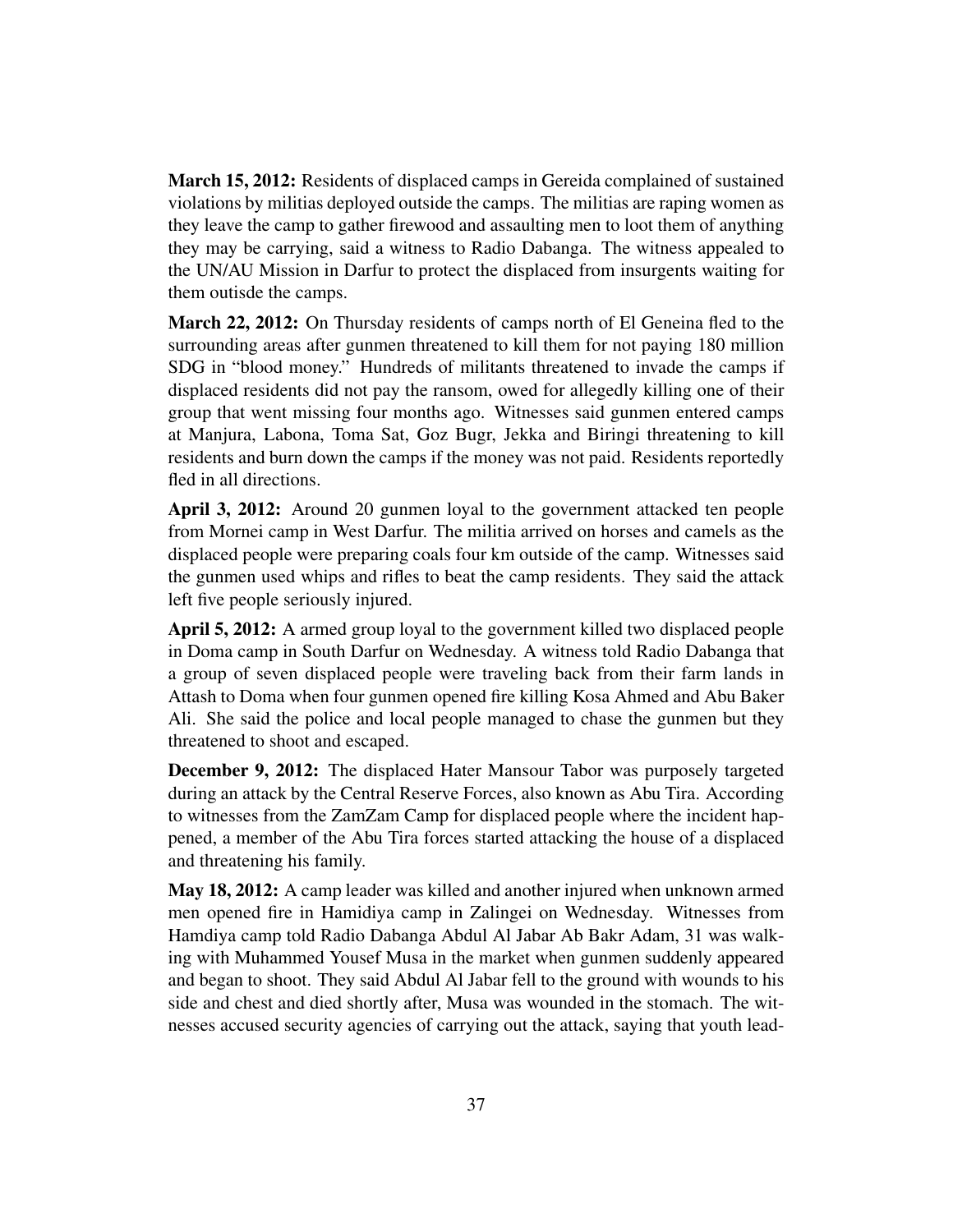ers and elders of Zalingei camps have previously been threatened through leaflets distributed to the camps. [end]

May 30, 2012: A displaced man was shot dead by pro government militia and his body dumped in Dummah camp near Nyala in South Darfur. Witnesses told Radio Dabanga gunmen are frequently attacking displaced people as they leave the camps, raping women with impunity despite camp residents repeatedly reporting the incidents to the police. One witness described the situation for the displaced as harsh, saying they have not received any humanitarian aid for over six months, adding that camp leaders have raised the issue with officials in Nyala on more than one occasion without getting any meaningful response.

**June 11, 2012:** A displaced woman was shot in the leg at Hamidiya camp on Sunday. Hamidiya camp coordinator told Radio Dabanga the woman aged 22 was hit by random shots in the right leg. She was taken to hospital in Zalingei to have the bullet removed. The coordinator accused pro-government militias for carrying out the recent spate of random shootings in and around the camp.

June 12, 2012: Gunmen opened fire on a displaced man, Muhammed Ibrahim Abdullah in Kassab camp, Kutum, in North Darfur on Monday evening. A witness said that four gunmen attacked Muhammed as he was filling cans with water from a nearby pump. The men demanded he hand over his possessions, but the man told them he was not carrying anything. The gunmen searched him but when they did not find anything and shot him in the hand. He was taken to hospital initially in Kutum. The witness said today he was moved to El Fasher hospital for treatment. He said displaced people are subject to attacks by insurgents on a daily basis and called for the UN/AU Mission in Darfur to step up its security patrols in the camp, which tend to be few and far between with UNAMID keeping at a distance from the camp.

July 26, 2012: Sudanese security forces arrested yesterday UNAMID (African Union - United Nations Hybrid Operation in Darfur) employee Sherif Mohamed Abdel-Salam, who lives at the Al Hamidiya IDP camp in Zalingei, Central [formerly West] Darfur. A witness told Radio Dabanga that a joint military force formed by the security service, military Intelligence and the Investigation Police intercepted Abdel-Salam on his way to UNAMID's headquarters in Zalingei.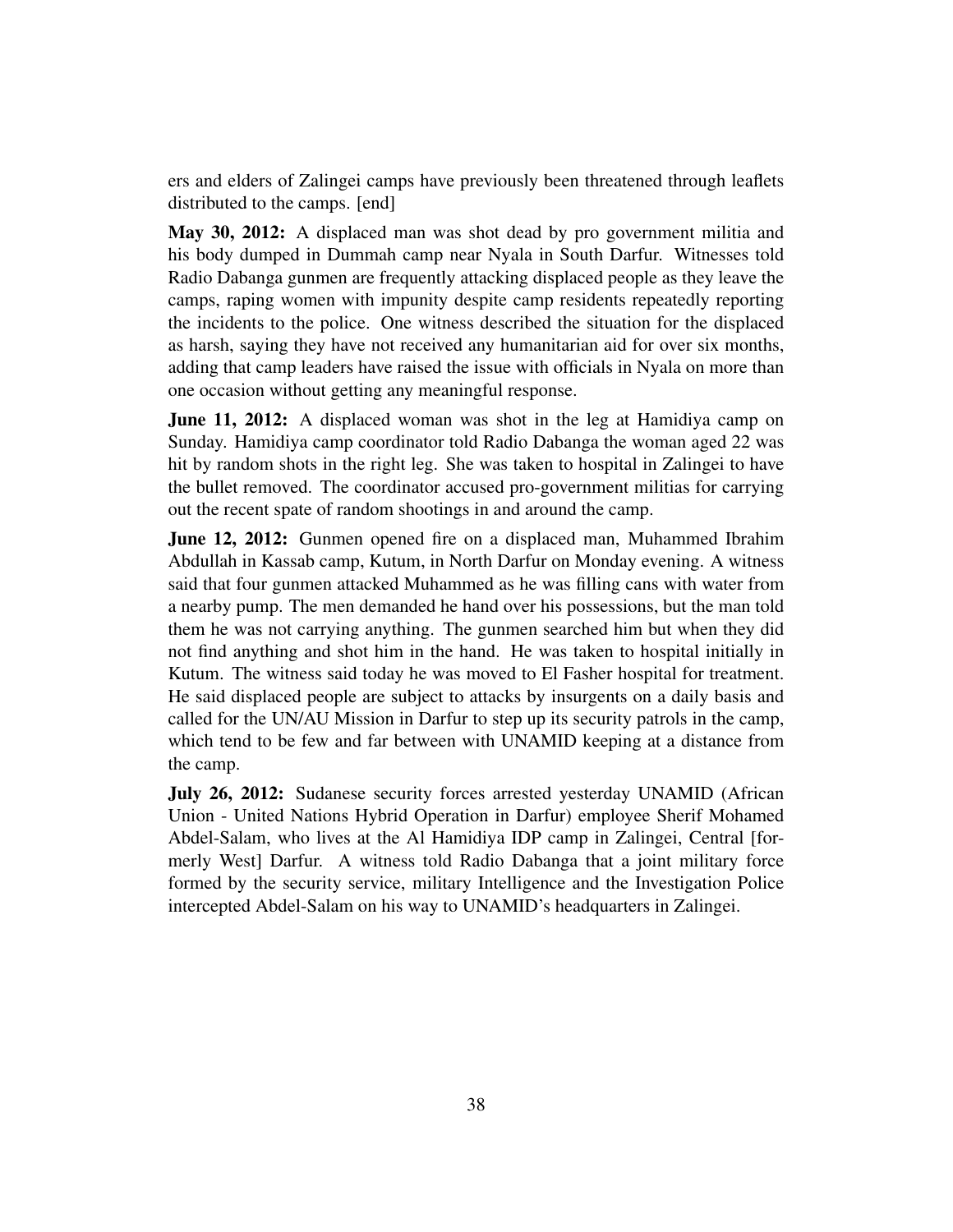#### <span id="page-38-0"></span>Travel Insecurity

**January 27, 2011:** Two UNAMID patrols from the Mission's Graida [South Darfur] team site, located 100 kilometers south of Nyala, South Darfur, were denied access yesterday by Sudanese Government Forces at two different check points. [A UNAMID statement of January 26, 2011 noted]: "The first team was travelling to Assafaya Sufa, situated 32 km northwest of Graida, when it was prevented to enter the village at a Government check point. Negotiations with the Military officers were not successful and the patrol returned safely to its base. A similar restriction affected another patrol en route to Dito village, located 41 km northeast of Graida." (UNAMID text from Radio Dabanga dispatch)

July 21, 2011: Citizens from the Village of Alaadarh, in the locality of Foro Baranga, are currently complaining of continuous looting and pillages on their way to and from the market. According to witnesses, these are particularly frequent on the trade routes between the Foro Baranga, Bindissi and Bir Ammar. The raids are apparently the work of armed groups wearing military uniforms, usually on motorized vehicles, camels or horses, they told Radio Dabanga.

August 15, 2011: Nine (9) gunmen riding horses are reported to have looted three (3) cars carrying goods and passengers on its way from Marchin to east of Jebel Marra in South Darfur on Monday. *One of the passengers in the car told Radio Dabanga, "The gunmen raped four (4) women at gunpoint in front of Nazerem in daylight in Ramadan."* The passengers in the car were also asked to empty the goods and subjected to beating by the armed men. The incident has been reported to the United Nations African Mission in Darfur (UNAMID).

December 18, 2011: One man was killed and two injured this week when gunmen traveling in Land Cruisers attacked camel traders in Donki Shuta near El Fasher.

January 1, 2012: On Friday, an armed group looted three vehicles in Gereida locality, South Darfur, seriously injuring eight people. The witness said that one of the injured was taken to Nyala hospital.

**January 16, 2012:** An armed group of men has beaten and looted a group of civilians in the village of Donkey Ushur, in Malha locality, North Darfur. A source said a group were traveling in a vehicle to Donkey Ushur at nine in the morning when they were attacked by 15 gunmen.

May 15, 2012: Pro-government militia looted cars traveling from Tawila to El Fasher, taking money, mobile phones and food from passengers. Witnesses said on Sunday and Monday masked militias and others in army uniforms looted ten cars, beating the passengers before stealing their belongings. They said three people suffered head injuries in the attacks. Displaced people in Tawila camps have also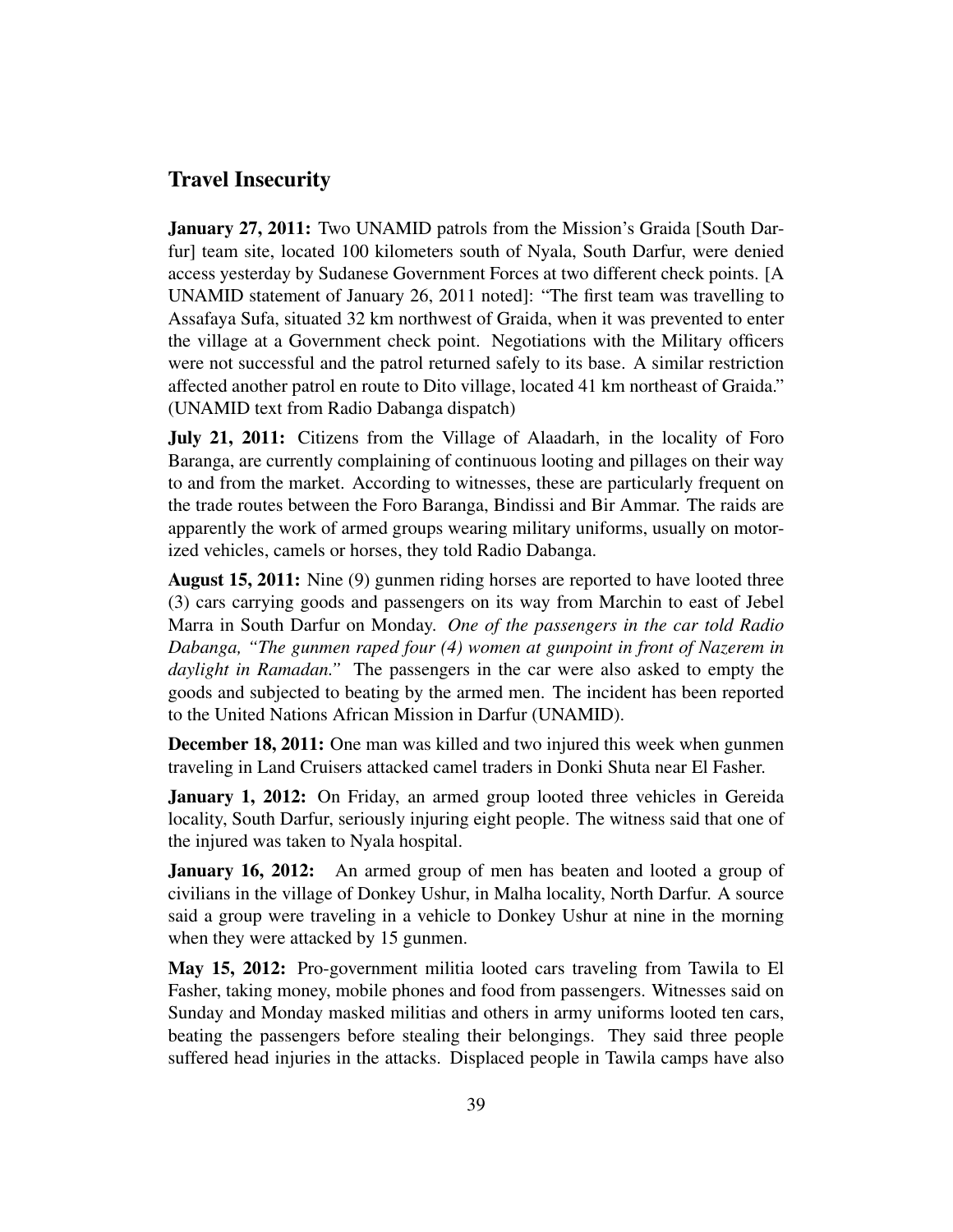reportedly been suffering random attacks from Abu Tira (central reserve forces). A camp resident told Radio Dabanga that Abu Tira forces have been violently attacking and stealing from displaced people, particularly at night time. He said they demand the UN/African Union Mission in Darfur provides them with urgent protection by sending out night patrols to the camps and the road between Tawila and El Fasher.

May 18, 2011: A group of militia gunmen robbed money and blankets and personal belongings from a group of women near Kassab Camp in Darfur. The women were robbed in the area of Jebel Mari near camp Kassab which lies near the city of Kutum in North Darfur. They were on their way from the markets of Wadi Niam and Berri to Camp Kassab. A sheikh from camp Kassab said that there are militias in the hills and valleys close to the camp. The militias prey on the people on the roads to the market.

March 21, 2012: Gunmen attacked a car in South Darfur killing two women and wounding three others on Tuesday. The men shot at the car intending to rob the passengers, hitting two women killing them instantly, the other three were taken to hospital in Nyala, said a relative of one of the victims. The car was traveling between Huzan Jadid and Shaeria in East Darfur.

**June 14, 2012:** Five men wearing Sudanese army uniforms looted a car traveling from Um Duhun near Garsila in Central [formerly West] Darfur. Witnesses said the five men watched as the car dropped off its passengers, and then moved in to steal their money and mobile phones. They said the attack happened around three km from Garsila.

**June 14, 2012:** Five men wearing Sudanese army uniforms looted a car traveling from Um Duhun near Garsila in Central Darfur. Witnesses said the five men watched as the car dropped off its passengers, and then moved in to steal their money and mobile phones. They said the attack happened around three km from Garsila.

June 16, 2012: Government authorities have forbidden the movement of all vehicles between El Fasher and Nyala in North Darfur for twenty-five consecutive days. This has resulted in a lack of medicine, fuel and acute shortages of drinking water in the IDP camp of Shangil Tobaya. A leader of the IDP camp tells Radio Dabanga that grain mills grinded to a halt due to the lack of fuel. Residents are forced to use rocks to grind grains. The lack of medicine has resulted in residents taking refuge in traditional medicine. He tells how the IDPs of camp Shangil Tobaya are forced to stand in long lines for millet and maize. It takes them five days to get to El Fasher for medical treatment and to purchase food.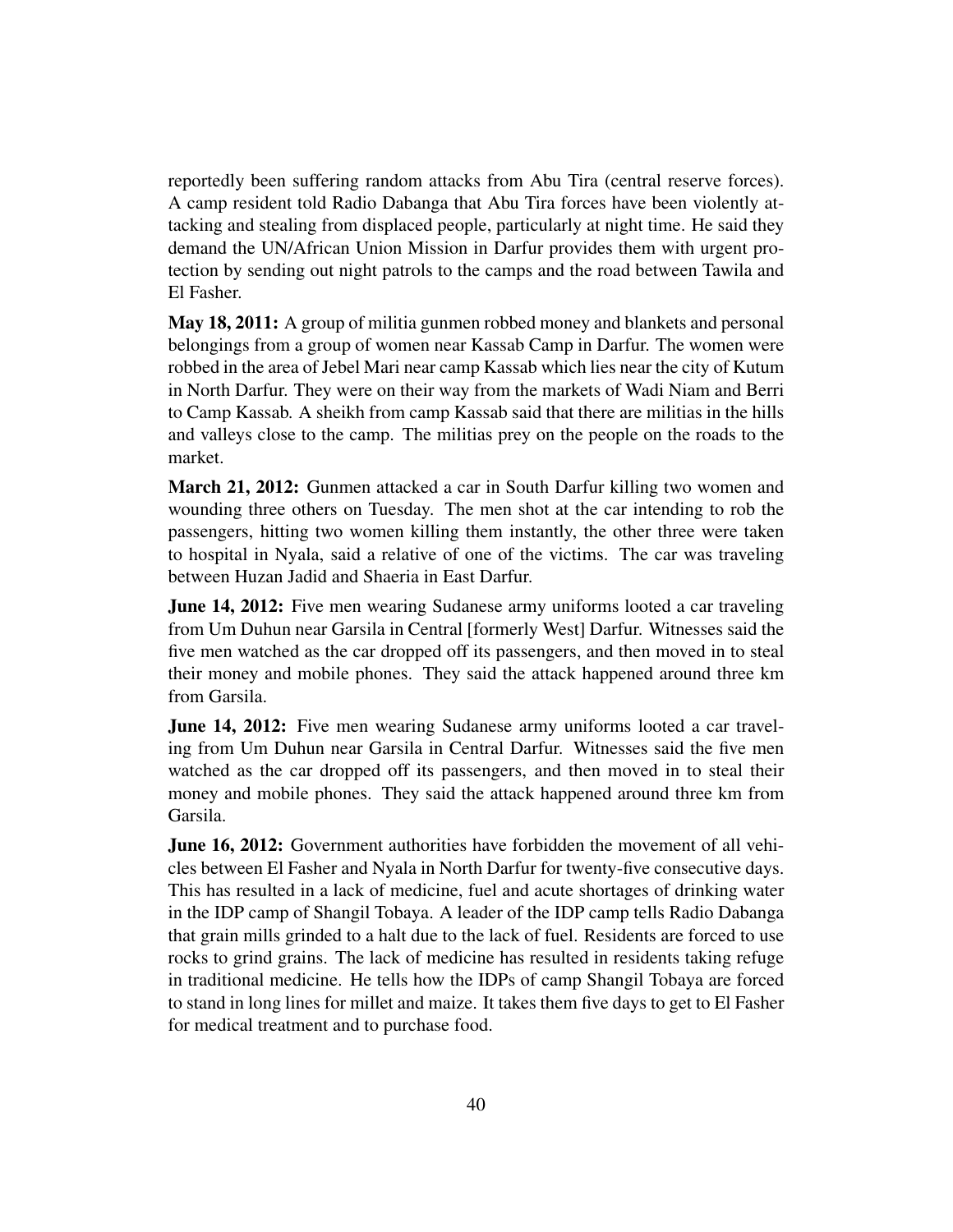**June 28, 2012:** Travelers moving from Nyala to Kabkabiya via Kass-Niertete in North Darfur, are confronted with up to 500 toll houses on their way. *A merchant, who often takes this road, tells radio Dabanga that government militias and border police randomly set up these booths in order to extract fees from passing vehicles*. A stop at a toll booth costs between the 80 and 150 pounds per vehicle. In total, trip from Nyala to Kabkabiya costs between the two and four thousand pounds. In addition he tells that passengers receive death threats, beatings and that in case of non-payment the tires of their vehicles get shot. The trader reported the abuses to local and state authorities but was ignored. (El-Fasher [North Darfur])

July 2, 2012: In a similar incident a group of armed men, sympathetic to the government in Khartoum, intercepted a commercial vehicle in north Kabkabiya, North Darfur. A passenger informed Radio Dabanga that the robbers held the driver at gunpoint and forced the passengers to disembark. They then beat the passengers and robbed them of their personal belongings. The armed men fled to an unknown destination. (El-Fasher [North Darfur])

**July 5, 2012:** A civilian convoy consisting of five vehicles was attacked on Wednesday in the Sharia locality, leaving one dead and eight injured, a witness told Radio Dabanga. The five vehicles were traveling from Nyala to El Fasher in North Darfur when they were ambushed by a group of armed men. The wounded have been transferred to Nyala hospital for treatment. The main road between El Fasher and Nyala has remained closed for over a month now, this has prompted travelers to search for alternative routes.

July 5, 2012: Abdullah Ahmed Abdullah was shot dead by a group of armed gunmen on Sunday in Khazan Jadid, North Darfur. A relative of the victim told Radio Dabanga that Abdullah was traveling from Nyala to El Fasher when a group of armed men stopped the bus. He described how the armed men forced the passengers to exit the bus, after which they were beaten and robbed of their personal belongings. They then shot Abdullah and injured an unknown number of passengers.

**July 19, 2012:** A pro-government militia set up an ambush on the main road leading from Kutum to Kabkabiya in North Darfur. They have looted commercial vehicles passing through for a week now. As a result commodity and fuel prices in Kabkabiya have [sky-] rocketed. (El-Fasher [North Darfur])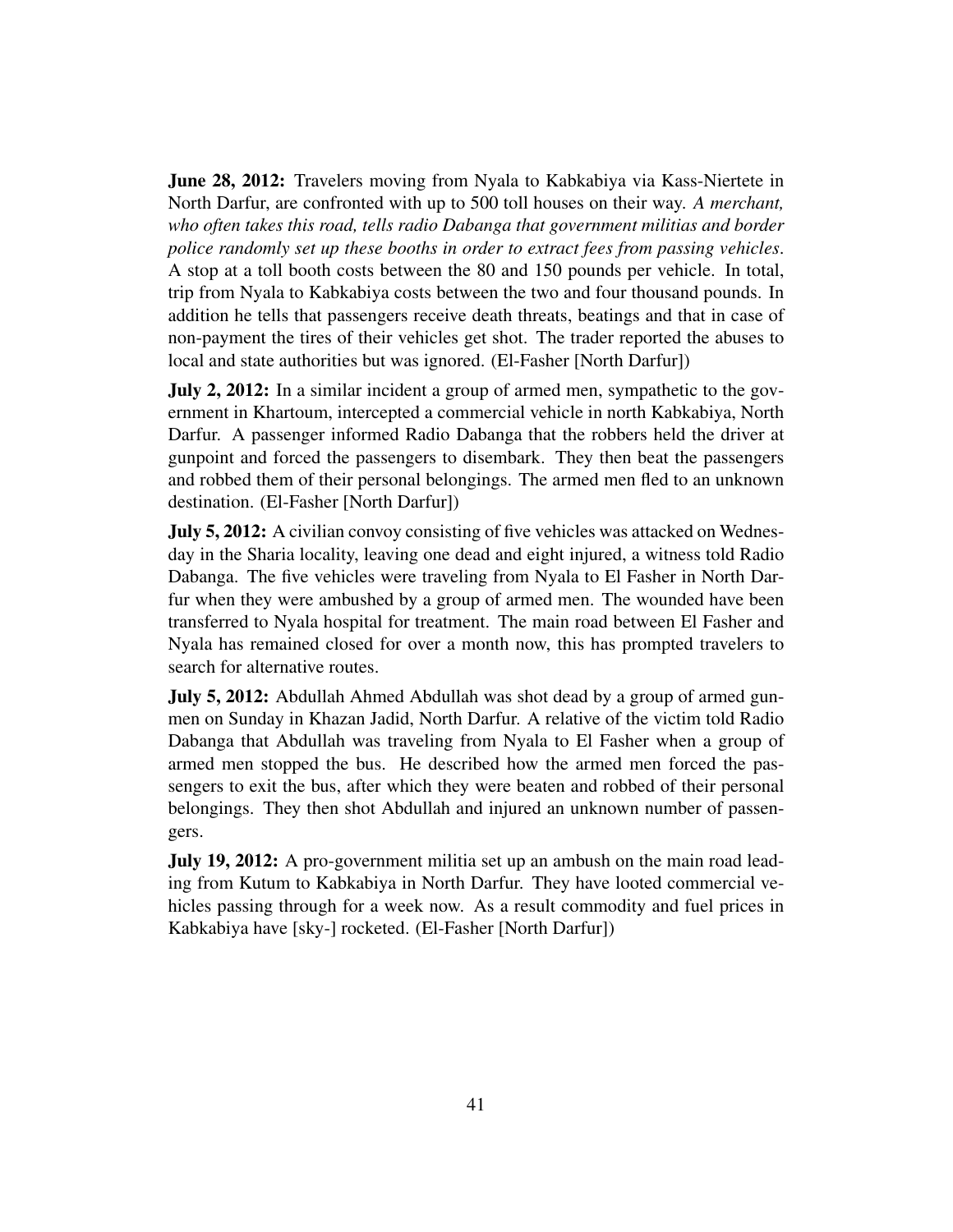#### <span id="page-41-0"></span>Random Violence

February 26, 2010: Armed groups attacked the market of Tawila yesterday. It caused closure on Thursday and Friday. An eyewitness told that the group looted cash and mobile phones in addition to goods exposed on the market, adding that police and Sudanese Armed Forces (SAF) present in the area did nothing to prevent the looting. The SAF denied any operation in Tawila. Khalid Al Sawarmi, army spokesman, told Radio Dabanga that Tawila is under control of the SAF, so there is no need for any operation there.

September 4, 2010: Fifty-seven (57) people were killed and 86 injured in an attack Thursday [September 2, 2010] afternoon on a market southwest of El Fasher, the capital of North Darfur State, Sudan, according to initial witness reports. Gunmen came and began randomly shooting in the market in the area of Tabarat while it was crowded with customers who had come from several villages to do their shopping, which resulted in the high number of dead and wounded. Witnesses said the gunmen were wearing military uniforms and arrived at the market on Land Cruisers, horses and camels.

October 11, 2010: Masked gunmen opened fire on a 16 year old boy in central Darfur yesterday. The attack occurred near the town of Deribat located in eastern Jebel Marra.

**January 4, 2011:** Three soldiers belonging to the Border Guards severely beat two girls using sticks and batons at Al Salaam Camp in el-Fasher yesterday. The two girls were transferred to the city hospital in critical condition.

January 7, 2011: An unidentified armed group on Wednesday night [January 5, 2011] opened heavy fire on the headquarters of a distribution point of the World Food Programme (WFP) in Darfur. There were no casualties reported. The attack in Hassa Hissa in Zalingei Locality, West Darfur, prompted anger from displaced persons in the camp, who blamed elements of the government. A refugee source argued that the attack was linked to the speech of President Al-Bashir during his visit to Nyala, when he said that Darfur does not need any camps or relief.

**January 15, 2011:** [Regime] security authorities burnt parts of the market [in] Nertiti on Saturday [January 15, 2011] morning and briefly detained at the same time more than 200 civilians. The events followed the killing of one of the members of the security service who had been guarding the service's headquarters in Nertiti Friday Night.

January 18, 2011: Security authorities burnt parts of the market Nertiti on Saturday morning and briefly detained at the same time more than 200 citizens. Witnesses said that security agents were deployed in the morning in the market and undertook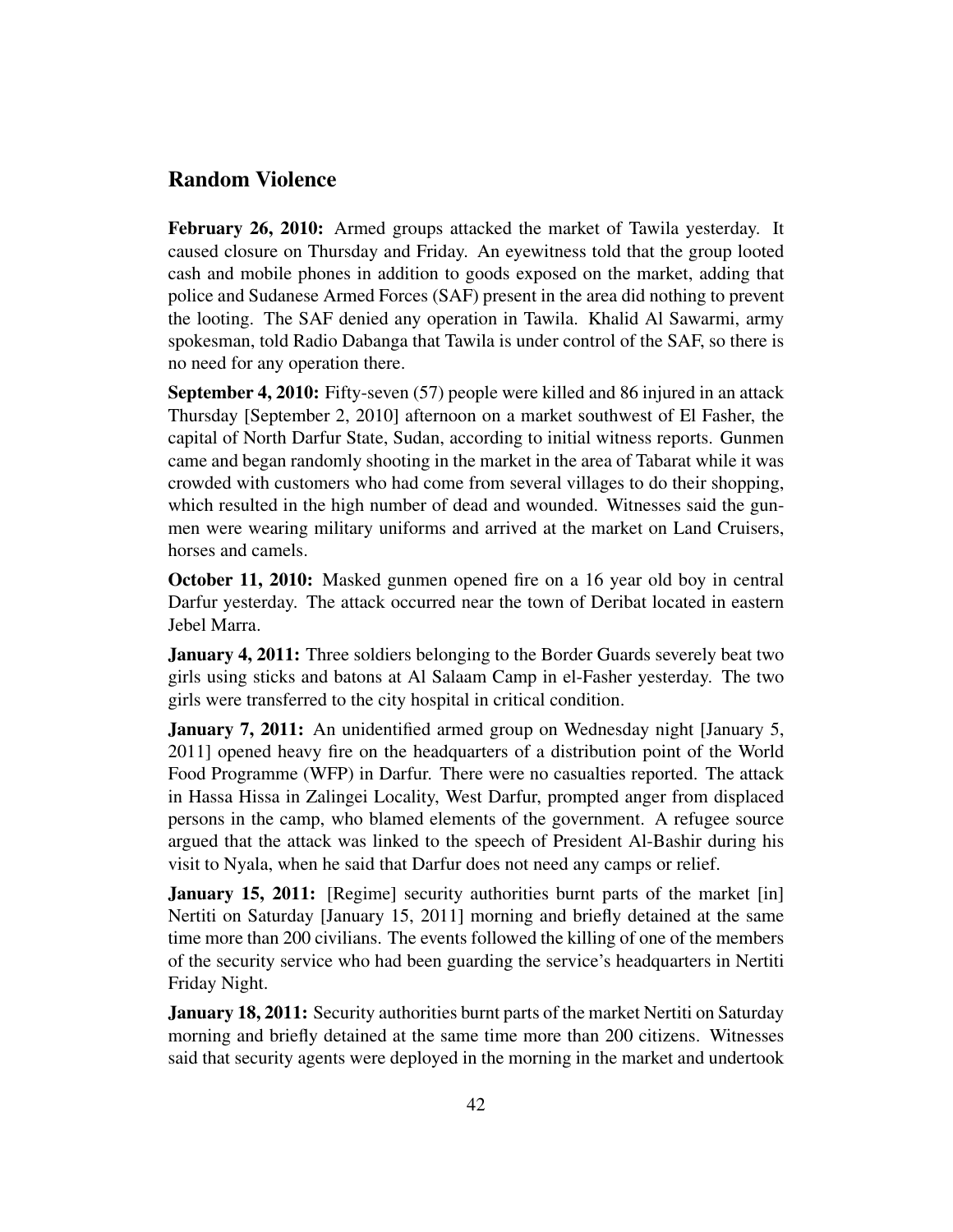a large-scale operation of arrests against citizens living near the headquarters of the security service, in the area of the old council and the house of the town emir. The witnesses said that the campaign was accompanied by severe beating and abuses, and raids into homes of the citizens. The security men burnt more than 13 stands in the market and then started asking citizens who had set fire in the market, arresting and beating those whom they asked.

**January 19, 2011:** Dozens of university and high school students were injured in el-Fasher yesterday [January 18, 2011] when elements of the Central Reserves opened fire on them [the Central Reserves are paramilitary organization that includes many former Janjaweed militia members].

**January 27, 2011:** The government arrested 20 citizens in the area of Abu Zereiga [North Darfur] south of El Fasher. The security forces also confiscated at the same time three cars during house-to-house searches. Abu Zereiga is located approximately in the area where government troops clashed with rebels since Monday.

February 7, 2011: Gunmen yesterday in Darfur ransacked a school, taking everything. The group of armed men, mounted on a Land Cruiser, targeted Khalta school in Daba district, in Garsila in western Darfur.

**June 12, 2011:** Armed men opened fire on a displaced person, Mohammed Adam, in front of his house in Abu Zar camp near the city of El Geneina. An eyewitness said that he and other witnesses recognized the shooters and that one of them was a policeman in civilian clothing. The witness recounted that the shooters knocked on the door of the victim and then shot him twice in his right leg after which he was taken to the hospital. The witness also added that they have reported the incident to the police but the police did not take any action and he considered what happened in the camp, along with similar incidents, to be a plot by the government to break down the camp by destabilising the security and humanitarian situations.

**June 30, 2011:** Adam Elshiekh, the sheikh a suburb of Kutum called Korkoi, was killed after being attacked by local militias closely affiliated to the government, according to witnesses from the area. Sheikh Adam was on his way to get firewood when the incident that took his life occurred. Meanwhile, in South Darfur, an armed robbery was carried out by an unknown armed group on Tuesday in Shearia, leading to the killing of one person and the imprisonment of another who were on a convoy accompanying commercial vehicles. Sources stated that there are steps being taken by the civilians to trace the robbers.

July 6, 2011: The explosion of an RPG grenade on Monday led to the death of one child and wounded another in the neighborhood of Adila, South-Darfur. A witness told Radio Dabanga that the two children were playing next to a farm when they found the weapon lying on the ground. Mistaking it for an iron piece, they started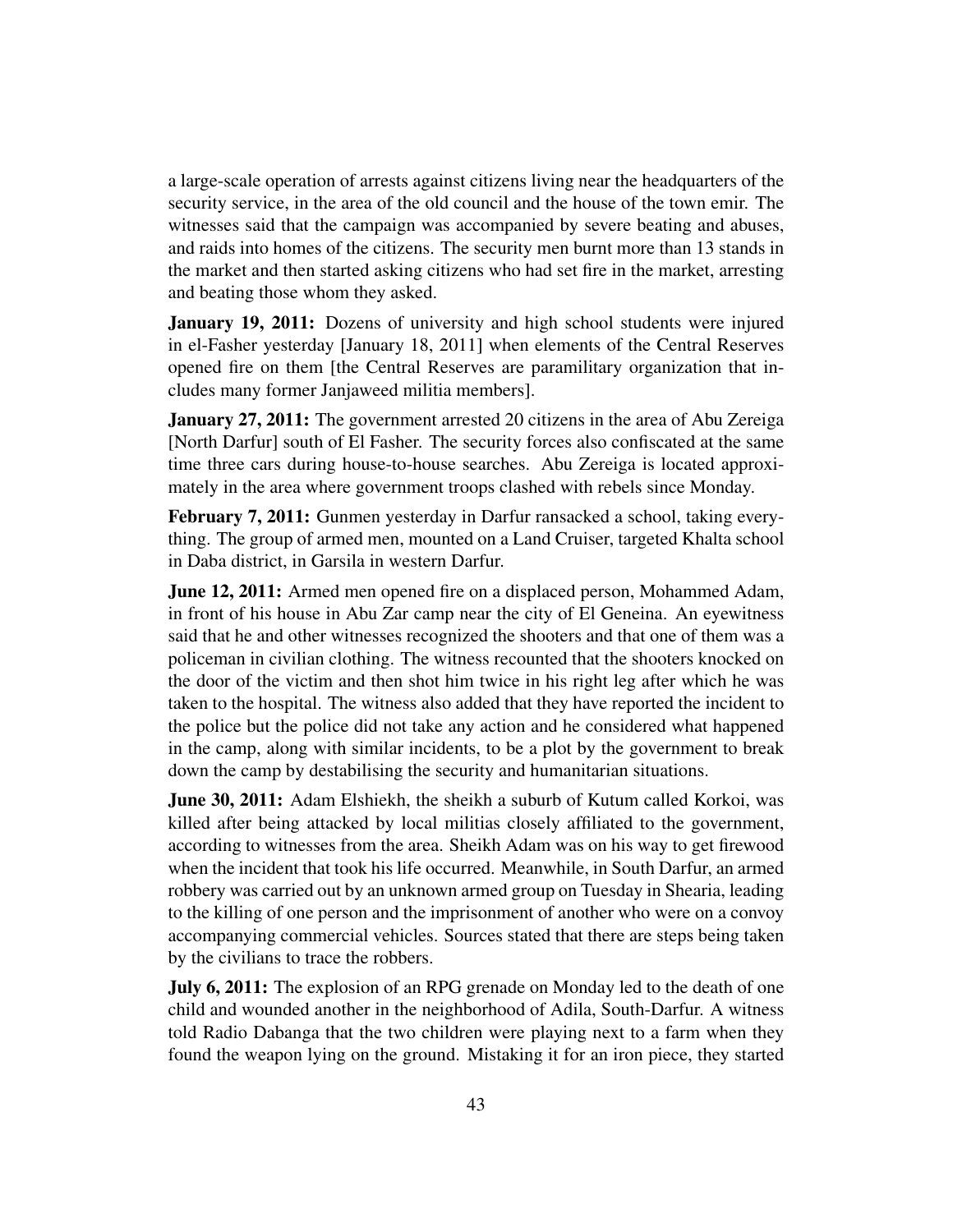inserting small farming tools in it, leading to the explosion. The first child died instantly, while the other sustained critical injuries in his hand and foot. He was taken to El Daein city for treatment.

August 24, 2011: A civilian was shot dead by a member of the local militia in Saraf Omra, North Darfur on Tuesday. A relative of the deceased, Abdul Aziz Abkar Abdullah, told Radio Dabanga that the incident had happened when Abdul Aziz was headed back to his village after shopping in the city with other villagers. As they wanted to cross the city's checkpoint, located on the outskirts, the militia guarding it asked the group to pay two pounds per person to be granted access out of Saraf Omra. Abdul Aziz refused and was shot twice; one bullet hit his head, the other one his chest, which led to his immediate death.

November 4, 2011: Witnesses say all the purchases they made in preparation of Eid al-Adha were taken away. A group of central reserve police, better known as Abu Tira, personnel looted refugees near North Darfur's Zamzam camp on Thursday, sources told Radio Dabanga.

November 20, 2011: Three youngsters were seriously injured and four others arrested in West Darfur's Mornei refugee camp, after the Sudanese army raided a youth club on Saturday. A witness told Radio Dabanga that an army vehicle opened fire on the youth camp which left two youngsters—Abdul Malik Ahmad Ali, Yasser Awad seriously injured.

November 25, 2011: Two gunmen killed omda Ibrahim Yagoub Sumi in West Darfur's Baida county on Wednesday. A witness from the region said that the omda was on his way from Baida to the village of Awair Radu which lies about 5 km from Baida on his motorcycle when two armed men kidnapped him. The incident occurred on the road east of Hai Elmashtal near Baida police station. The assailants forced him off his bike and emptied their guns on him which led to his immediate death.

February 1, 2012: A father and son named Adam Muhammed Abdullah and Haroun Muhammed were shot dead on Tuesday at their home in Damrat Al Guba, Kutum locality in North Darfur on Tuesday. A witness told Radio Dabanga that two gunmen dressed in military uniforms entered a shop belonging to the father with a third wearing civilian clothing. They asked the owner for cigarettes and halva, and then demanded the son hand over all the money kept in the shop. The son refused and was shot in the stomach. He died two hours later.

February 3, 2012: 8 citizens were injured including a police- man in an attack by four groups belonging to the Abu Tira forces (central reserve forces) in Al Lait Jar Al Nabi locality, in North Darfur on Thursday. Witnesses told Radio Dabanga the first attack was at a party where Abu Tira forces fired on revelers, stealing their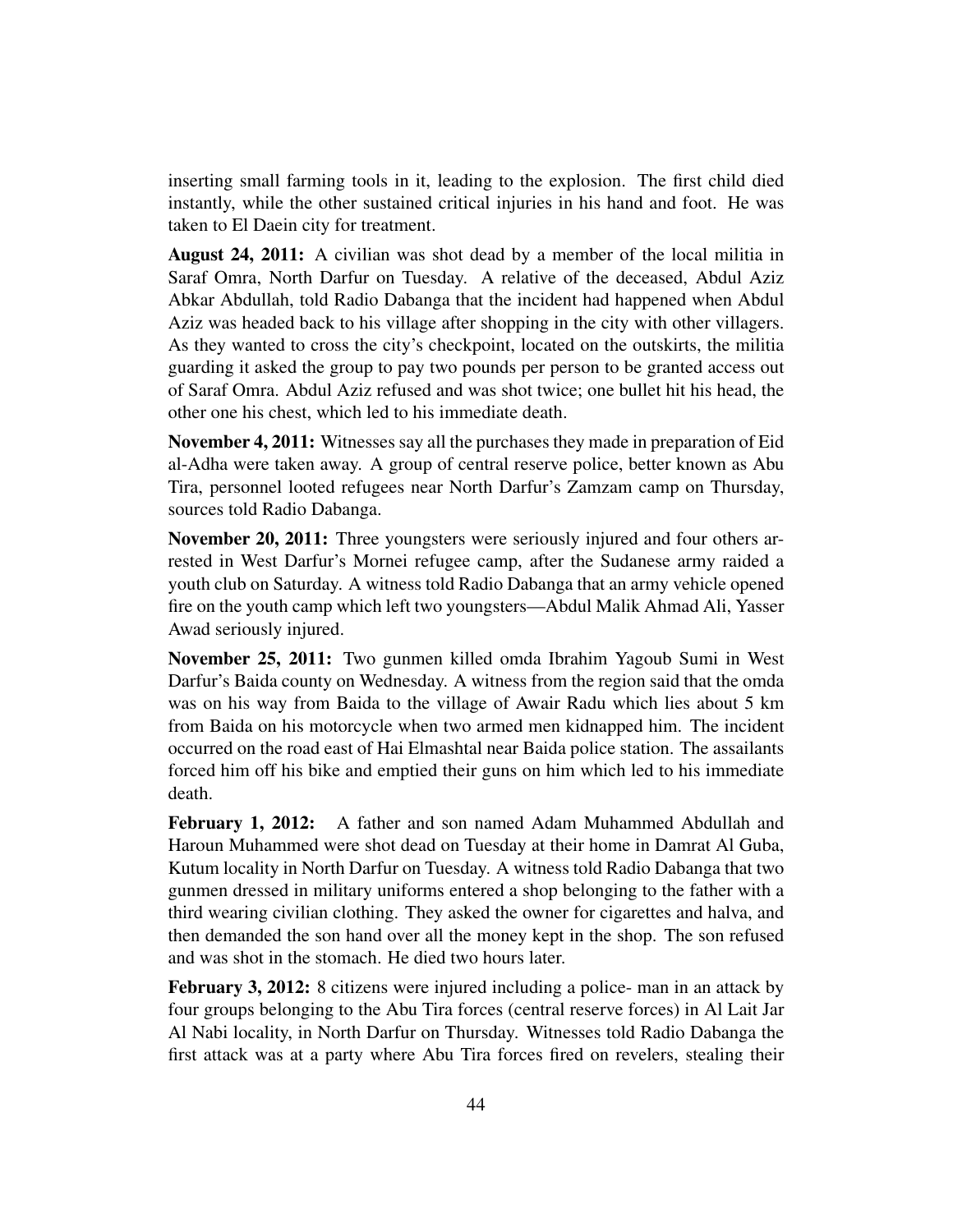mobile phones and money. Omar Musa Abu was shot in the head and Badr Eddin Ahmed Abdullah a policeman was also injured.

February 21, 2012: A group of gunmen killed a man on Sunday near El Geneina. A witness told Radio Dabanga armed men opened fire on a internally displaced man named Osman Adam, from Riyadh IDP camp, as he was riding a motorcycle on his way from El Geneina to the camp. He died instantly. In another incident the witness said a group of gunmen shot at a group of displaced people killing a 55 year old woman and wounding others.

April 27, 2012: Militants loyal to the government shot dead three civilians and wounded two others on Monday in the area of Jebel Krone, Korma in North Darfur. Witnesses told Radio Dabanga that the men killed were Yahya Ibrahim Musa, Yacoub Abdullah Idris and Siddiq Yacoub Adam. They said they were shot as they were searching for straw in Jebel Krone.

May 1, 2012: Residents in Abu Jabra have demanded that local authorities protect them from random shootings in the area. A resident said the commissioner of Adela needs to send police forces to try to control the area.

May 6, 2012: A group of 15 gunmen traveling on camels shot two men dead on Friday in Absafariq, three km from Gereida camp, South Darfur. Witnesses told Radio Dabanga that Muhammed Adam and Mahjoub Ab Bakr were clearing farms at Absafariq with three other displaced people when they were attacked. The gunmen tried to steal their donkeys and were shot dead when they tried to resist, the other three managed to escape.

May 17, 2012: On Wednesday morning, five pro-government militants seriously wounded two displaced people in an assault near Mornei camp. An eyewitness told Radio Dabanga that five owners of horse drawn carts went to fetch firewood from the Arrowo Mountains 10 km south of Mornei camp. As they left the camp five gunmen on camels intercepted them and beat them with sticks and whips before opening fire and seriously injuring two of the men.

**June 26, 2012:** The Sudanese Army, led by Colonel Ammar, and pro-government militias raided the Garwid Barsham-market on Sunday. Witnesses told Radio Dabanga that they entered the market in the Dar El Salaam area in North Darfur with seven (7) Land Cruisers and started looting the place.

July 8, 2012: Government militias kill two shepherds and injure four others in the area of Argud Mararid southeast of El Fasher. Adam Ahmed Baraka and Omar Beyin during the attack. The pro-government militia also looted the area, stealing camels and sheep. One of the relatives told Radio Dabanga that the local progovernment militia approached the area of Rehab Abu Ganatir on two cars and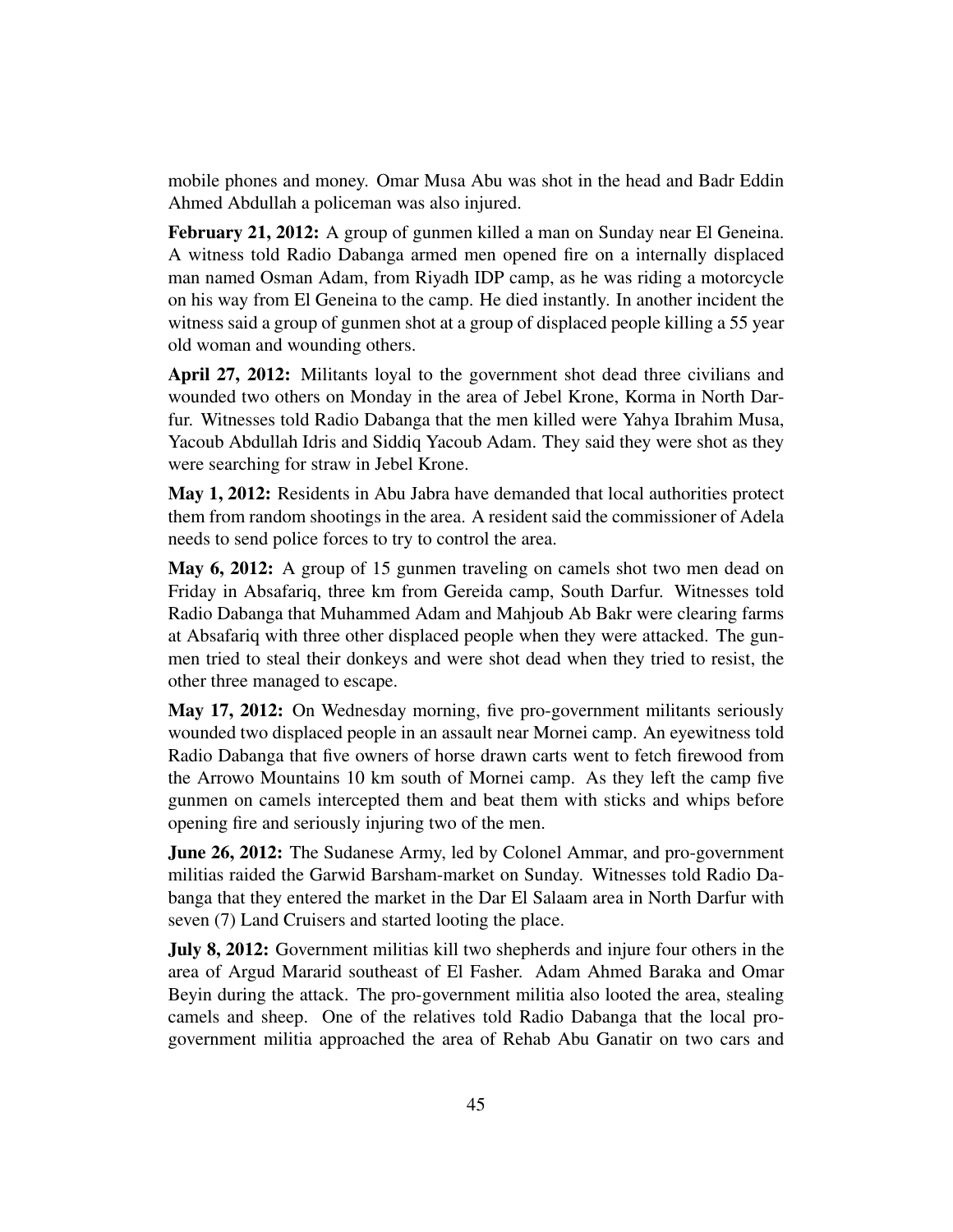attacked the shepherds on Saturday afternoon. [ ] Last week militias killed two people, including a grandfather, injuring others and looting a group of people in Hailet Sharif in the area of Saga Naam.

July 12, 2012: Four separate incidents of killing and looting by armed gunmen in North and South Darfur were reported to Radio Dabanga, indicating a deteriorating security situation in Darfur. (Nyala [South Darfur], al-Fasher [North Darfur], July 12, 2012) And as if to highlight the impotence of UNAMID, the above incident in Nyala is reported in revealing terms by Radio Dabanga: "Four gunmen killed a police sergeant in Nyala. Sergeant Osman Hassan Abdullah was shot dead by one of the men while guarding a UNAMID compound housing pilots on Tuesday [July 10, 2012] a witness told Radio Dabanga."

July 13, 2012: A group of pro-government armed men assaulted a number of farmers in West Darfur. *After insulting and beating them, they burned down their farms*. The men driving a land cruiser attacked the farmers on Tuesday evening in Jimmaizat Babiker and Hajer Bager, west of For Baranga. A farmer told Radio Dabanga that the *militants expelled them from their lands and threatened to kill him if they returned. The farmer said the armed men warned the farmers the area is meant for grazing and not for agriculture according to our source.*

July 15, 2012: *Displaced people returning to their farmlands in West and Central Darfur were chased from their lands by the new settlers.* Sheikh Daoud Arbab Ibrahim Younis, head of the high committee for IDPs of the West Darfur state, told Radio Dabanga this issue is especially prevalent in the villages of Hashaba, Kuka, East Kuka, Krobbe and Ajabun. Some of these areas are completely occupied such as Affen Dibbi, Nurei, Tankoa and Takuda and many other areas surrounding El Geneina and For Baranga. Arab settlers, coming from Chad and Niger, moved to these lands after the outbreak of the war in Darfur in 2003 Sheikh Daoud told Radio Dabanga. IDPs often temporarily return to their lands for agriculture during the rainy season only to be threatened or forced to pay a sum of 100 Sudanese Pounds by the new settlers.

July 15, 2012: *Four (4) were killed and fifteen (15) injured during an aerial attack by the Sudanese Air Forces in Central Darfur.* Antonov airplanes bombed towns in the South Jebel Marra area including Saboon El Fagur, Guldo and Bor Basi. Sources told Radio Dabanga the bombings killed Suleiman Abaker Ahmed and his three children. He and his children named Miriam, aged 3, Magbula, aged 5 and Al Nazir, aged 7, were killed while walking in a field close to Guldo. One of Ahmeds camels was also killed during the attack. A witness told Radio Dabanga *thirteen (13) students were injured when an Antonov airplane dropped a number of bombs near the all-boy secondary school close to Saboon El Fagur.* Two of the injured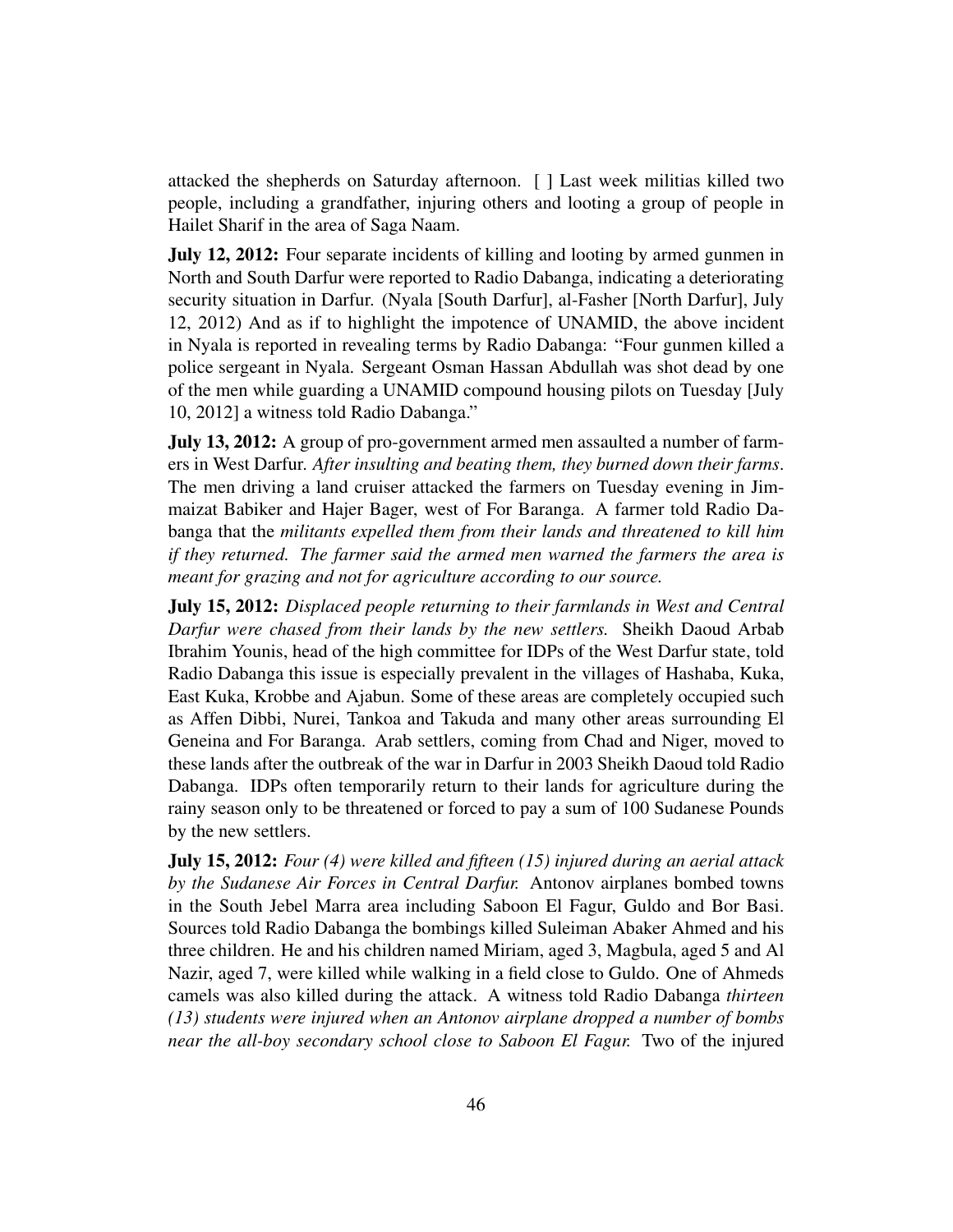students are Adam Suleiman Abdel Karim and Halima Haroun. In addition, tens of sheep were killed in the area of Bor Basi.

**July 16, 2012:** A pro-government militia opened fire on gold miners in Central Darfur, causing them to flee. Mohammed Toro was wounded on his right thigh during the incident. Witnesses told Radio Dabanga a militia composed of six armed men approached the mine on a Land Cruiser on Sunday evening in the Hashaba locality in Zalingei. They opened fire and looted the property of the mineworkers, which included 23 thousand pounds and several gold detectors.

**July 17, 2012:** The dead body of Mustafa Mohamed Issa was found after he was kidnapped last week by a pro-government paramilitary group. His decomposing body was found in Wadi Boro Segel, 1.5 km east of the IDP camp Hamadiya on Tuesday. This is the latest in a series of confrontations between IDPs from the Hamdiya camp and the government Border Guards in Central Darfur. Tensions are high after the paramilitary group reportedly raided the camp, took ten hostages and robbed nine displaced people in separate incidents last week. The coordinator of Hamadiya camp told Radio Dabanga that the paramilitary group killed Mohamed Issa after they had kidnapped him on July 12. He said Mohamed Issa's relatives were not notified about the funeral, which took place on Monday. [ ] The coordinator expressed his worries about the fate of the other nine hostages still held by the Border Guards. Meanwhile government security forces arrested the displaced person and local administrator at Hamadiya camp Omda Abdel Karim Abdallah on Monday. Omda Abdel Karim was arrested after attending a workshop in a popular court. He is currently being kept at an unknown location.

July 17, 2012: *A group of gunmen raped eight displaced women in West Darfur. Three of them were minors*. The women had left the IDP camp Arminkol in Sirba Locality to work in the fields west of the camp on Monday. They were attacked by a group of armed men on horses and camels, a relative of one of the victims told Radio Dabanga.

**July 19, 2012:** A pro-government militia set up an ambush on the main road leading from Kutum to Kabkabiya in North Darfur. They have looted commercial vehicles passing through for a week now. As a result commodity and fuel prices in Kabkabiya have rocketed. A resident of Kabkabiya told Radio Dabanga the militia set up an ambush in the area of Kuma. They halt and loot vehicles passing by. A total of 24 vehicles are stuck in Kutum, afraid of taking the road to Kabkabiya, they have been there for over a week now. The onset of Ramadan means increased commerce in commodities such as sugar, flower and soap. As a result of the frequent ambushes commercial vehicles refrain from taking the road. Due to the lack of fuel, the security forces of Kabkabiya have ordered the four gas stations to not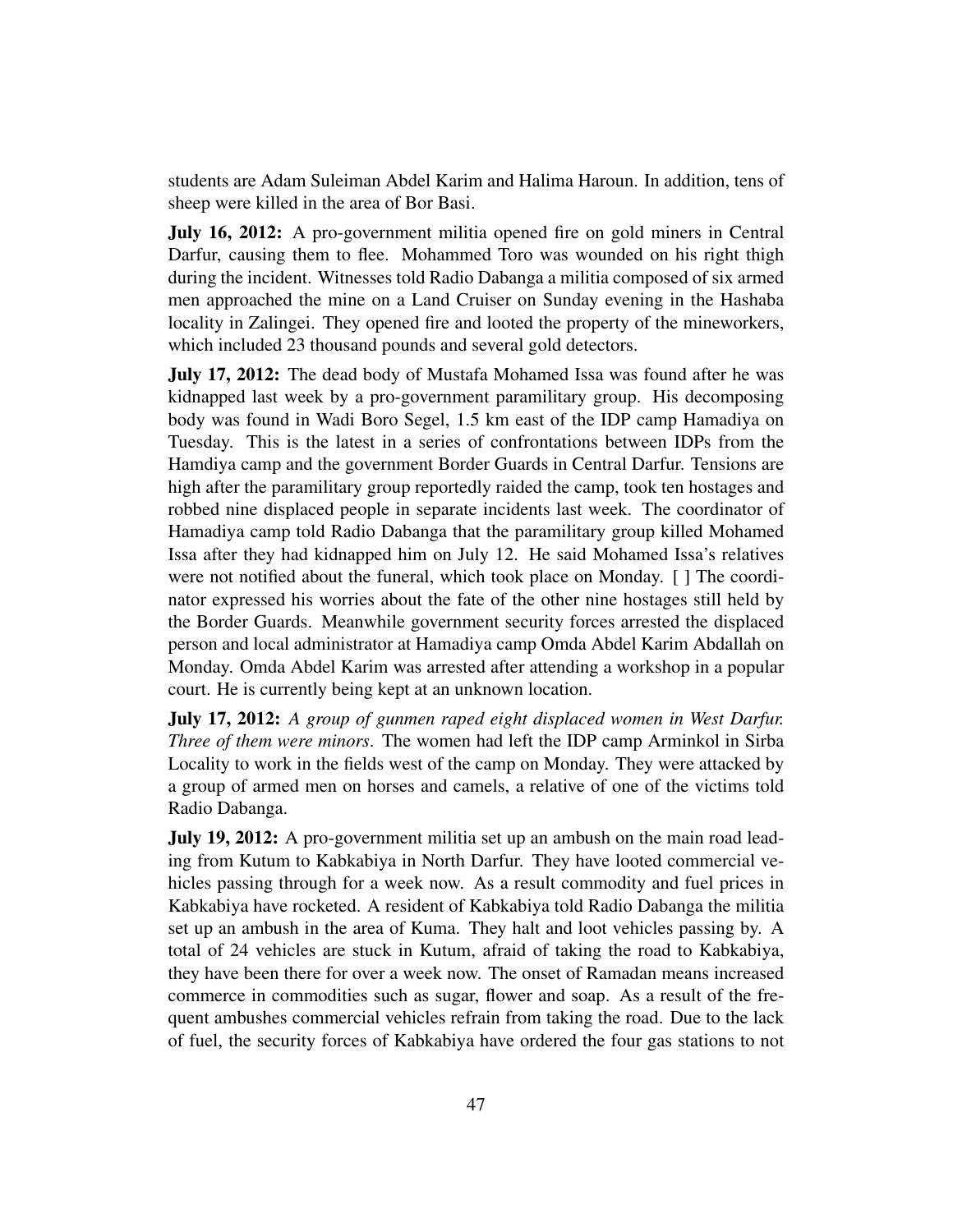hand out more than 150 gallons of fuel per day. This has caused massive queues at gas stations. In addition grain mills and water stations have stopped working. The Kabkabiya residents appeal to local authorities to intervene. Meanwhile in Kutum city, a group of armed men killed the driver of the head of the Kutum security services. The driver had taken the land cruiser to do some shopping at the local market when a group of six men shot him. An eyewitness told Radio Dabanga that, after killing him, they took the land cruiser and fled. He added that this is one of many such incidents. In the past few days pro-government militias stole a police vehicle, a UNAMID vehicle and an ambulance from the market place in the middle of the day.

July 27, 2012: A paramilitary militia attacked, threatened and looted farmer's properties in the Muhajeriya area of South Darfur. A witness told Radio Dabanga that *gunmen on camels opened fire at a farmer named Mahmoud Saleh Hassan. The gunmen opened fire at him while he was on the way to his farm. He died on the spot.* According to the witness the armed attacks on farms happen regularly. The witness added that the farmers are often threatened with death if they are to return to their lands that are seen by the gunmen as liberated lands belonging to them now. Also, the witness told Radio Dabanga that he appealed to UNAMID to take urgent action and protect the farmers from attacks by armed militias. Farmers from Bir Dagiq and Kundebe have called upon the government as well as the UNAMID for an immediate intervention to protect them and their farms from cattle herders' attacks. A female farmer told Radio Dabanga that herders would walk their cattle within their farms, after a woman got severely beaten at Bir Dagiq. The woman was also forced to pay a compensation amount of ten million pounds, for injuring a camel.

A paramilitary militia attacked, threatened and looted farmer's properties in the Muhajeriya area of South Darfur. A witness told Radio Dabanga that gunmen on camels opened fire at a farmer named Mahmoud Saleh Hassan. The gunmen opened fire at him while he was on the way to his farm. He died on the spot. *According to the witness the armed attacks on farms happen regularly. The witness added that the farmers are often threatened with death if they are to return to their lands that are seen by the gunmen as liberated lands belonging to them now.* Also, the witness told Radio Dabanga that he appealed to UNAMID to take urgent action and protect the farmers from attacks by armed militias.

Farmers from Bir Dagiq and Kundebe have called upon the government as well as the UNAMID for an immediate intervention to protect them and their farms from cattle herders' attacks. A female farmer told Radio Dabanga that herders would walk their cattle within their farms, after a woman got severely beaten at Bir Dagiq.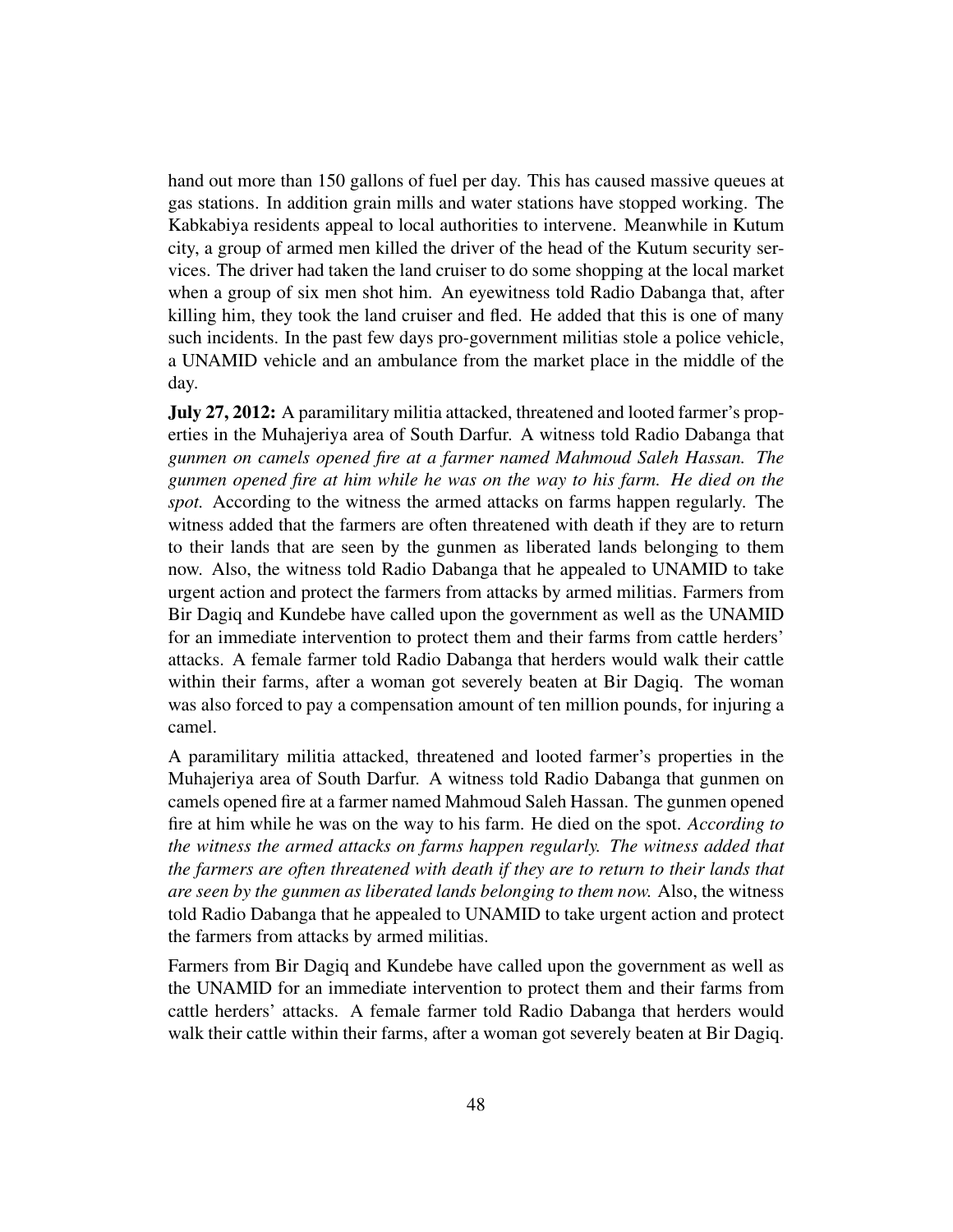July 30, 2012: Local government-aligned militias kill 4 people on Friday in the area of Abu Zeraiga, south of El-Fasher. A relative of one of the victims told Radio Dabanga that the government militia moved from Dar es Salaam and Shingil Tubai riding vehicles, motorcycles and camels and attacked the area around five o'clock in the evening. The attack resulted in the deaths of Idriss Zakaria Ali, Idriss Abdullah Ali, Abdullah El-Bari Idriss Abdullah and Khalil Adam Bakht and injured Idriss Araja Hassan and El-Omda Ali. The militia plundered approximately 1245 livestock. A relative of one of the victims also said that a meeting held in north Darfur with Osman Yousef Kiber, governor of north Darfur state, the committee on state security and the committee of the people from Abu Zeraiga, led to an agreement including returning the cattle plundered by the militia to their owners as soon as possible. He explained that governor Kiber assigned El-Hadi Ahmed Hassan as commissioner for Dar es Salaam and Adam Abkar Rasheed Omda as commissioner for Shingil Tubai for the recovery of the livestock. The governor said the suspects of the attack, killings and looting in the area of Abu Zeraiga included the commander of Dar es Salaam district militia Mukhtar Hussein Shameen as well several others from the militia of the Shingil Tubai district, including Wad Ali, Wad Bi'r and Wad El-Jabal.

August 1, 2012: Al Taher Ismail, the sheikh of the Kassab camp in Kutum, North Darfur, told Radio Dabanga that government militia killed yesterday two Internally Displaced Persons (IDP) from the camp. The militia used 16 vehicles and motorcycles to carry out the attacks. The IDPs Mohammedin Barbiqir and Adam Ali were killed and Mohammed Abdul Sammat was injured. The sheikh informed that the militia was still surrounding the camp last night. One of the residents from Kutum told Radio Dabanga that a government militia killed the commissioner of Alwaha locality, Abdel Rahman Mohammed Isser and his driver. They took his vehicle and fled. According to sources, similar incidents happened in Kutum last month, in which three cars were stolen. One of the cars belonged to the Alwaha locality, the other to UNAMID and the third to Kutum Hospital. The vehicles were stolen during daylight at gunpoint. Some people were killed and others managed to escape.

August 1, 2012: *Yesterday morning dozens of people were killed and injured during protests in Nyala, South Darfur.* In addition, protesters burned a petrol station, two police stations and the administration of education in north Nyala county. Protests continued today and demonstrators consider it the most violent since protests broke out in Sudan last June. Protesters are complaining about the high prices of basic commodities and the rise of transportation tariffs. They call for the fall of the regime chanting "Nyala revolts, revolts! Against the thief of Kafuri," referring to Sudan's president Omar Al-Bashir.

Information about the killings related to the demonstrations are contradictory. Eye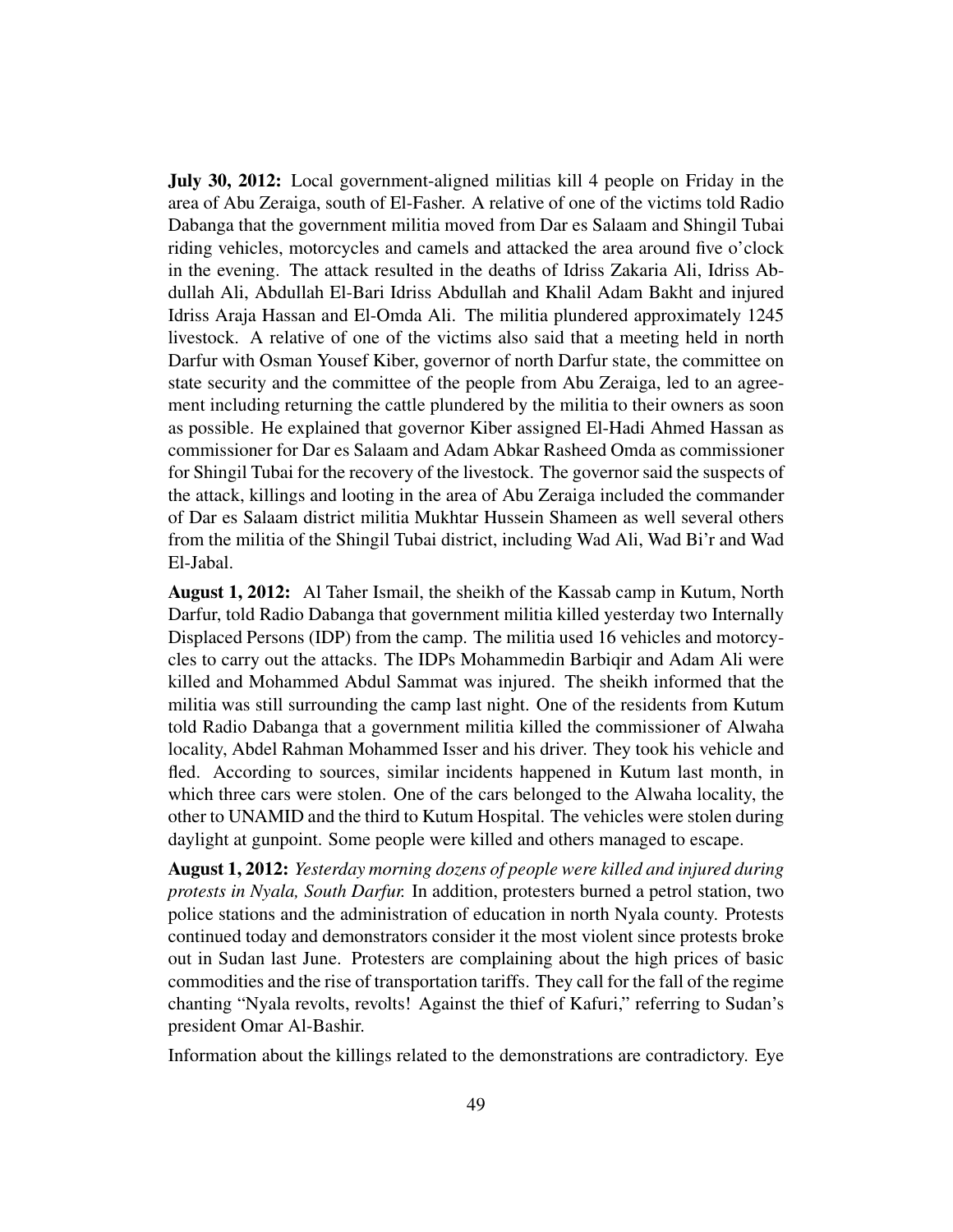witnesses told Radio Dabanga that 60 people were killed and injured, while medical sources assured that eight people were killed (one child, a businessman and six students) and 50 were injured. Nine of them are in critical condition. They say injuries were caused by bullets, sticks, stabbings and in most cases by tear gas, leading to asphyxiation. The medical manager of Nyala's Hospital told Radio Dabanga they called all emergency response units to treat the cases arriving at the hospital. Eyewitnesses informed Radio Dabanga that in one of the worst incidents police and security forces violently confronted demonstrators. Protesters were shot, hit with sticks, stabbed by knives and gun blades and tear gas was thrown at them.

Despite being previously prevented by the police to enter Nyala, a source told Radio Dabanga students managed to enter the town today. They invaded the building of Nyala's broadcast station, burned a police station at a popular market, another police station at the Al Malaja market and also the administration of education in north Nyala and a petrol station. Students stoned the governor's house and repeatedly chanted "People want to break down the regime" and "Nyala revolts, revolts! Against the thief of Kafuri". An eye witness informed Radio Dabanga that protesters then divided in small groups and closed off roads using burning tires. Demonstrations continued in Nyala's living areas until late night yesterday.

August 2, 2012: So far a total of four people were killed at the Kassab camp in North Darfur. The Internally Displaced Persons (IDP) camp was recently attacked by pro-government militia. Eyewitnesses informed Radio Dabanga that the IDP student Fawzi Adam Abdullah and the policeman Mohammed Ahmed Abdasamd died from injuries caused by the attacks, bringing the total number of fatalities to four. Sources said that pro-government militia stormed IDPs' homes, brutally hit men and women and arrested dozens of people saying they are searching for the killers of Al Waha locality's governor, Abdul Rahman Mohammed Issa. The governor was killed on Wednesday in Kutum town and pro-government militia accuse the killers of hiding in the camp. In addition, it has been reported that goods from shops and homes were looted and destroyed. The IDPs from the Kassab camp demand that UNAMID enters the camp to protect them. They also demand that UNAMID stops the violations caused by pro-government militias against them.

August 3, 2012: Five IDP's (Internally Displaced Persons) have been arrested by pro-government militias yesterday. A relative of one of the detainees told Radio Dabanga that pro-government militias arrested the IDP's in the city of Kutum after they fled from Kassab camp. Witnesses said that the IDP's fled from refugee camp Kassab yesterday in an attempt to save their own lives after three consecutive days of attacks, killings, beatings, torture, and widespread looting and plundering. The pro-government militias justified their attacks by claiming they were investigating the murder of a local government official, Abd el-Rahman Mohamed Eisa. Eisa was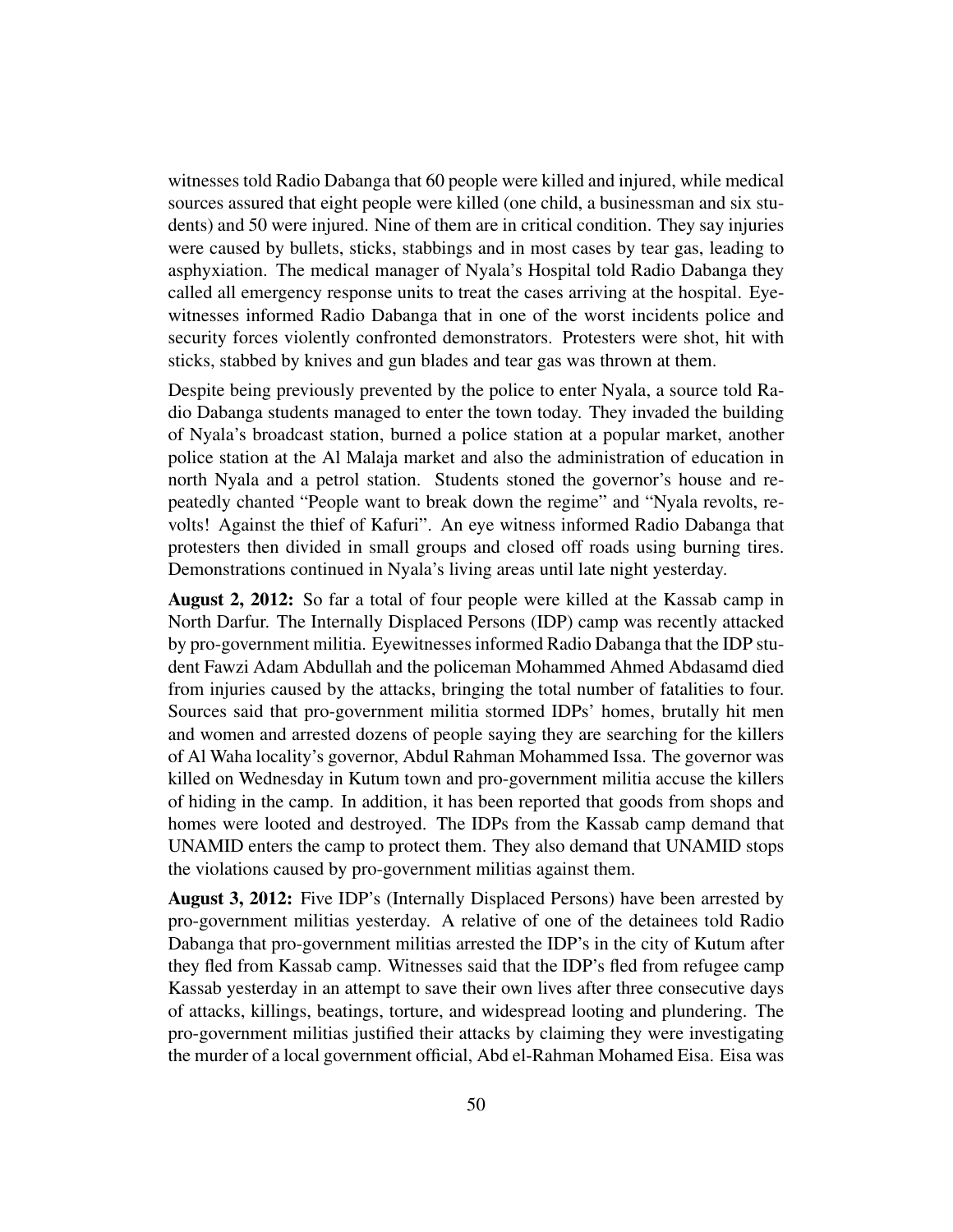killed last Wednesday in the town of Kutum. Adding that they believed the people responsible for Eisa's death were hiding in the camp of Kassab.

The witnesses added that more than 32,000 IDP's scattered and fled towards Kutum from Kassab camp. While others fled towards the areas of Ain Seerou, west of Kutum. They added that a large number of IDP's now reside in the neighbourhood of el-Qasr, east of Kutum. Sources from Kassab camp told Radio Dabanga that they got separated from their families in the chaos and that the fate of hundreds of people remains unknown. Sources from Kassab camp said that during the police raids, which lasted for 3 consecutive days, the pro-government militias arrested more than 300 IDP's. They transported the IDP's to an unknown destination after being beaten, tortured and humiliated. Among the arrested IDP's is el-Sheikh el-Taher Ismail, head of Kassab camp. Ismail was only released yesterday morning, Friday.

IDP's who fled to Kutum, described the different ways of torture and humiliation they were exposed to during the raids. They complained of the suffering they are facing and the deteriorating living circumstances, especially after being forced to flee once again. One of the fugitive IDP's pointed out that a substantial number of others are still wandering in the open and that their lives are in danger.

On the other hand, a number of IDP's expressed their anger and condemnation of the alleged failure of UNAMID troops to protect those subjected to raids, murders, torture and plundering for 3 consecutive days by pro-government militias. They called upon the international community to intervene and protect them. Ahmed Fadel, spokesperson of the Liberation and Justice Movement, condemned the attack of the pro-government militias on IDP's in Kassab camp. He also condemned the attacks on civilians in the city of Kutum. Fadel told Radio Dabanga that the attacks were carried out by border guards. He added that the greatest danger of the attack lies in the lack of regulated forces and UNAMID to protect civilians. Ahmed Ateem, north Darfur camps coordinator and mayor, believes that the Sudanese government as well as the *UNAMID are responsible for the alleged negligence in protecting IDP's in Kassab camp and unarmed civilians in the city of Kutum. He added that the attacks were aimed to dismantle the camps in the region. Ateem indicated that this government scheme started in el-Hamidiya and Zamzam. And has now spread to Kassab and Kutum.* A Zalingei camp coordinator also condemned what happened in the city Kutum and Kassab camp. He said that it is clearly a scheme of the NCP (National Congress Party) and the regional authorities for the implementation of the Doha Document by dismantling IDP camps and thus forcing displaced people to leave the camps.

He called upon the UN to form a committee to investigate the facts and punish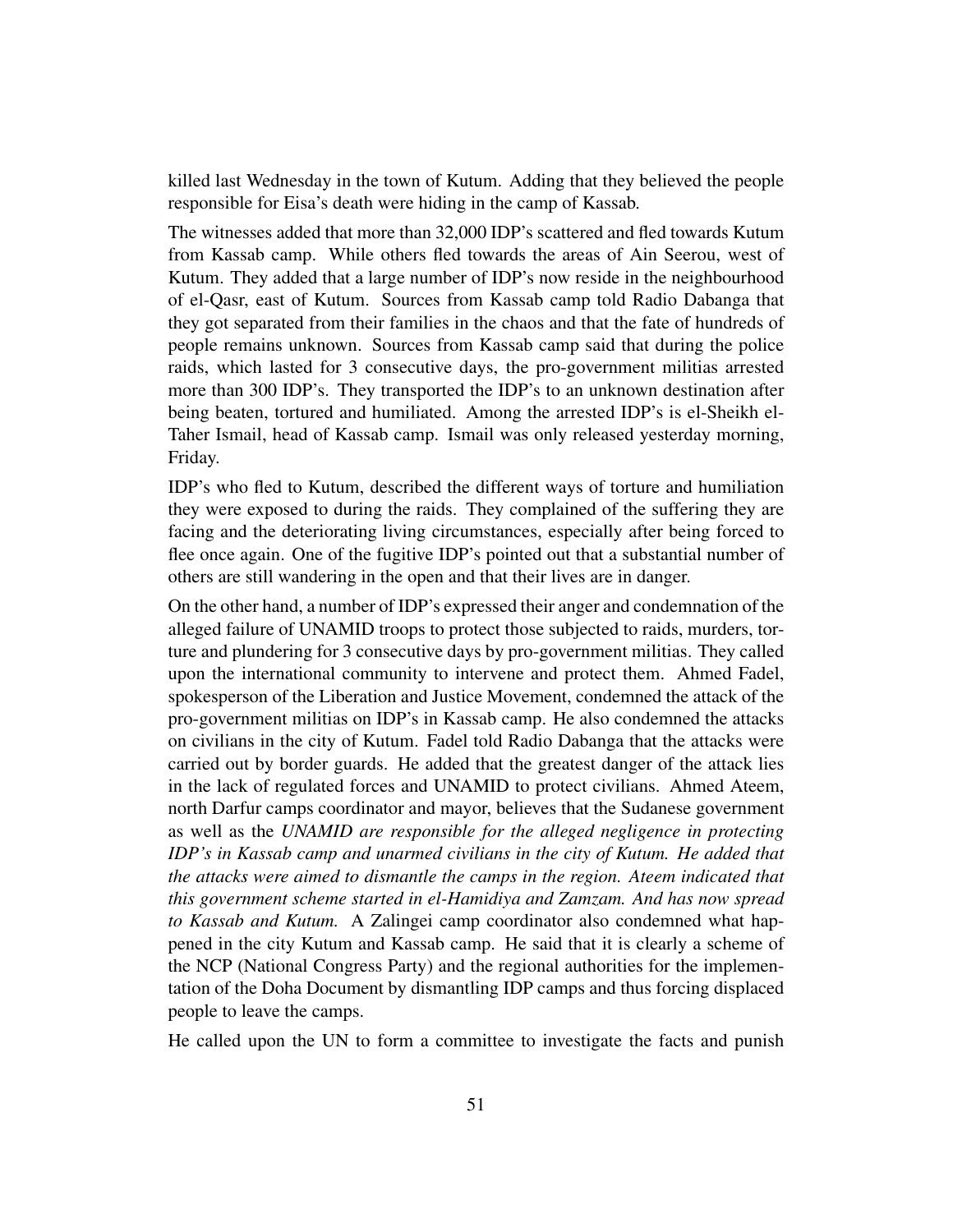the perpetrators. In addition, both Ateem and Fadel called upon the UN's Security Council to take immediate measures to protect IDP's and to impose a no-fly zone in Darfur. The Student Association of Kutum's universities and higher institutions also condemned the attacks carried out by the regime's militants. The militants plundered the property of citizens under the eyes of the armed forces and UNAMID. The Association issued a statement yesterday in which they accuse border guards of carrying out the operations, which they described as barbaric. They also blamed UNAMID of the alleged negligence to protect civilians and demanded the UN and other humanitarian organizations to intervene immediately and stop the killing and slaughtering of unarmed civilians.

IDP's in Fatabarno, North Darfur, have been exposed from Thursday to Friday to torture and widespread looting of property and livestock by pro-government gunmen. Witnesses told Radio Dabanga that the pro-government militias attacked the camp on Thursday and Friday respectively. They beat the IDP's before conducting a house-to-house search and looted everything they found inside the homes, from clothes to food and whatever the citizens carried in their hands; golden jewelry, watches and mobile phones. They were said to even having taken children's clothing and poultry. Furthermore they broke into shops and took all the goods available. Eyewitnesses said that the raids and looting by gunmen started on Thursday around noon and ended at 5 pm. The gunmen resumed their inspections and raids with more manpower from 11 pm the same evening until 6 am of the next morning. *Dozens of children fled from the gunfire and the screaming of their family members who were subjected to beatings and torture.* They returned yesterday. Several witnesses said that the gunmen looted the local police station after opening fire on policemen, injuring the head of the station. In addition, they looted the food of firstand secondary school students. Radio Dabanga was informed by witnesses that a large exodus towards Kutum has started.

August 6, 2012: Four people were killed in Nyala, South Darfur, in three separate incidents. All of them were shot by pro-government militias, who also stole mobile phones and motorcycles. Residents say they are currently living in panic. They added that they know who the criminals are and demand the government to arrest them and bring them to trial.

August 6, 2012: Radio Dabanga was informed that another four displaced persons were killed and seven were wounded at the Internally Displaced Person (IDP) Kassab camp near Kutum town, North Darfur. Since the outbreak of this conflict, in the beginning of August, a total of seven people were killed and seven were wounded. A relative of one of the victims told Radio Dabanga that three of them were shot dead by border guards inside the camp. The victims, who previously fled the camp, were returning home to recover the belongings they left behind. They are: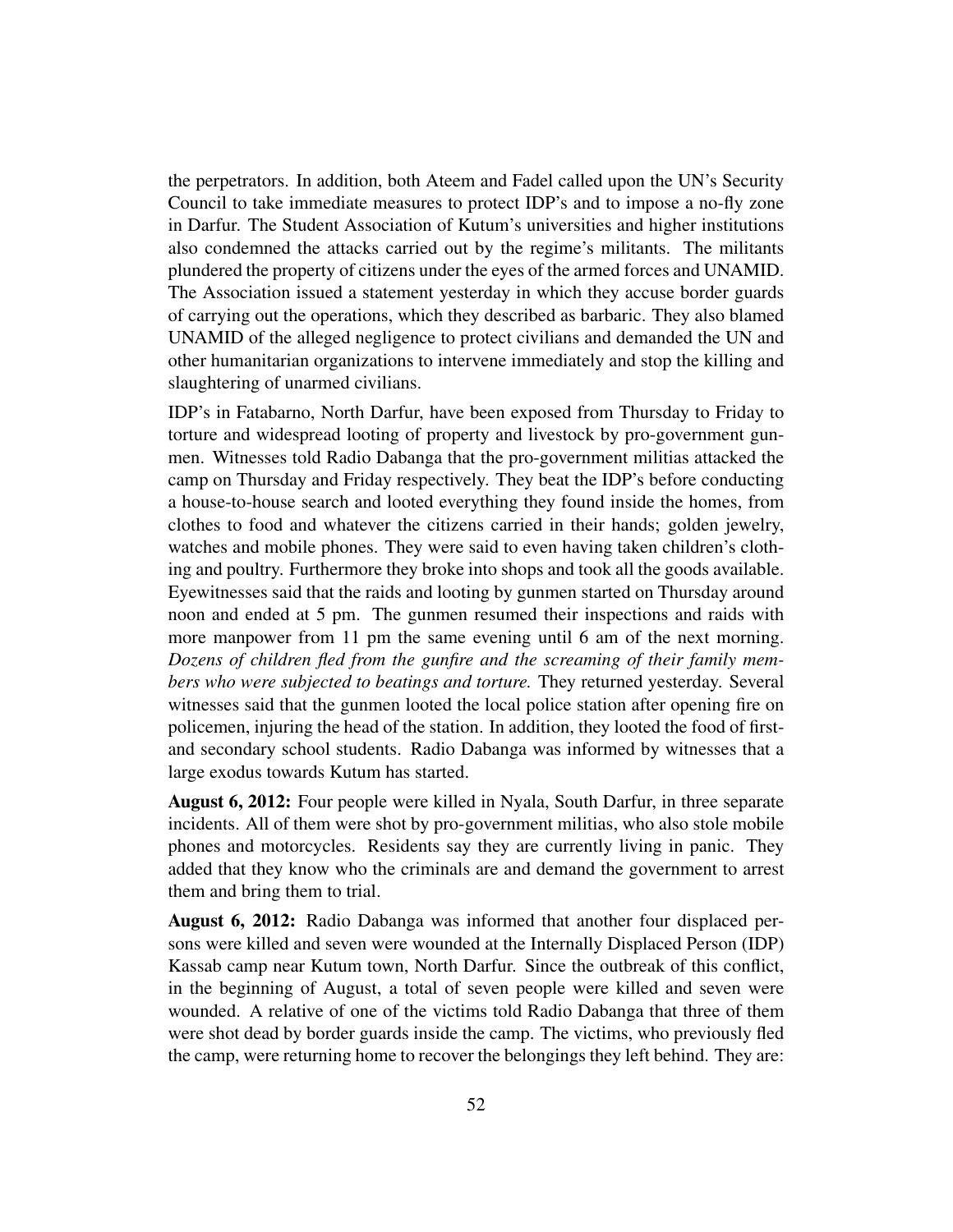Babiker Zechariah, Adam Joseph, Moses Adam. The forth victim, Joseph Adam Jacob, was killed as he was caught in the crossfire between the Sudanese Armed Forces (SAF) and border guards. The camp's sheikh, Al Taher Ismail, added that a large amount of people are either missing or are detained by border guards. *They also looted the Qursi village, north of Kutum and raped an underage girl.*

August 6, 2012: *Hundreds were displaced from east Jebel Mara to Tawila locality, North Darfur. According to a witness, this is the result of the Sudanese Armed Forces' (SAF) intensive bombing on east Jebel Mara throughout the week.* A source informed Radio Dabanga that residents from the villages of Arosha, Hijer, Deloomi, Humeda, Sabi, Wadi Mora, Tangarara were moved to Tawila locality in North Darfur. One of the fugitives said that dozens of people, including a large number of women, children and elders, are still in open fields, forests and valleys. They have no food, no medicine and no shelter. He added that after the bombings pro-government militias chased and dragged the people out of their homes and plundered their livestocks. Victims appeal to the international community and humanitarian organizations to provide them protection and aid.

August 6, 2012: Eye witnesses told Radio Dabanga that the SAF (Sudanese Air Forces) have bombed the areas of Jabal Heraiz, north Shangil Tobay, Wadi Mirra, Abu Hamra and Tangararah for three consecutive days. The witnesses added that the bombings resulted in the death of numerous livestock and the injuring of a young mother. Many people reportedly fled the area and left their farms behind. Mubarak Mohamed Ahmed, military spokesperson of the SLA (Sudan Liberation Movement for Justice) led by Karbino, stated that the SAF bombed the area of Jabal Heraiz on Friday east of Jabal Marra, and areas south of Jabal Heraiz on Saturday. A number of bombs were dropped on the area of Debaika, Hillat Souq Sabit and Hillat Wadi Mirra and Tangararah. Ahmed added that SAF bombed the region of Sabi, dropping more than ten shells. Most of the shells fell in agricultural and grazing areas, resulting in the loss of large numbers of livestock and citizens leaving their farms behind, he added to Radio Dabanga in the field.

August 7, 2012: Mohammed Adam Abaker, 50 years old, was shot today by progovernment militias inside the Kassab camp, North Darfur, according to a relative. He added Abaker was shot inside the camp as he returned home to recover his belongings, but his body was found in an open area near the camp. Witnesses informed Radio Dabanga that pro-government militia opened fire, broke the legs and stole the sheep of the 12 year-old herder, Mohiuddin Moses Joseph. They said the boy was attacked because the militia wanted to steal his sheep but he tried to resist. This happened at the Karama neighborhood, west of Kutum, North Darfur. The villages of Kourgui, Tinger Yiai, Jmboli, Biri and Tininin, south-east of Kutum, were raided today by pro-government militias who were riding camels. Witnesses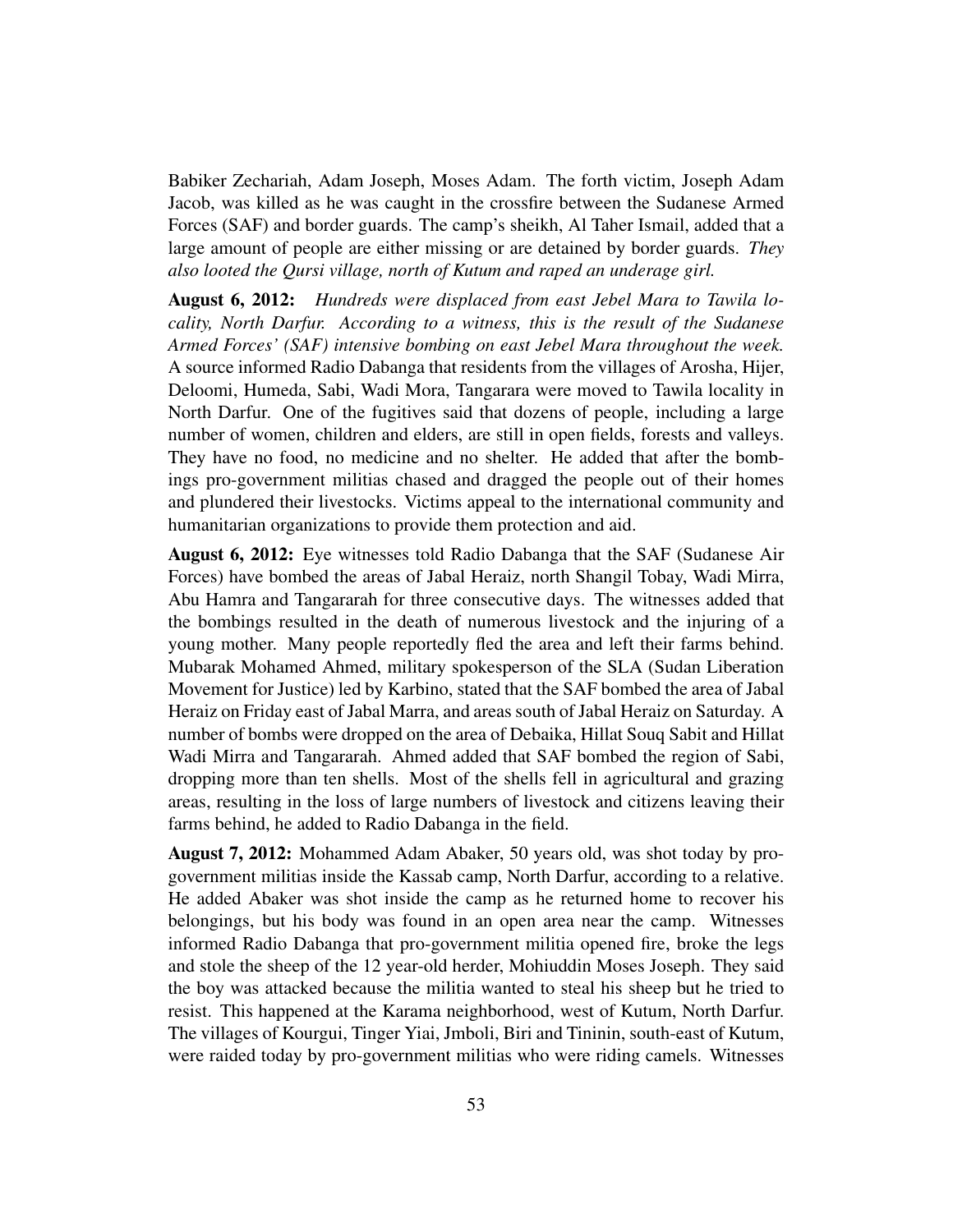told Radio Dabanga that about a dozen men looted these villages and stole people's livestocks.

August 7, 2012: One Internally Displaced Person (IDP) was killed and another was injured today in Mercnj locality, South Darfur. Sources say pro-government militia are responsible. A relative of the fatal victim informed Radio Dabanga that about 10 armed men opened fire against a traders' vehicle that was traveling from Jabra market to Mercnj. The gunmen were riding camels and wearing military uniforms. The IDP Al Najeeb Omar Abdel Rahman died from injuries at the hospital and the other man was taken to Nyala Hospital for treatment. The witness added that the perpetrators beat the other passengers with rifle butts and whips. They stole the passengers' money, mobile phones and commodities they found in the vehicle.

August 7, 2012: On Tuesday three herders were killed and four were injured in Tabaldiya Dalma village, East Jebel Marra, North Darfur. According to victims' relatives the Sudanese Air Force dropped five bombs on the area from an Antonov airplane. The bombs hit the herders as they returned home at sunset. The fatal victims are: Nona Ahmed Abaker, 11 years old, Adam Omar Abdullah, 10 years old and Rauda Adam Zacharias, 10 years old. The injured herders are: Abdullah Musa Ismail, 7 years old and his sister Um al nas Musa Ismail, 12 years old, Mariam Ahmed Omar 12 years old and Sadia Zakaria, 13 years old. A large amount of livestock was also destroyed. Residents from the area appeal to the international community to provide them protection and aid.

August 8, 2012: Eyewitnesses told Radio Dabanga that an Antonov plane bombed the areas of Hillat Ahmed, Hillat Abaker, Um Kadaldal, Kabka, Lourtik and Trungfawi, South Darfur. In addition, villages southeast of Tabit and the area south of al-Malam in South Darfur were also bombed. *This is the fourth day of bombings in the area.* Sources cannot confirm if there were any civilian casualties as inhabitants fled in different directions in search of protection and safety in neighboring valleys and mountains. At the same time, one of the fugitives confirmed that three camels and three donkeys died due to the bombings in the village of Trungfawi.

August 10, 2012: A pro-government militia killed a displaced person by the name of Abdel Kareem Gamrrudeen Ahmed, from Al-Hamidiya IDP camp on Friday. He was shot to dead inside his farm. One of Zalingei camp coordinators told Radio Dabanga that a *pro-government militia opened fire on Gamrrudeen Ahmed, IDP, inside his farm next to the camp.* The farm is located at a distance of about 200 meters from a Sudanese Armed Forces (SAF) station. The camp coordinator pointed out that the incident was reported to UNAMID. He appealed to the governor of West Darfur to protect IDPs and to stop the violations and abuse of the pro-government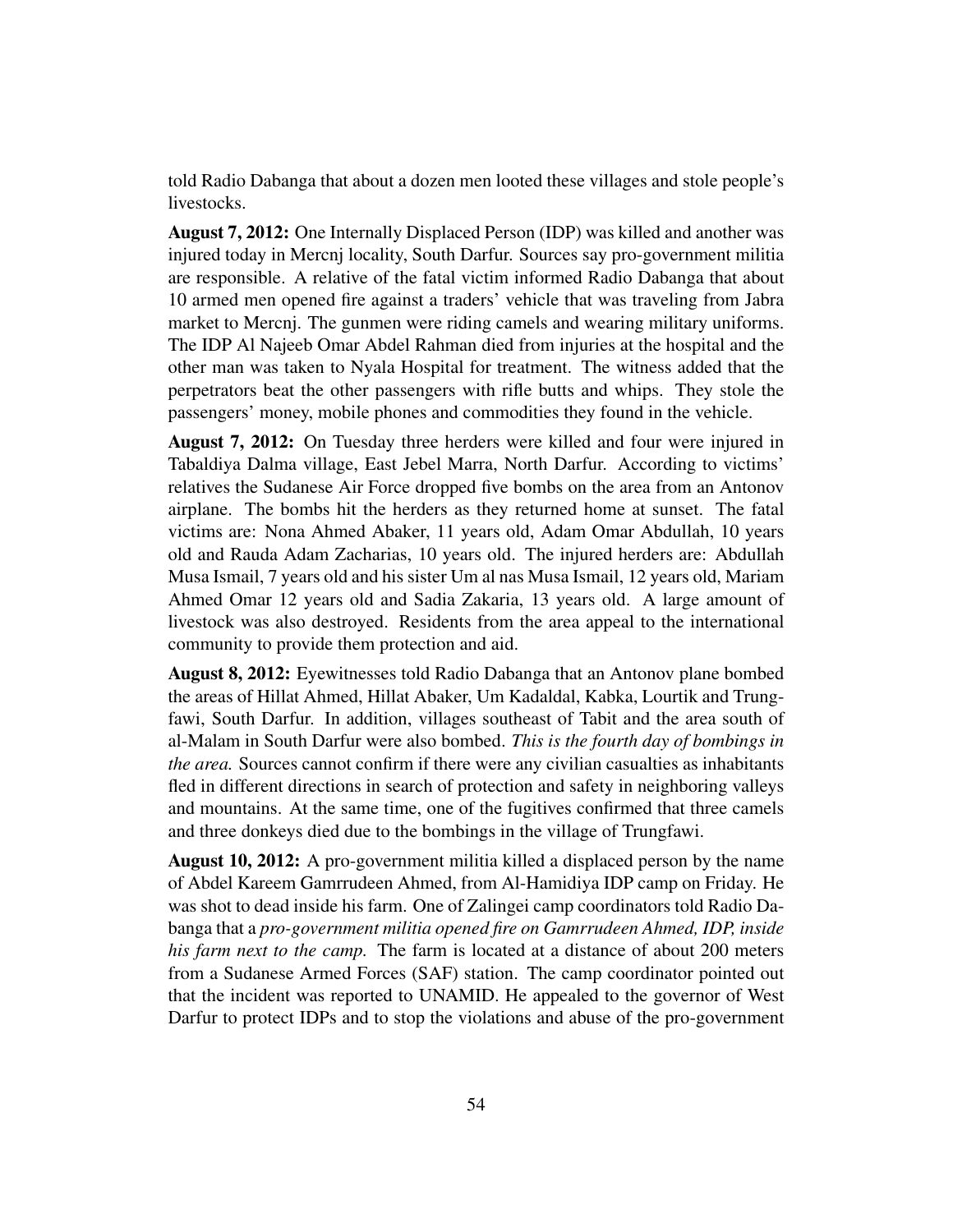militias. He told Radio Dabanga that he called upon UNAMID to carry out patrols in order to protect the camps.

August 13, 2012: Recent attacks by armed groups in Abu Zereiga, North Darfur left one person dead and nine injured. The armed groups were accompanying a trade convoy from El-Fasher to Nyala. The victim's relative told Radio Dabanga that the armed group was traveling with a pro-government militia. The pro-government militia attacked civilians in the Abu Zereiga locality. Abdel Rahman Adam Gomaa was killed and Dr. Eissa, Ali Morsal and his son, Mohammed Ali Morsal, Musa Deli, Arafah Gomaa, Omar Hamid Jar Alnebi, Ahmed Hamid Arabi, Al Dai Shumu and Abdalah Bashir were injured. In addition, many homes and shops were looted and the pro-government militia stole tens of millions of Sudanese pounds. Eyewitnesses condemn the ongoing violations and abuse of government forces and local militias against citizens from Abu Zereiga and neighboring villages. They call upon local authorities to put an end to the abuses and bring perpetrators to justice.

August 14, 2012: Forces from the Sudanese Central Reserve Forces (Abu Tira) looted on Monday evening a market at the Zam Zam IDP camp, North Darfur. Several people are injured. One of the victims told Radio Dabanga that Aboutirh elements, supported by pro-government militia, were driving three vehicles and intensively fired in the air before surrounding the Mazalat market in West Zam Zam. They closed all entrances and exits of the market and attacked everyone left inside.

Shops were looted, displaced persons and merchants were kicked and punched on the face and hit with Kalashnikovs. In addition, personal belongings and an estimated amount of 10 thousand Sudanese pounds were stolen. Several people are injured to different degrees. Omda Abdul Majid Aldi Ahmed and Isa Imam Wadi, a restaurant owner, are critically injured. Displaced persons and merchants fear new attacks at the market. It is customary that Aboutirh troops loot markets towards the end of Ramadan when markets are busy and people carry larger amounts of money. They call on UNAMID and authorities to protect them and their properties.

August 16, 2012: Witnesses informed Radio Dabanga that renewed clashes took place today in Mellit, North Darfur. Mellit locality's commissioner said six people died since the beginning of the clashes three days ago. According to witnesses, Abdel Rahman and Hassan Abdullah got severely wounded during today's clashes in Mellit and were brought to the local hospital for treatment. They added that schools, government offices and the market are closed for three days now. The situation is described by them as tense and residents claim to be living in panic. The commissioner of Mellit locality, Mohamed Osman Ibrahim, announced today that six people died and 15 got injured since the beginning of the clashes three days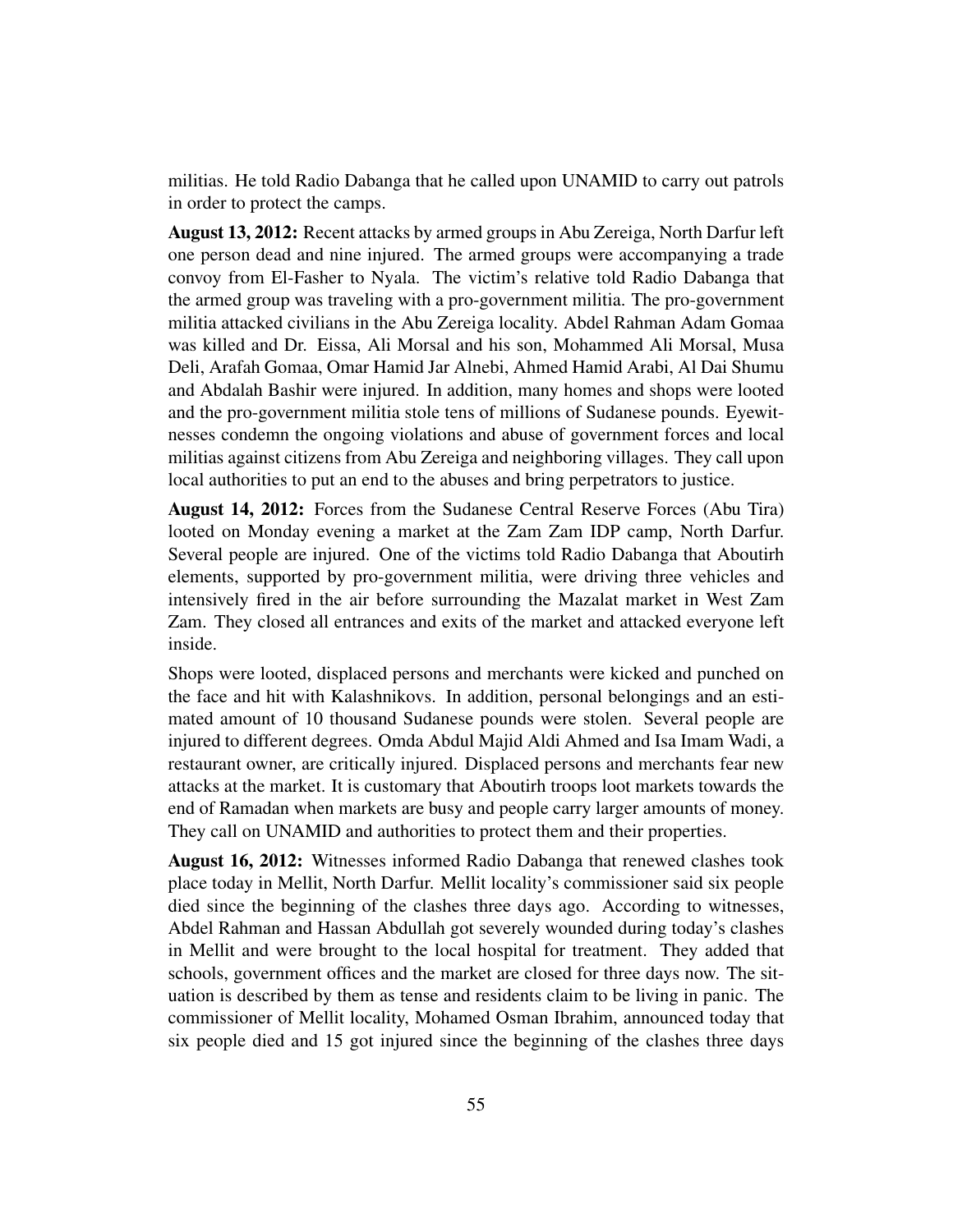ago. He explained the fighting is the result of the killings of two people, one from the Berti tribe and the other from the Ziyadi tribe, and both tribes blame each other for the killings. Berti and Ziyadi are the largest tribes that live in Mellit locality. Ibrahim predicts that clashes will become a tribal dispute before the Sudanese armed forces can take control of the situation. Mohamed Osman Ibrahim also denied the occurrence of any considerable material damage at Mellit's market and of other properties. He said that one fuel shop was burned and one shop was looted.

August 16, 2012: Sources informed Radio Dabanga that nine displaced people were abducted from the Bir Degig camp, in Sirba locality, West Darfur on Tuesday evening. They said pro-government militia carried out the abductions. A victim's relative told Radio Dabanga that dozens of pro-government militia, driving vehicles and riding camels, raided the Bir Degig IDP camp and abducted the nine IDPs. He added they were brought to an area called Ulma, 5km east from the camp. The relative also informed Radio Dabanga that a militia member claims one of the nine IDPs stole a Kalashnikov from him when he was drunk and the hostages will not be released until the weapon is returned. He also said the militia threatened to kill the hostages if the weapon is not returned within a few days.

August 18, 2012: Dozens of people were killed and injured on Friday at the market of Tabit, 30 kilometers south of El-Fasher. Citizens were beaten and shops and properties were looted by Abu Taira troops, witnesses told Radio Dabanga. Abu Tira troops and the Sudanese army surrounded Tabit's market from four different angles after Friday prayers, driving a convoy of Land-cruisers. They fired shots in the air with heavy machine guns, which resulted in killing and injuring dozens of people. The number of fatal victims remains unclear, as testimonies of eye-witnesses are conflicting. *Some witnesses say the death toll is about 15 and others say more than 20 people were killed, leaving dozens missing.* A witness told Radio Dabanga that three people were killed; Goma'a Saleh, Abdel Latif Ali and Mohamed Mahjoub Mohamed, leaving 17 others injured. The witness added that a number of 28 cows, sheep and other livestock were killed in the events. He confirmed that Abu Tira troops and the army beat several citizens and arrested dozens of others. The witness pointed out that it is difficult to list the number of victims because people fled in many different directions. Tabit market is one of the largest local markets in the area of East Jebel Marra.

August 19, 2012: An armed group raped a young girl Saturday in the village of Koure, 5 kilometers south of Kutum in North Darfur. A relative of the victim told Radio Dabanga that *six armed men attacked the village of Koure on Saturday and fired shots at the 17-year old girl when she struggled to fight them. They raped her alternately. After the rape they started widespread looting of citizens' possessions and livestock.* A relative of the rape victim told Radio Dabanga that the girl was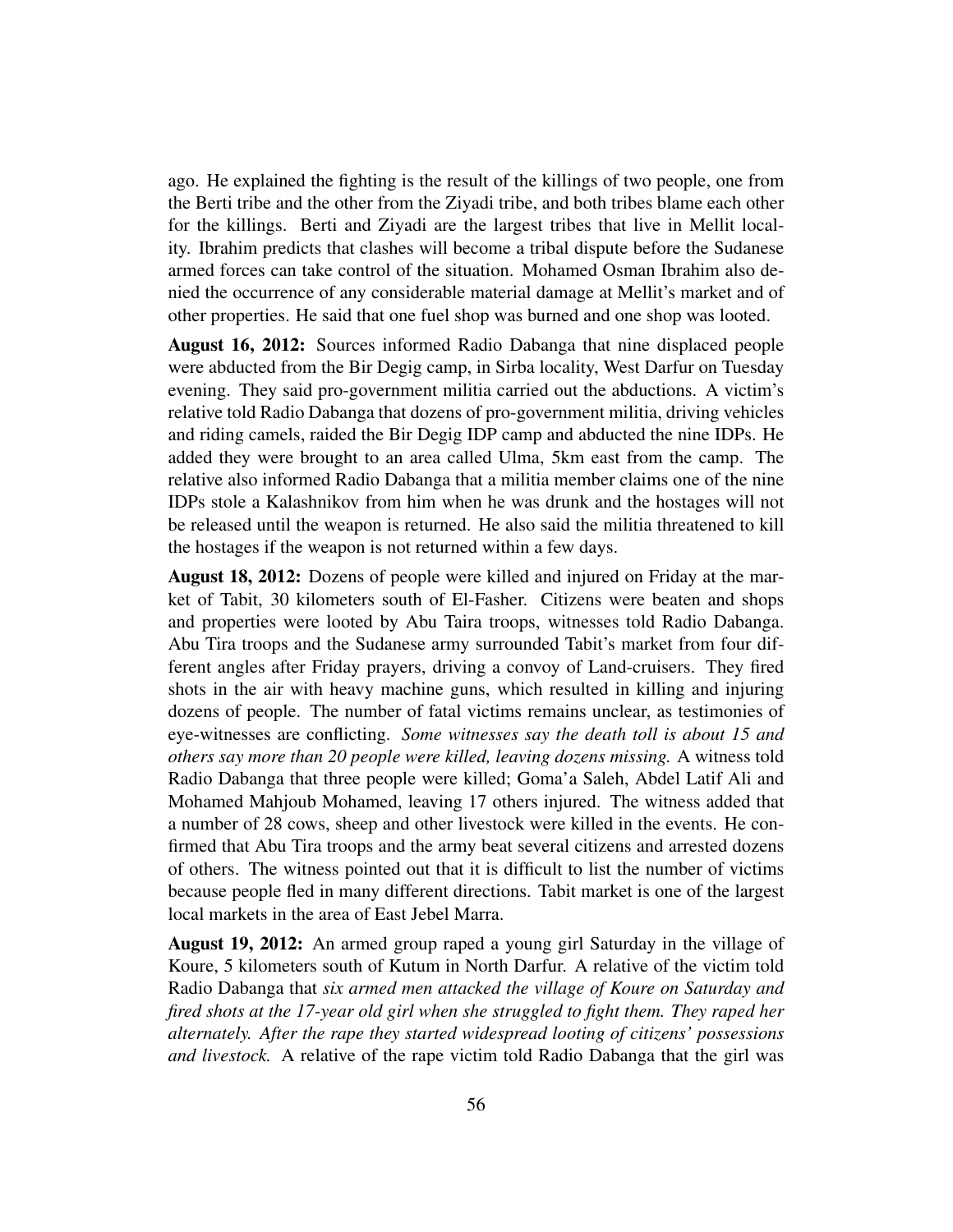taken to Kutum hospital on Sunday to have three bullets removed from her neck, chest and thigh. UNAMID was informed about the incident.

August 20, 2012: Sources told Radio Dabanga that the Sudanese Armed Forces (SAF) bombed East Jebel Marra, Darfur region, on Sunday and Monday. According to them several citizens were killed and wounded. Witnesses said that dozens of cattle also died due to the heavy shelling by the SAF. They added that yesterday between 8am until 1pm an Antonov airplane was circling above East Jebel Marra and dropped dozens of bombs. The following places were hit: Crawfla, Dali, Masalit, Venka and Dubbo. A person who fled Venka said he saw one adult and three children bleeding and lying on the ground, but he could not confirm if they were dead or alive. The victim informed Radio Dabanga that citizens fled the affected areas and are now hiding in valleys and mountains in the surroundings. He calls on the UN and humanitarian organizations to intervene as soon as possible and protect the citizens. The witness said that the SAF is performing air strikes around this region for two months now (July and August). Mustafa Tambur, spokesman of the Sudan Liberation Movement (SLM) led by Abdel Wahid Mohammed Al Nur, said four people were killed due to the bombings: Sheikh Ramadan Ali and his three sons. Tambur added that homes and Khalawi (Quran learning centers for children) were burned in the Venka village.

August 21, 2012: Witnesses accused pro-government militias of looting three displaced persons' homes at the Kassab camp, near Kutum in North Darfur on Tuesday. A victim's relative informed Radio Dabanga that three armed men infiltrated the Kassab camp at two o' clock on Tuesday morning and looted three camp residents' homes at gunpoint. The relative added the militia raided the home of the displaced person Mariam Ali Ahmed, who was also beaten, and they stole all her money. Afterwards, he said the militia marched to the home of another camp resident, Issa Omar Mohamed. The source affirmed Mohamed was beaten with batons and that the gunmen stole all his money, two televisions and expensive traditional women's clothes (Thob). The witness said the gunmen then moved on to Ibrahim Mohamed Issa's home, who was beaten and had 800 Sudanese pounds and his mobile phone stolen. Sources revealed that Mariam Ali Ahmed and Issa Omar Mohamed are now bedridden because of the severe beatings. They said they informed the Kutum police and UNAMID's troops stationed at the camp about the incidents.

August 22, 2012: Witnesses informed Radio Dabanga that twelve villagers from Nysa, North Darfur, got severely injured due to attacks of herders on Tuesday. The victims include three children and three women. Witnesses say they got hurt after herders retaliated against local farmers over a damage compensation dispute. Onlookers said the 12 victims were brought to a Garsela hospital for treatment and that two of them were transferred to Zalingei for surgery, due to their critical condition.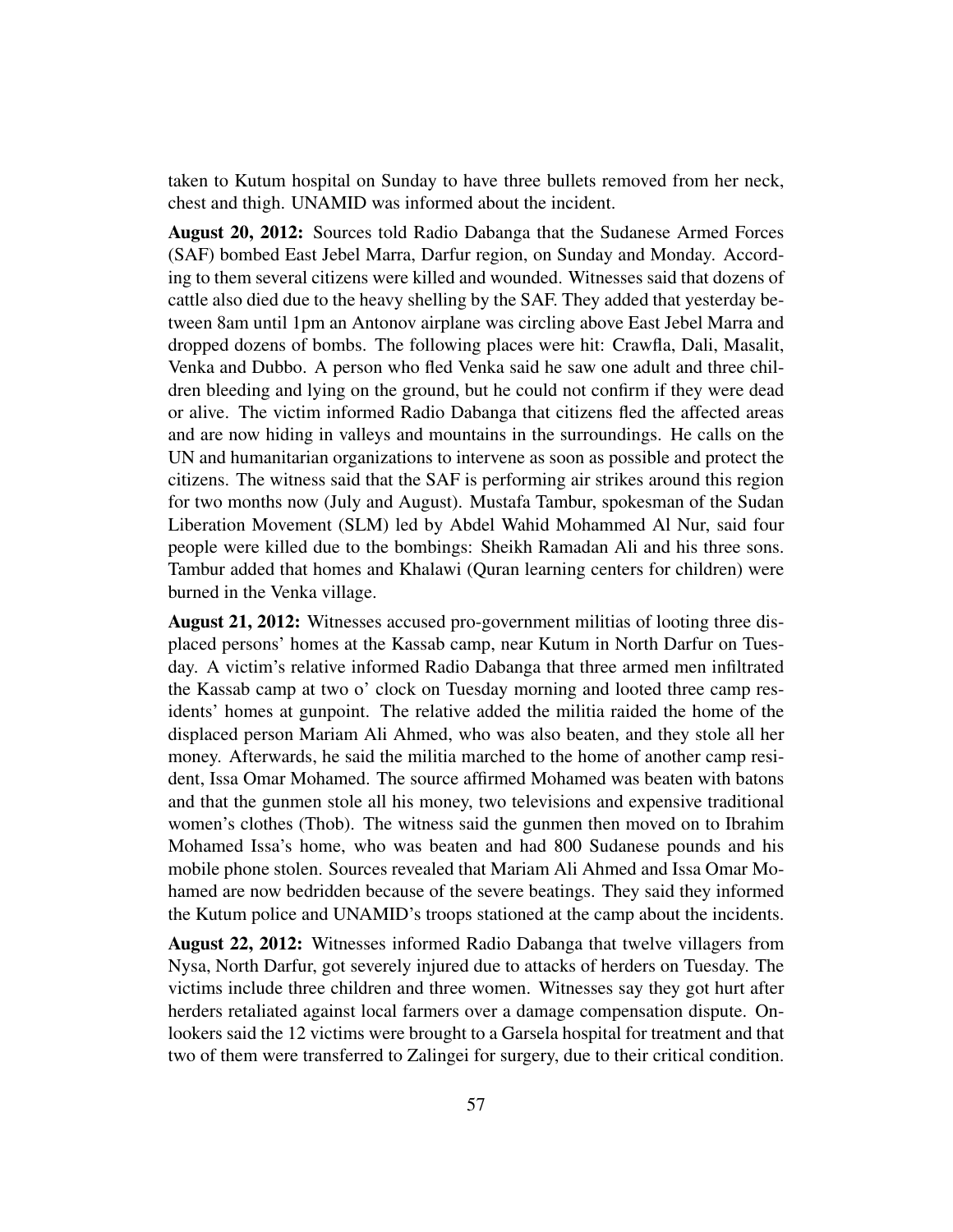According to a victim's relative, herders riding camels and horses attacked the people in Nysa, a village 5km west of Garsela, Central Darfur locality. He added the attack took place because the herders' livestock damaged several farms. The source explained the farmers locked up the livestock until the herders arrived and decided on a compensation for the damage, according to the local tradition. *The witness affirmed that instead of agreeing on a compensation, the herders attacked random people from the village using batons, wires and riffle butts. He added the victims were insulted with racial slurs.* Afterwards, the herders released their livestock. The victims said the police of Garsela did not arrest the perpetrators.

August 22, 2012: Hiba Abbaker Mohammed, President of the Federation of Women at the Kassab camp, North Darfur, revealed to Radio Dabanga that *pro-government militia raped more than 20 women and girls at the camp during three days of attacks in the beginning of August.* She added some of the girls are not yet married. Mohammed's complete interview to Radio Dabanga will be aired on Thursday, 23 August. During the interview, Mohammed said the militia had besieged the Kassab camp for three days in the beginning of August and that dozens of camp residents are missing. She added the pro-government militia raped, murdered, beat, tortured and insulted several people in public. Mohammed explained such violence caused severe health and psychological effects especially among children and young people. The Federation of Women's President demands that an international investigation about the violations is carried out.

An 80-year old woman living in Kassab camp was also interviewed by Radio Dabanga. She affirmed that this is the worst Eid al-Fitr of her life and that due to the series of violent events at the camp the celebration lost its meaning. The woman said a relative of hers died and another five are missing. *She stated, however, that the pain of losing a relative is not comparable to seeing close friends being raped in public in front of her own eyes. She said she would rather die than seeing those girls and women being raped.*

August 23, 2012: An unknown gunman raped a young girl from El-Hamidiya IDP camp in Zalingei, Central Darfur on Wednesday August 22. A relative of the girl told Radio Dabanga that an armed man attacked the girl and her mother around 4 pm on Wednesday August 22 at approximately 1 kilometer from the camp. They were attacked on their way back to the camp from collecting wood. The relative added that the gunman hit the girl's mother with his rifle until she lost consciousness. He then took the child in the direction of Wadi Azoum and she was released on Thursday August 23. Traces of abuse and torture were found on the girl's body. A Zalingei camps coordinator told Radio Dabanga that UNAMID took the girl to the International Medical Corps center (IMC) for treatment, however IMC representatives informed UNAMID they were not authorized to treat rape victims, according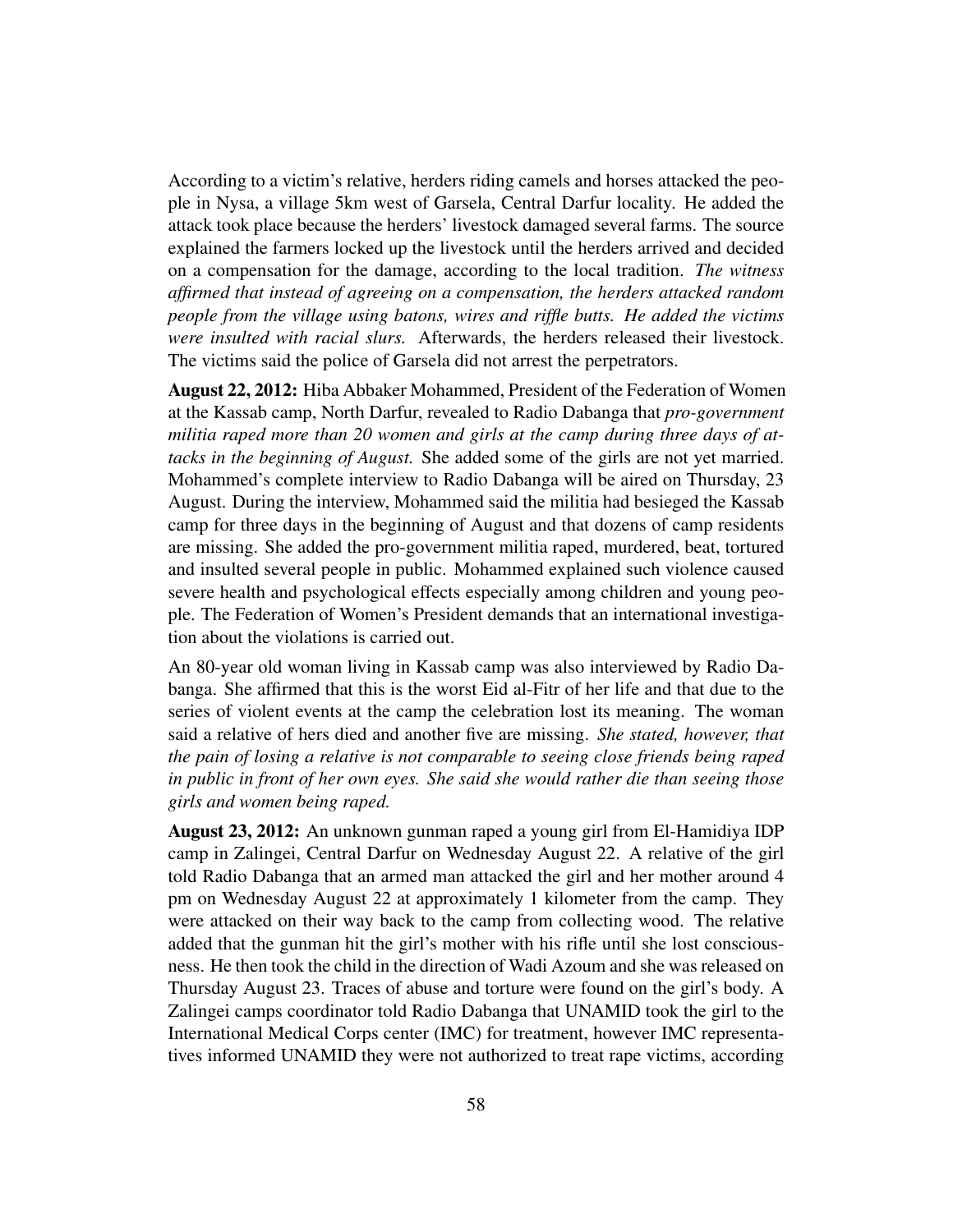to the Humanitarian Aid Commission (HAC) law. The hybrid mission decided to take the girl to Zalingei hospital. At the hospital UNAMID was asked to provide form 8, which requires registering a report with the police. On their turn, the police claimed not to have authority to register rape reports.

August 25, 2012: An armed group attacked four displaced persons and raped two, from El-Amiriyah IDP camp, east of Kabkabiya in North Darfur. A relative of the victims told Radio Dabanga that four armed men attacked a group of four IDPs on Thursday August 23. Among the victims were an under-aged girl and an elderly woman.

The victims were on their way back to the camp from the agricultural area of Haddour, south of Kabkabiya when they were attacked. The gunmen stopped the IDPs and first attacked the elderly woman and a man, beating them with rifles and whips and tied them to a tree nearby. The gunmen took the young girl and a woman down to a valley nearby and raped them. Both the woman and the girl were released on Friday August 24. The relative mentioned to Radio Dabanga that the incident was reported to UNAMID as well as the police. UNAMID stated that the victims will be treated for their injuries on Sunday August 26, as the hospital is closed until then.

August 26, 2012: Two displaced women were abducted by an armed group from Mornei IDP camp in West Darfur on Sunday August 26. A family member of one of the victims told Radio Dabanga that four gunmen on horses attacked six women from Mornei IDP camp on Sunday evening. The women were on their way back to the camp from the nearby agricultural areas. The gunmen attacked the women with the purpose of raping them, the relative told Radio Dabanga. He added that two displaced women were abducted while four others managed to escape. He appealed to government authorities and UNAMID to intervene and protect IDPs, and their properties from attacks by militias loyal to the government.

August 30, 2012: A witness from the El-Hamidiya camp in Central Darfur, told Radio Dabanga that seven gunmen attacked a woman inside her farm on Wednesday, 29 August. A relative of the victim said she was beaten until she fainted and taken to a Zalingei hospital for treatment. According to the witness, Kaltom Mohamed Mansour was attacked by gunmen who were wearing military uniforms. Mansour's relative blames pro-government militia for carrying out attacks in the Locality. The relative said he found Mansour inside her farm, located north of the El-Hamidiya camp. He added perpetrators beat her with sticks and whips until she fainted and that he reported the incident to UNAMID. *The head of community policing from the El-Hamidiya camp, Ahmed Jomaa Nujila, told Radio Dabanga that UNAMID did not fulfill its promise to patrol the camp, despite having a station inside it.* According to him, UNAMID had agreed to patrol especially women who go collecting